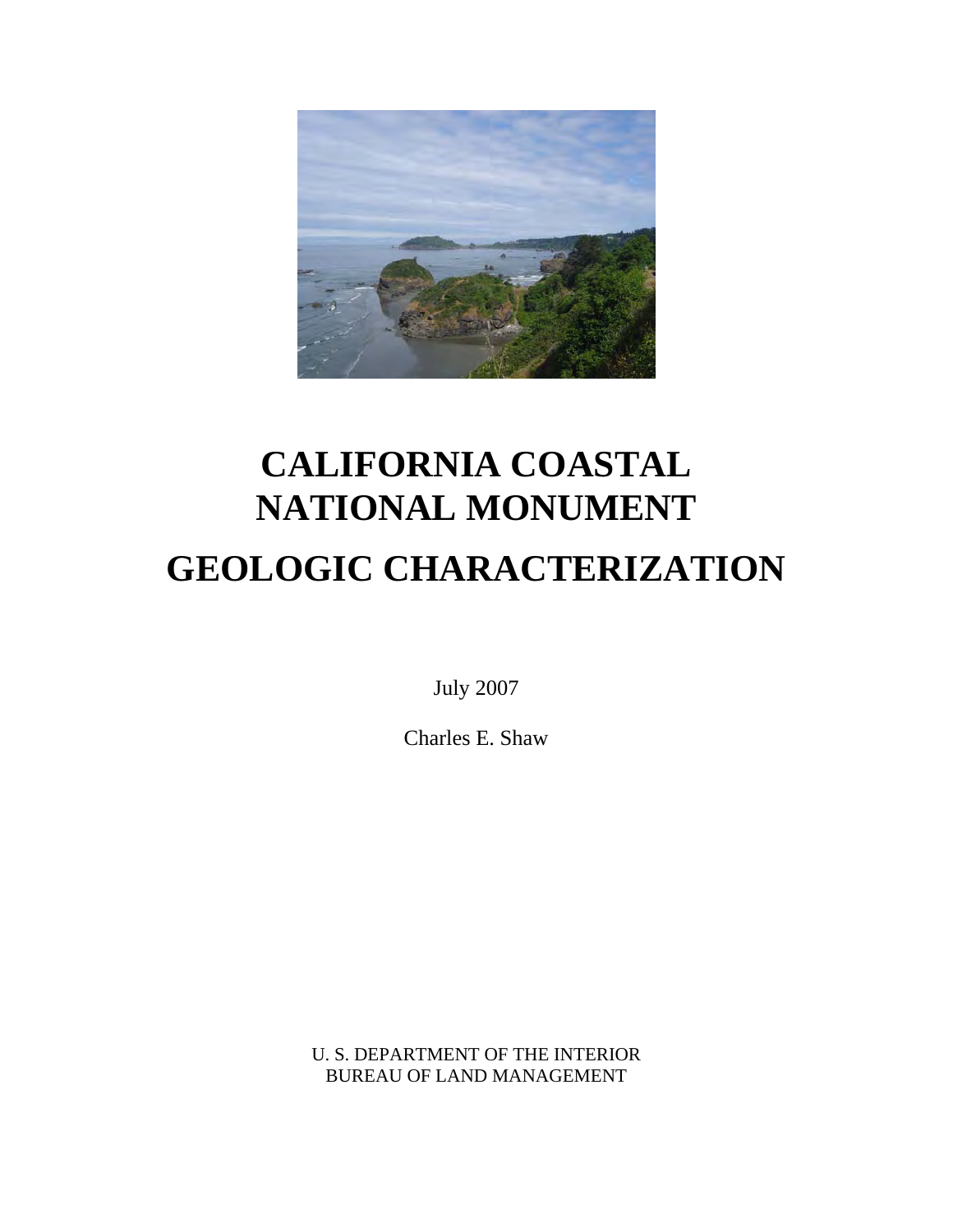#### **INTRODUCTION**

The California Coastal National Monument (CCNM) is defined as being "all unappropriated or unreserved lands and interests in lands owned or controlled by the United States in the form of islands, rocks, exposed reefs and pinnacles above mean high tide within twelve nautical miles of the shoreline of the State of California". The CCNM provides habitat for a wide range of sea life from sea lions to mussels and microbes. The Bureau of Land Management (BLM), which administers the CCNM, is charged with protection of the Monument and its life forms. In order to carry out this and other mandates, the BLM has sought a characterization of the physical, biological and sociocultural dimensions of the monument by which to develop policies for its protection. This document is a first effort to characterize the geologic features. It is anticipated that this report will form the basis for more detailed studies.

The geologic character of the CCNM is presented as a table. Four columns present brief summaries of four geologic characteristics, in so far as time, available literature and limited field observations allow. The four characteristics are geology, morphology, petrography and structure.

The column headed GEOLOGY describes the formations (i.e., mappable units of rock) shown on the Geologic Map of California (20) as intersecting the coast. These formations are the source for most of the islands, rocks, exposed reefs and pinnacles that constitute the adjacent CCNM. Exceptions to this generality may occur when faults or stratigraphic relationships juxtapose a different formation.

The column headed MORPHOLOGY describes the shape or form of the features derived from the adjacent on-shore formations and attempts to relate these shapes to observable controlling features, such as joint systems, bedding, faults, or the lack of these.

The column headed PETROGRAPHY describes the mineralogy and/or sedimentalogical composition of the rocks, along with their texture and such internal structures as bedding or, in the case of metamorphic rocks, foliation.

The final column is headed STRUCTURE and this describes faults, folds and igneous features that intersect the coast, are close to the coast or are such that they might be of interest to visitors to the CCNM. In a few cases there seem to be no clearly understood structural features that meet these criteria and column is left blank.

References are noted by numbers in parentheses, which refer to citations listed at the end of the table.

#### **GENERALIZATIONS**

Certain characteristic shapes of features derived from specific formations are sufficiently consistent to warrant some generalizations concerning morphological controls. The Franciscan formation of Jurassic and Cretaceous age, the upper Cretaceous strata, and the upper Miocene strata have distinct characteristics that seem to persist from area to area.

The Franciscan formation contains a stratigraphic order that can be recognized throughout its outcrop area. The lower part of the Franciscan consists of metamorphosed basaltic lava flows that were extruded onto the bottom of the oceans and were later metamorphosed to greenstones. The greenstone is followed by banded chert and shale layers and above those the shale continues without the chert, but has buried within it mile-scale blocks of sandstone, limestone and ultrabasic rocks which originated elsewhere. The rock unit in which these exotic blocks occur is called a *mélange.* The exotic blocks are weathered from the shale around it to form distinct features in the CCNM.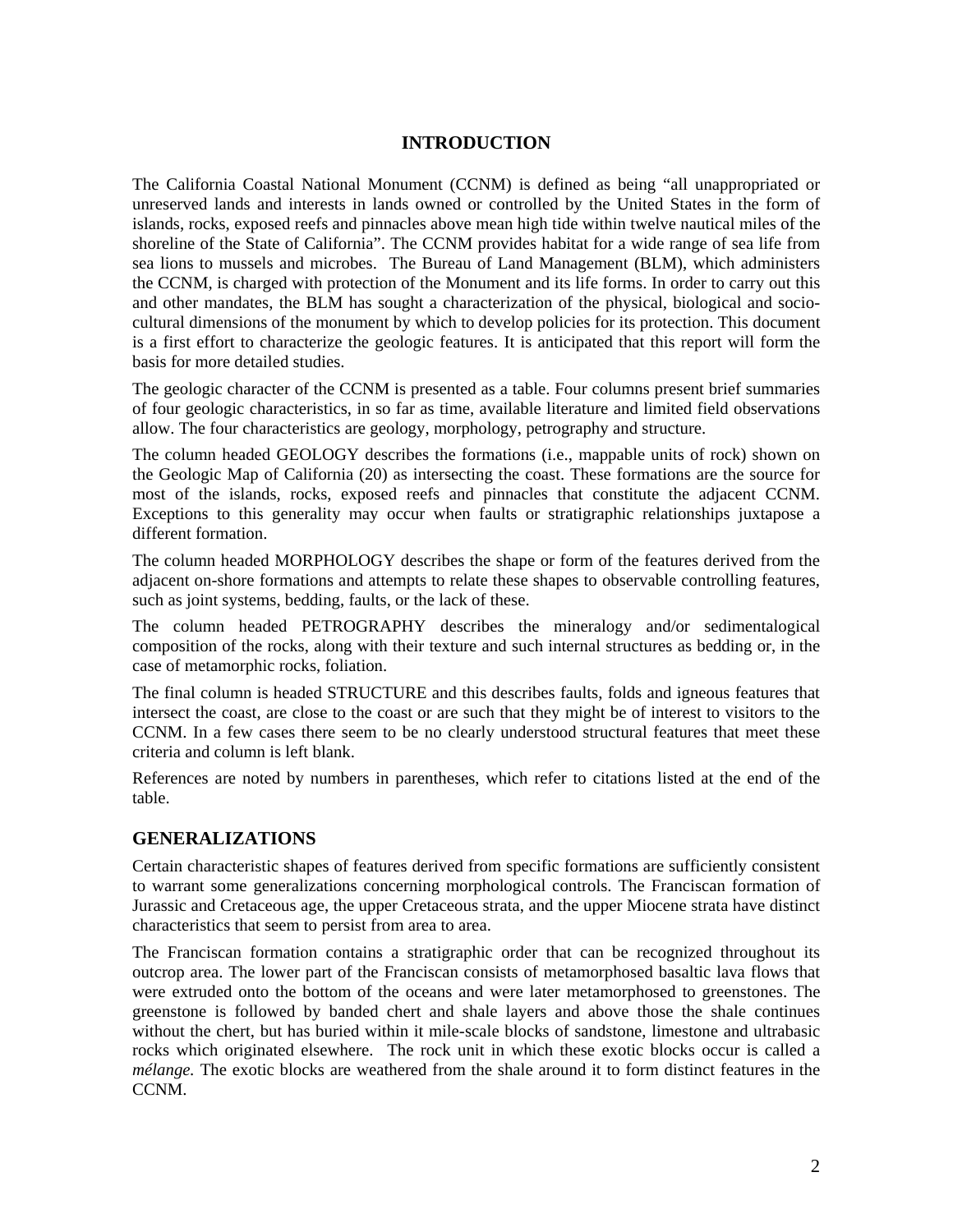The greenstone weathers to make large domal hills like the 350 foot high Trinidad Headland. Similar domal structures, although a bit smaller are found along Big Sur south of Point Sur. Domal structures are common large-scale erosional products of the greenstone and banded chert sequence.

The Franciscan mélange also produces large rocks and islands. The mudstone and shale, in which the exotic blocks were buried, erodes to small chips. In this way, the exotic blocks are exhumed and often form large blocks on hillsides underlain by mélange. The same process at the shore produces large, irregular blocks of various sizes.

Smaller greenstone blocks are of a scale close to the spacing of joints and other planes of weakness, resulting in smaller, irregularly shaped blocks.

Cretaceous strata are composed of a varied suite of sedimentary rocks that includes sandstone, shale and conglomerate. The shale and sandstones are often thinly interbedded, but thick beds also occur. The conglomerates are coarse and make beds several feet thick. When wave erosion works on these varied rock types they produce blocks of all sizes. Some are large and angular; others are small and flaggy, making a boulder beach at the base of a sea cliff´s cut into Cretaceous strata.

The last of these strongly characteristic formations is the middle Miocene. The rocks consist of thin bedded, light colored mudstones of surprisingly low density, so that the rock is very light for its size. The strata weather into smooth, bulbous, softly rounded blocks, mostly under a foot in length. Yet the strata erode to form large sea stacks, steep cliffs and ragged bays with intervening headlands that become separated from the mainland. These blocks form large, low islands that are ideal nesting places for sea birds.

#### **ACNOWLEDGEMENTS**

I wish to acknowledge the assistance and support of Rick Hanks, who showed me the CCNM from Oregon to Monterey, and Aaron King who guided me through the administrative procedures and eliminated obstacles in every possible way. Ivano Aiello, marine geologist at the Moss Landing Marine Laboratory, made available publication from the MLML library which formed the backbone of the work. Kate Robinhawk, my wife and resident computer wiz, made the formatting and revisions flow with ease. This work was made possible by funding provided by The Geological Society of America through its GeoCorp Program. I wish to thank the BLM and GeoCorp for the opportunity to participate in this excellent program.

**CES** August 1, 2007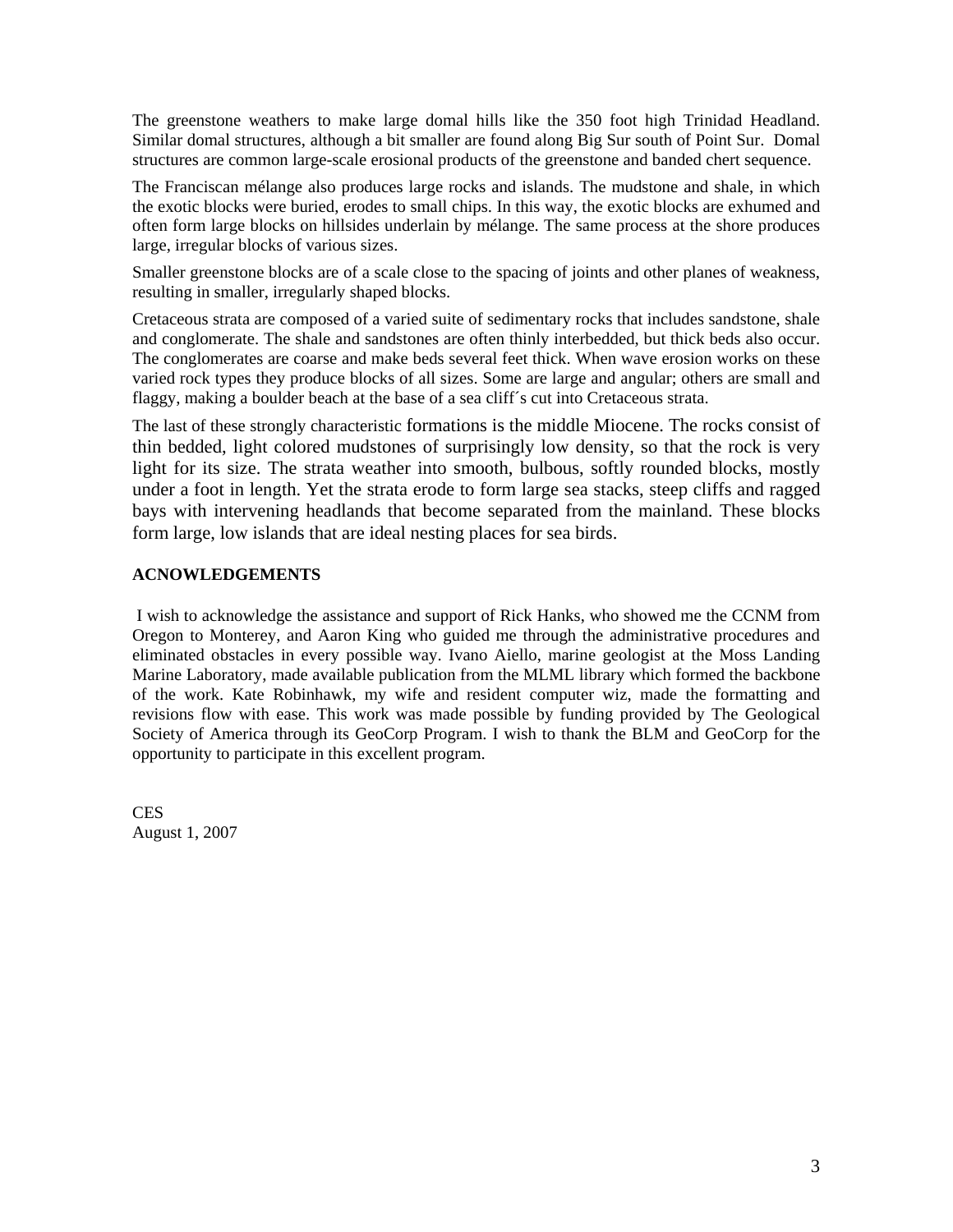# **California Coastal National Monument Geologic Characterization**

## **California Coastal National Monument**

CCNM Subunit: 1 Name: Pelican Bay Date: July 2007

## **CCNM Subunit 1 From the Oregon border to Point St. George -16 mi**

## **GEOLOGY**

A. Oregon border to Prince Island - 3 mi

Franciscan formation greenstones and cherts line the coast between the Oregon border at 42<sup>o</sup> N and Prince Island. Offshore rocks and pinnacles are abundant (1) (18).

Bedded chert is characteristic of the lowermost part of the Franciscan formation (13) and consists of inch-thick beds of white chert separated by partings and layers of shale up to an inch or more thick. Reddish chert occurs as lenses two or three inches in thickness. The chert beds are very hard and contribute to the strength of these rocks in resisting erosion. Boulders of mica schist are found on the beaches among boulders of greenstone and chert, suggesting that aluminous meta-sedimentary layers also are present within the Franciscan (18).

B. Prince Island to Point St. George - 13 mi

South of Prince Island, Quaternary dunes and alluvium form the shore and few rocks or pinnacles are present.

## **MORPHOLOGY**

Dome or mound shaped, smooth to irregular-sided rocks dominate the offshore area. Some are over 100 feet high above sea level, ranging down to boulders a foot or so in diameter. The minerals that form these greenstones are soft and easily broken, but the rocks they form are strong, eroding to form steep cliffs along the mainland coast and rounded forms offshore (18).

Quaternary and Holocene sediments form beach bars and alluvial terraces along the Smith River. Marine terraces of Pleistocene age lie at altitudes up to 200 feet.

## **PETROLOGY**

The northern outcrop belt of the Franciscan formation consists mostly of greenstone and bedded chert. In places, beds of arkosic sandstones and blocks of ultramafic rocks are found within the Franciscan sequence (13).

Greenstones are soft rocks of low metamorphic grade that consist mainly of the minerals chlorite, epidote, pumpellyite and asbestos-form amphiboles along with quartz and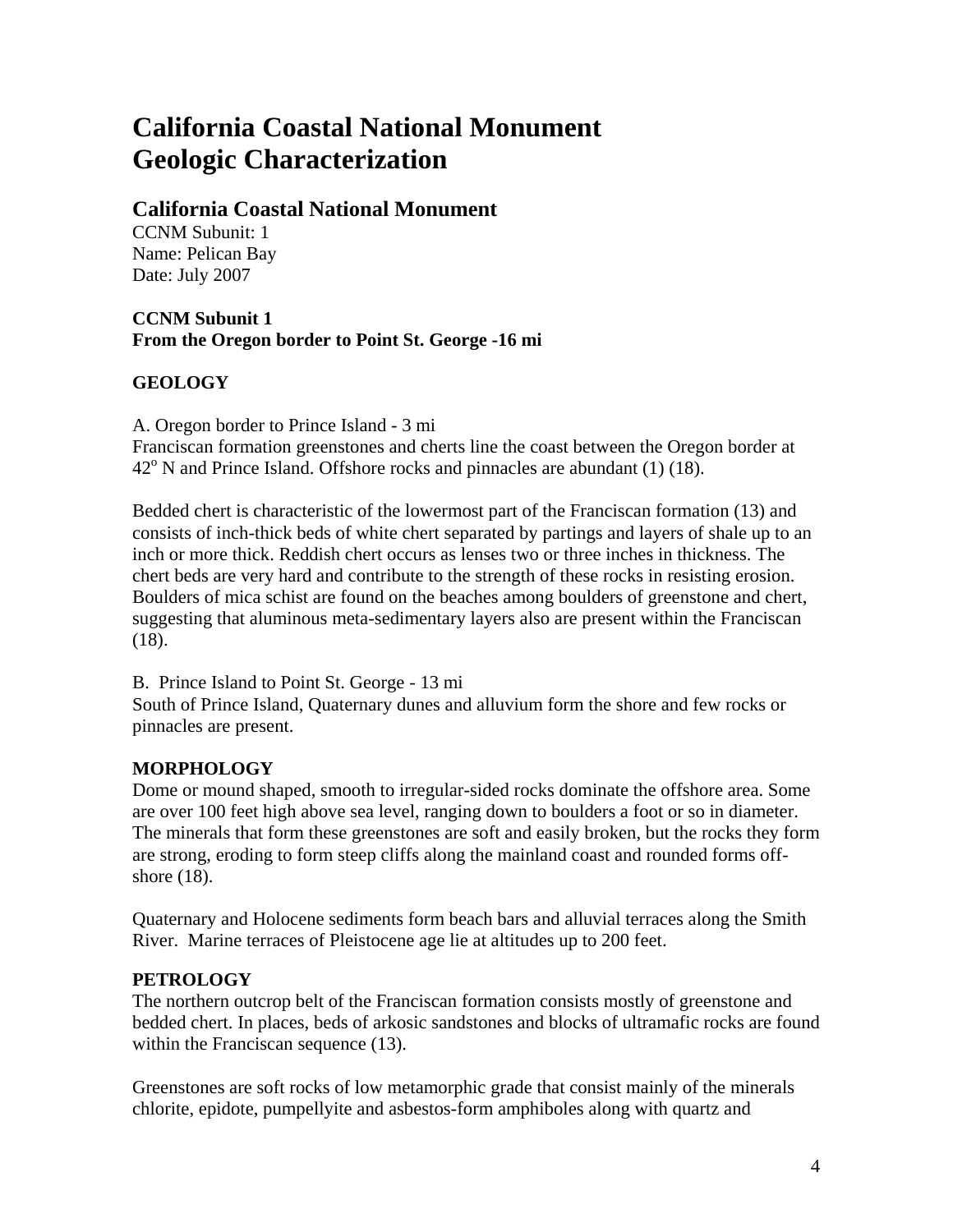plagioclase feldspar (13). All of these are greenish or neutral in color and give the rocks their characteristic hue

## **STRUCTURE**

The greenstones and associated chert beds are strongly deformed throughout the region. What appear to be flatlying beds often turn out to be the recumbent limbs of tight chevron folds (18).

The chert unit has been interpreted as lying stratigraphically below the greenstones (13). Occurrences of cherts higher in the Franciscan probably are repetitions of the basal chert unit by folding or faulting (13). The greenstones above the cherts are interpreted as metamorphosed basaltic volcanic rocks that are part of the oceanic crust. These contain pillow structures, which are bulbous shapes formed during submarine eruptions (18). Ultrabasic rocks, originally composed of olivine and pyroxene have been altered to serpentine (1). Ultabasic rocks are interpreted as part of the Earth's upper mantle (13).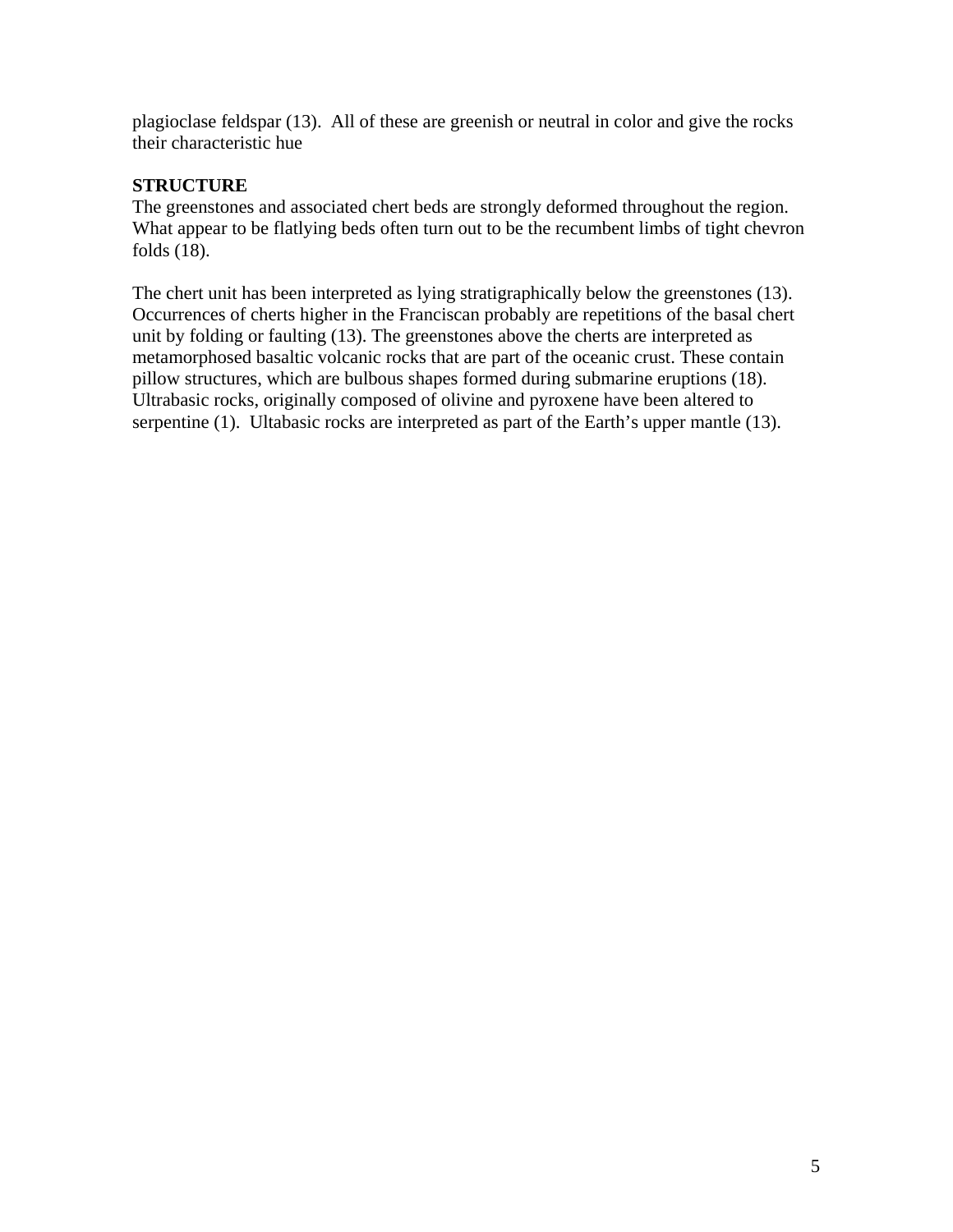CCNM Subunit: 2 Name: Crescent City Date: July 2007

**Subunit 2 Point St. George to Crescent City - 9 mi.** 

## **GEOLOGY**

Franciscan formation greenstones and cherts crop out along the coast near Crescent City and form most of the off-shore rocks (1).

Round Rock is one of many offshore features along the east-west shore between St. George Reef and the coast. Mapping indicates that Franciscan formation rocks underlie the large offshore islands and that the Franciscan is exposed in patches on the mainland, where it is mostly covered by Quaternary marine sediments (1).

#### **MORPHOLOGY**

The offshore rocks and islands are low-lying near Crescent City and tend to be flat-topped. Boulders of greenstone and chert from the Franciscan pave some shallow offshore areas that are exposed at low tide.

#### **PETROLOGY**

The coastal belt of the Franciscan formation consists mostly of greenstone and bedded chert. In places, beds of arkosic sandstones and blocks of ultramafic rock are found within the Franciscan sequence (13).

Greenstones are soft rocks of low metamorphic grade that consists mainly of the minerals chlorite, epidote, pumpellyite and asbestos-form amphiboles along with quartz and plagioclase feldspar (13). All of these are greenish or neutral in color and give the rocks their characteristic hue.

#### **STRUCTURE**

The greenstones and associated chert beds are strongly deformed throughout the region (1) (13) (18). What appear to be flat lying beds often turn out to be the recumbent limbs of tight chevron folds (18).

The chert unit has been interpreted as lying stratigraphically below the greenstones (13). Occurrences of cherts higher in the Franciscan probably are repetitions of the basal chert unit by folding or faulting (13). The greenstones above the cherts are interpreted as metamorphosed basaltic volcanic rocks that are part of the oceanic crust (13). These contain pillow structures, which are bulbous shapes formed during submarine eruptions (18). Ultrabasic rocks, originally composed of olivine and pyroxene, have been altered to serpentinites. Ultrabasic rocks are interpreted as part of the Earth's upper mantle (13).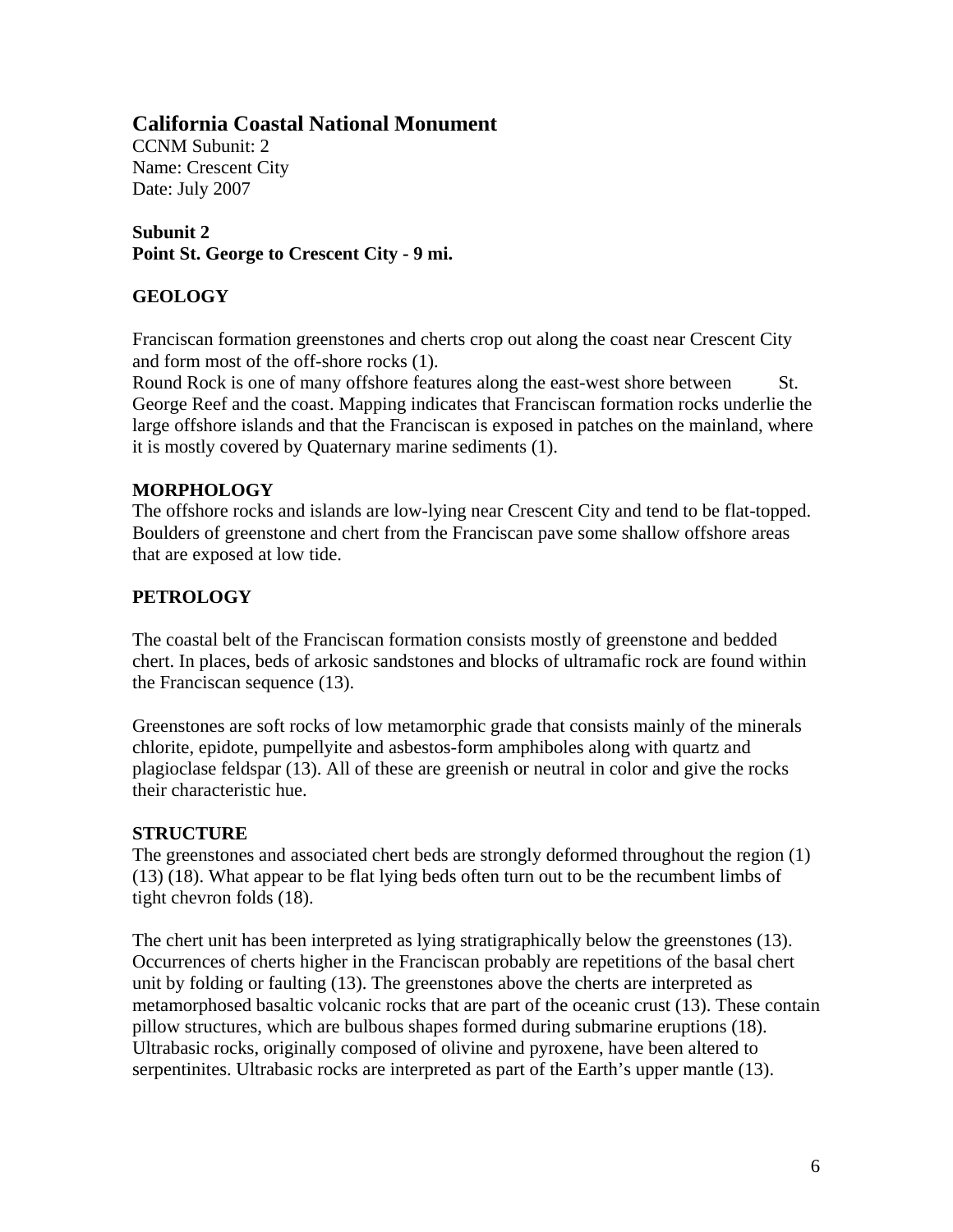CCNM Subunit: 3 Name: Redwoods National & State Parks Date: July 2007

## **CCNM Subunit 3 South of Crescent City to Big Lagoon - 42 mi**

## **GEOLOGY**

## **A. Crescent City south to Del Norte-Humboldt County line - 21 mi**

Franciscan formation crops out along the coast for the entire distance of 21 miles. Abundant rocks and pinnacles derived from Franciscan units lie off-shore (1). The Franciscan in this region consists largely of greenstones. However, bedded chert is characteristic of the lowermost part of the Franciscan formation and consists of inch-thick beds of white chert separated by partings and layers of shale up to an inch or more thick. Reddish chert occurs as lenses two or three inches in thickness (18). The chert beds are very hard and contribute to the strength of these rocks in resisting erosion.

## **B. Humboldt County line to Big Lagoon - 21 mi.**

For seven and one-half miles to the south of the Humboldt county line, the Franciscan formation is buried beneath Holocene beach and dune sands (1). These deposits protect the underlying Franciscan formation from erosion by waves and, for that reason, pinnacles and intertidal rock debris are lacking off-shore.

## **MORPHOLOGY**

Dome or mound shaped, smooth to irregular-sided features dominate the offshore area. Some are over 100 feet high, others range downward in size to boulders a foot or so in diameter (18). The greenstone that forms these features is soft, but strong, eroding to form steep cliffs along the mainland coast and rounded forms off-shore.

Offshore rocks and pinnacles are present off headlands that bound Stone and Big Lagoons (1). The lagoons are formed by eastward indentations of the coastline that are closed off from direct access to the sea by long barrier bars.

The bars north of Big Lagoon close off Stone Lagoon and Fresh Water Lagoon from the sea, then continue as a very long beach for 15 miles to the north (1). As is most often the case, where beaches and coastal dune fields are well developed, rocks and pinnacles offshore are few.

## **PETROLOGY**

Greenstones are soft rocks of low metamorphic grade that consist mainly of the minerals chlorite, epidote, pumpellyite and asbestos along with quartz and plagioclase feldspar. All of these are greenish or neutral in color and give the rocks their characteristic hue.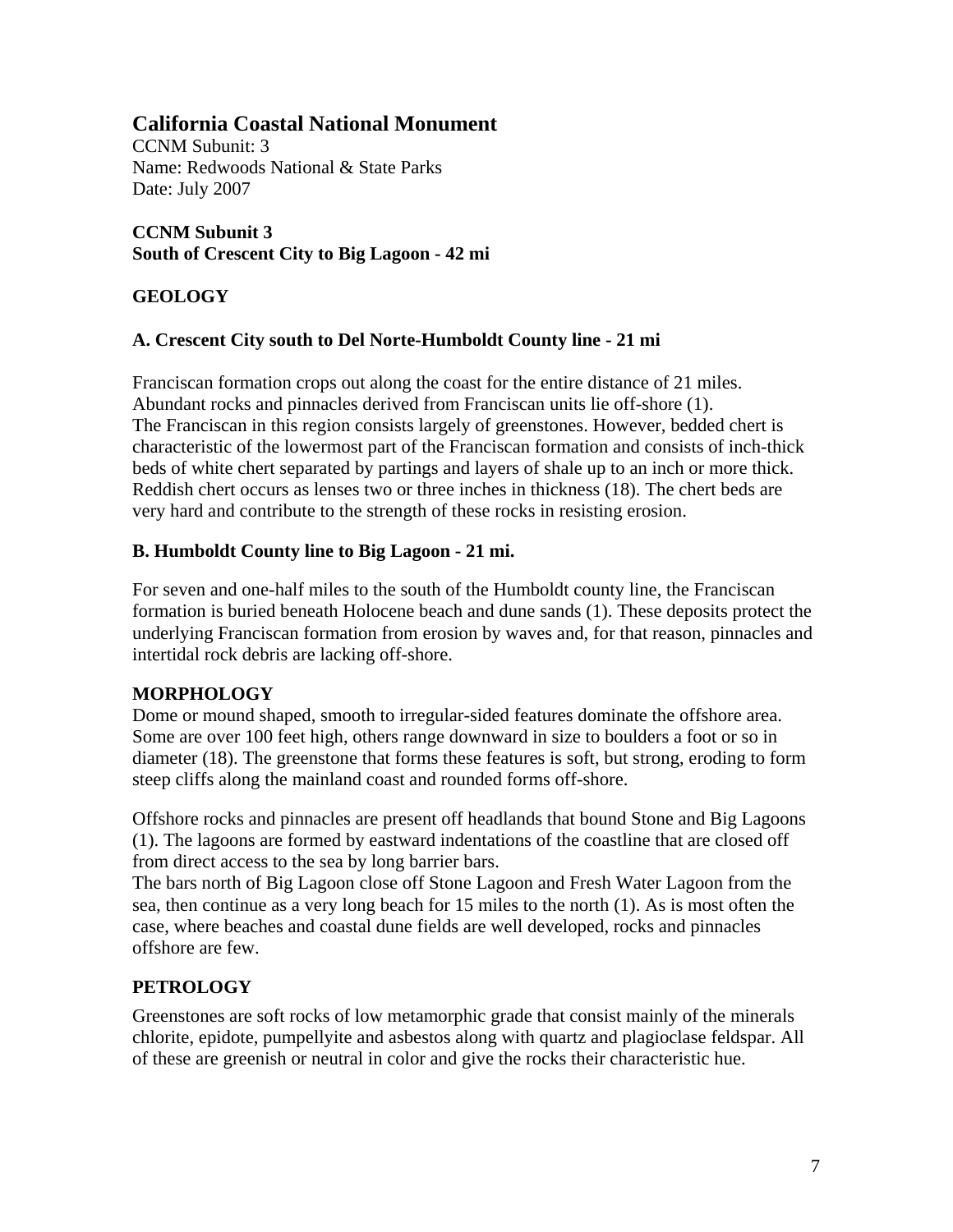## **STRUCTURE**

The greenstones and associated chert beds are strongly deformed throughout the region (1). What appear to be flatlying beds often turn out to be the recumbent limbs of tight chevron folds (18).

The chert unit has been interpreted as lying stratigraphically below the greenstones (13). Occurrences of cherts higher in the Franciscan probably are repetitions of the basal chert unit by folding or faulting (13). The greenstones above the cherts are interpreted as metamorphosed basaltic volcanic rocks that are part of the oceanic crust. These contain pillow structures, which are bulbous shapes formed during submarine eruptions (13) (18).

Ultrabasic rocks, originally composed of olivine and pyroxene, have been altered to serpentinite (1). These are found stratigraphically below the chert or in fault contact with chert and other rocks. Ultabasic rocks are interpreted as part of the Earth's upper mantle (13).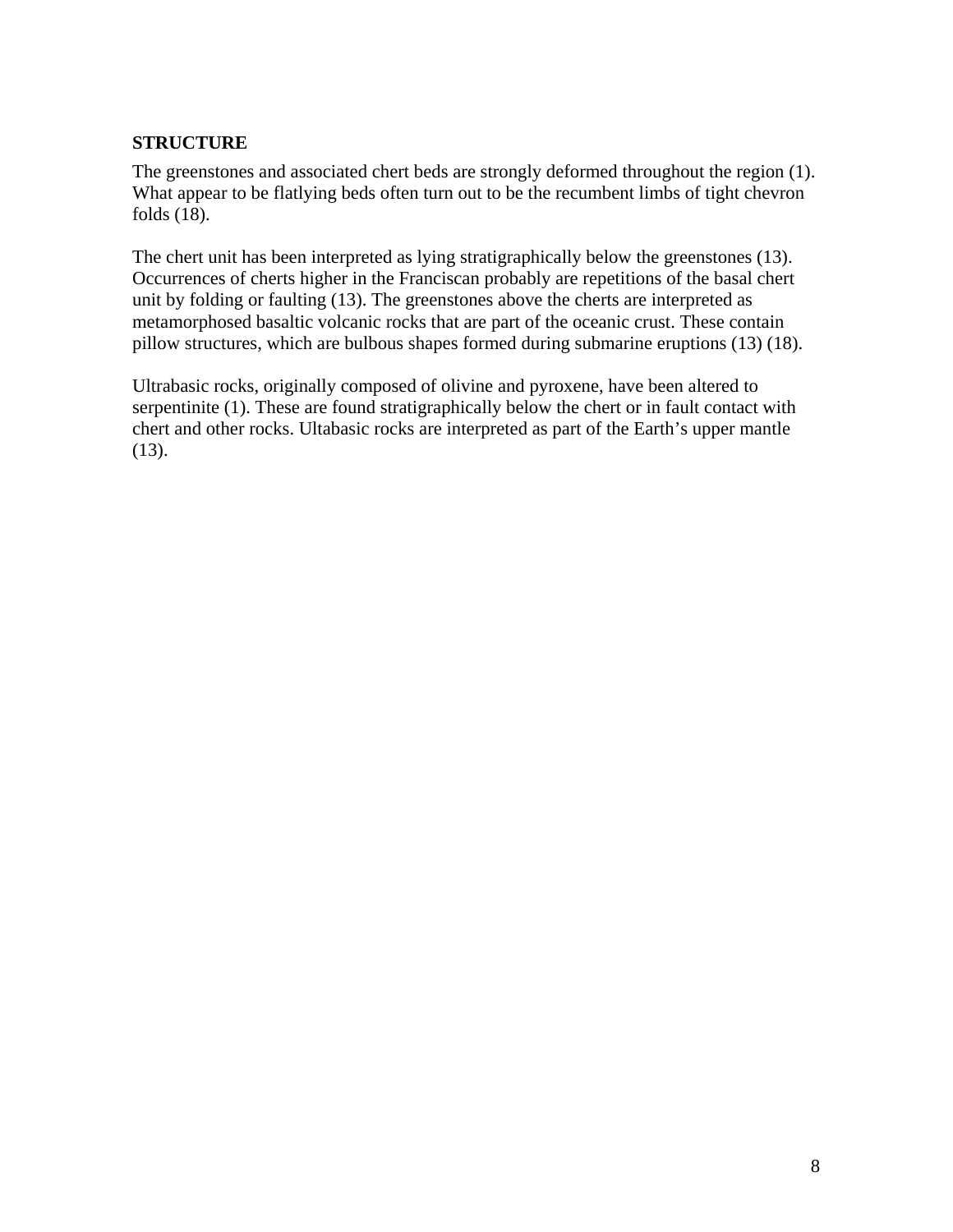CCNM Subunit: 4 Name: Trinidad Date: July 2007

## **CCNM Subunit 4 Big Lagoon to south end of Little River State Park - 13 mi**

## **GEOLOGY**

The Franciscan formation of Jurassic and Cretaceous ages crops out along the ten miles of coast between Rocky Point and Crannell (1). Pleistocene marine terraces with tops at 400 to 600 feet above sea level overlie the Franciscan starting at Trinidad Head and continue southward past Crannell (1). The Franciscan remains exposed at sea level below the Quaternary marine deposits. Wave erosion of Franciscan strata characteristically develops rocks and pinnacles of the CCNM that range in size from small, fist-sized boulders to large islands 200 to 300 feet high (1) (18).

Bedded chert is characteristic of the lowermost part of the Franciscan formation in the coastal areas north of Point Arena. The chert beds consist of white chert an inch thick or less, separated by partings and layers of shale also up to an inch or more thick. Less abundant reddish chert occurs as lenses two or three inches in thickness. The chert beds are very hard and contribute to the strength of these rocks in resisting erosion. Boulders of mica schist are found on the beaches near Trinidad among boulders of greenstone and chert, suggesting that aluminous meta-sedimentary layers also are present within the Franciscan (18).

## **MORPHOLOGY**

Domed or mound-shaped, smooth-sided shapes dominate the large offshore rocks and islands in the area (18). Some are over 100 feet high and one (Trinidad Head) is over 350 feet high (1). On the low end of the size scale are irregular boulders a foot or less in diameter. The greenstone that forms these features is composed of soft minerals, but the rock is strong, eroding to form steep cliffs along the mainland coast and rounded forms offshore.

## **PETROLOGY**

The northern outcrop belt of the Franciscan formation consists mostly of greenstone and bedded chert. In places, beds of arkosic sandstones and blocks of ultramafic rocks also are found within the Franciscan sequence (1).

Greenstones are soft rocks of low metamorphic grade that consist mainly of the minerals chlorite, epidote, pumpellyite and asbestos along with quartz and plagioclase feldspar. All of these are greenish or neutral in color and give the rocks their characteristic hue.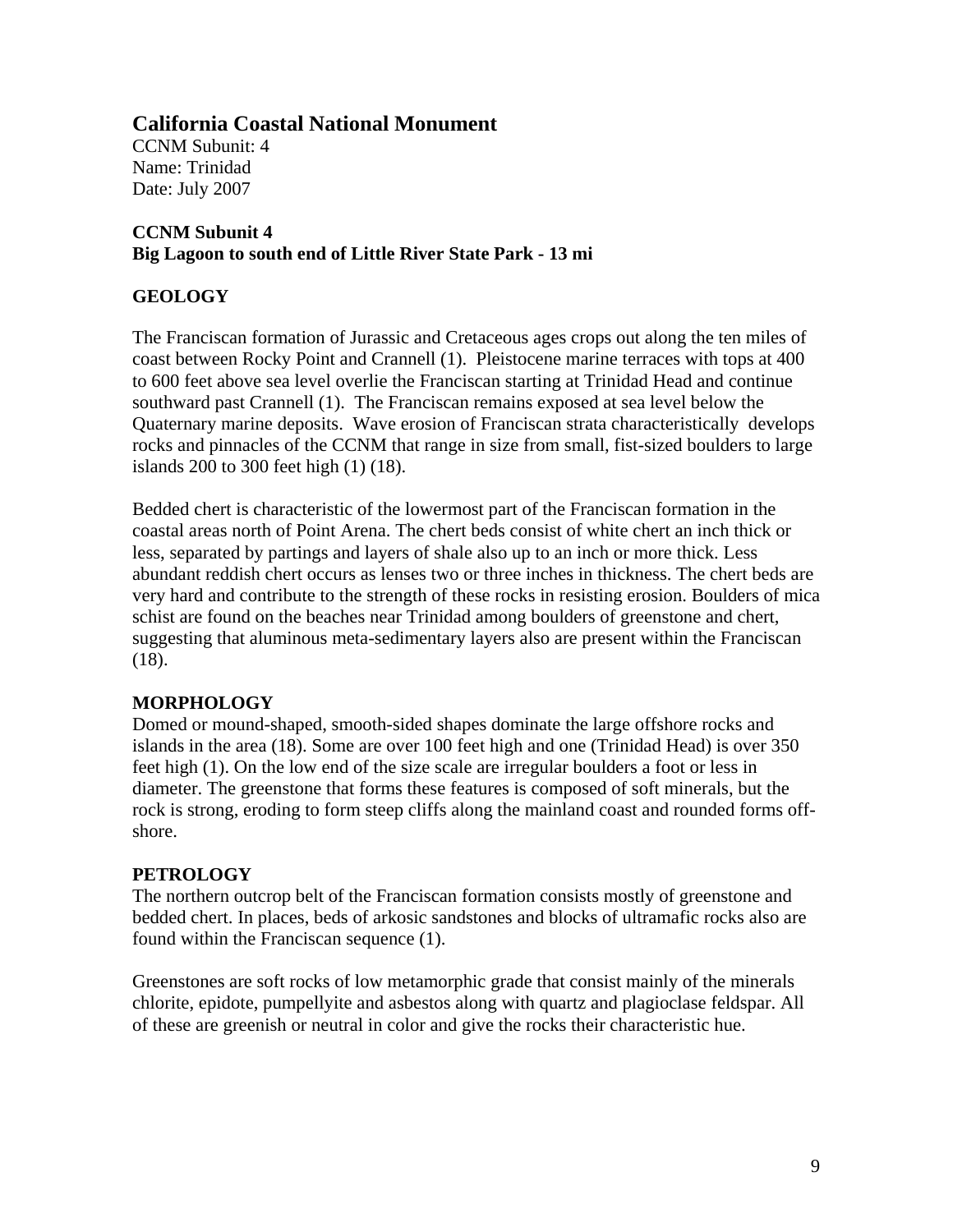#### **STRUCTURE**

The San Andreas Fault divides the Franciscan rocks into two distinct belts. Rocks in the belt west of the San Andreas Fault, including those exposed in Subunit 4, are composed largely of greenstones and banded cherts, while those east of the Fault, like the Franciscan exposed around San Francisco Bay in Subunits 16 and 17, expose wide belts of folded and faulted Franciscan mélange above the chert layers. *Mélange* refers to chaotic strata containing large exotic blocks buried within weak black shale.

The greenstones in Subunit 4 and associated chert beds are intensely deformed throughout the region. What appear to be flatlying beds often turn out to be the recumbent limbs of tight chevron folds (18).

The chert unit has been interpreted as lying stratigraphically below the greenstones (13). Occurrences of cherts higher in the Franciscan probably are repetitions of the basal chert unit by folding or faulting (13). The greenstones above the cherts are interpreted as metamorphosed basaltic volcanic rocks that are part of the oceanic crust. These contain pillow structures (13) (18), which are bulbous shapes formed during submarine eruptions.

Ultrabasic rocks, originally composed of olivine and pyroxene, have been altered to serpentinite. These are found stratigraphically below the chert or in fault contact with chert and other rocks. Ultrabasic rocks are interpreted as intrusions that originated in the Earth's upper mantle (13).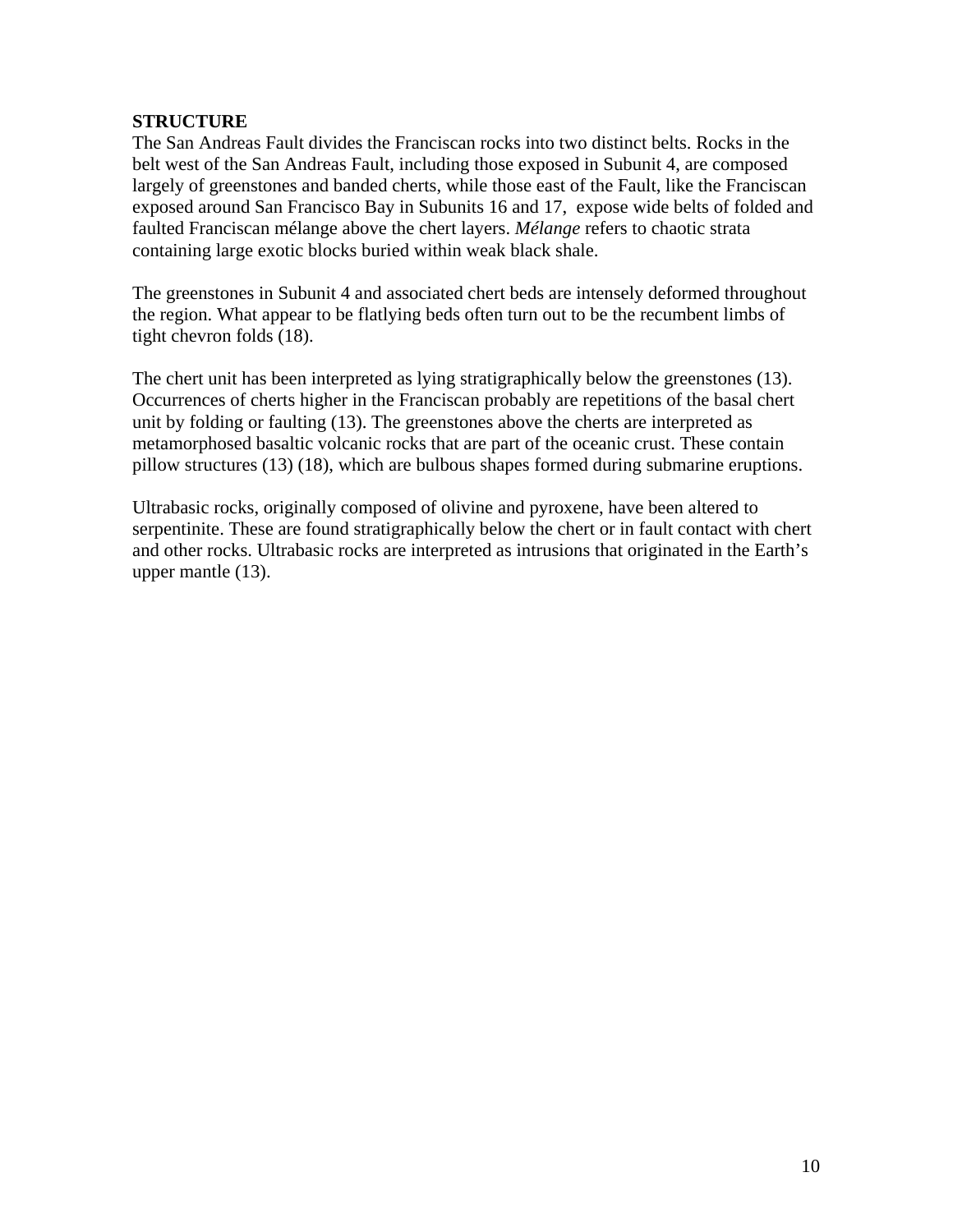CCNM Subunit: 5 Name: Humboldt Bay Date: July 2007

**CCNM Subunit 5 Crannell to Eel River – 37 mi** 

#### **GEOLOGY**

Quaternary marine deposits continue southward in a three-and-a-half-mile wide band from the area of Crannell to the Mad River, just north of Arcata (2). They range in altitude between sea level and 400 feet. The shore line in this region is composed of Holocene dunes that continue southward for over 37 miles, passing the Arcata and Humboldt Bays and the Eel river estuary (2). No rocks of the CCNM are exposed along this coast.

#### **MORPHOLOGY**

The coastline is lined with Holocene dunes and bay mouth bars across the Arcata and Humboldt Bays and the Eel River estuary (2).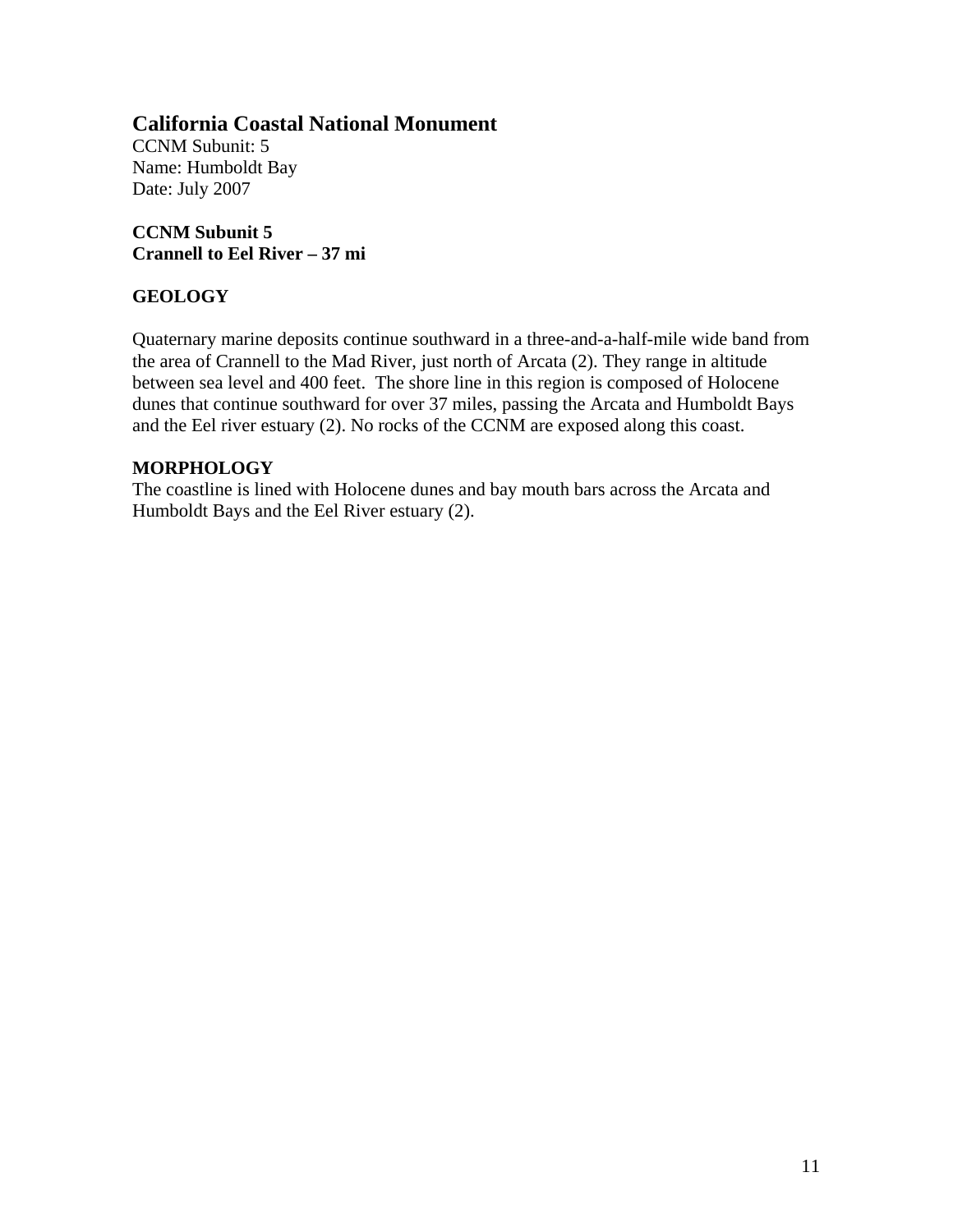CCNM Subunit: 6 Name: Lost Coast Date: July 2007

#### **CCNM Subunit 6 Eel River to Anderson Cliff - 70 mi**

## **GEOLOGY**

Between the Eel River (Redding Sheet) and Anderson Cliffs (Ukiah Sheet), mountainous relief is underlain by Cretaceous strata that have been eroded into sea cliffs that in places reach more than 1000 feet above sea level. This elevated terrain lines the coast to the south of the Eel River for over 70 miles to Anderson Cliffs and beyond (1) (2).

Cape Mendocino, the westernmost point on the California coast (Redding Sheet), lies south of the Eel River. It is the place where the east-west trending, submarine Mendocino Fault intersects the coast and the termination point of the San Andreas Fault.

A small fault block of Franciscan rocks underlies Point Delgada (2).

Mountains line most of the shore. The areas between mountain spurs host small coves and pocket beaches (2). Offshore, numerous rocks and pinnacles inhabit the shallows.

#### **MORPHOLOGY**

Quaternary marine deposits continue southward in a three-and-a-half-mile wide band from the area of Crannell to the Mad River, just north of Arcata. They range in altitude between sea level and 400 feet. The shore line in this region is composed of Holocene dunes that continue southward for over 37 miles, passing the Arcata and Humboldt Bays and the Eel river estuary. No rocks of the California Coastal National monument are exposed along this coast.

#### **PETROLOGY**

The Cretaceous rocks are composed of sandstones, shale, greywacke and conglomerate (2) (18). The sandstones are mostly impure, some containing significant amounts of potassium feldspar grains (arkose), others contain grains of quartz and shale mixed with grains of earlier formed rocks. These are termed *greywacke.* Conglomerates consist of rounded pebbles of mixed type.

## **STRUCTURE**

The Cretaceous strata have been strongly deformed, and in some places, have undergone low grade metamorphism (2) (18). Thin-bedded mudstones and sandstones occur along the coast, some crossed with calcite veining.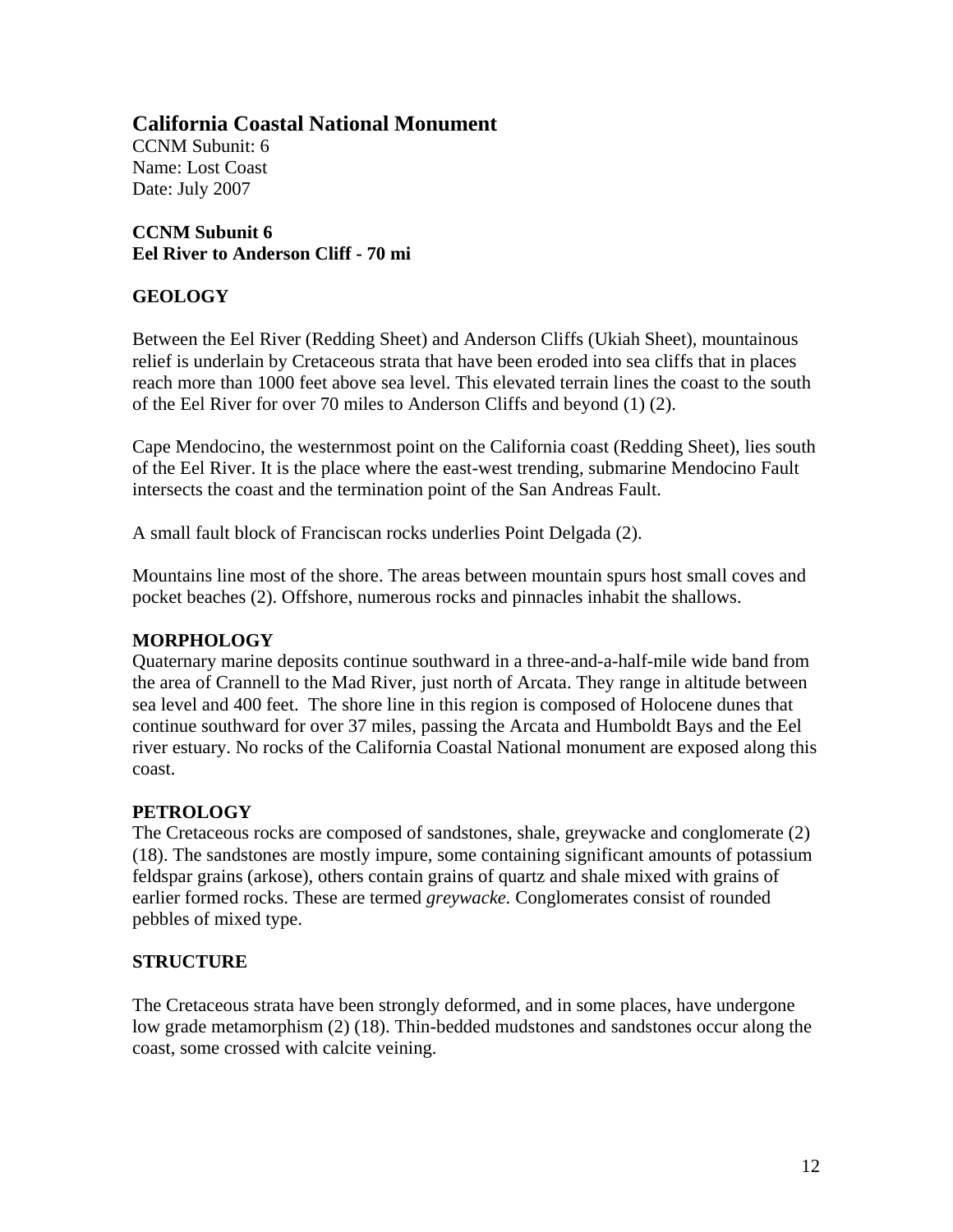CCNM Subunit: 7 Name: Cape Vizcaíno/Westport Date: July 2007

## **CCNM Subunit 7 South end of Anderson Cliff to Ten Mile River - 10 mi**

## **GEOLOGY**

The steep scarps that line the coast at Anderson Cliff continue southward to Ten Mile River.

Along this trend, the mountains intersect the shore as steep spurs and cliffs, crowding Pleistocene wave-cut terraces into a narrow coastal band, mostly at or below 400 feet  $(2)$   $(3)$ .

## **MORPHOLOGY**

High and steep cliffs line much of the shore in Subunit 7. Pinnacles and large rocks are numerous (2) (3). The sizes of all these rocks are controlled by the intersection of sedimentary bedding and joints or faults.

Many large rocks are long in horizontal dimension, but low in altitude, possibly due to bedding control.

## **PETROLOGY**

The Cretaceous rocks are composed of sandstones, shale, greywacke and conglomerate (3). The sandstones are mostly impure, some containing significant amounts of potassium feldspar grains (arkose), others mix grains of quartz and shale, along with grains of earlier formed rocks. These are termed *greywacke.* Conglomerates consist of rounded pebbles of mixed type.

## **STRUCTURE**

The Cretaceous strata have been strongly deformed, and in some places, have undergone low grade metamorphism (2) (3) (18). Thin-bedded mudstones and sandstones are seen along the coast, some crossed with calcite veining (18).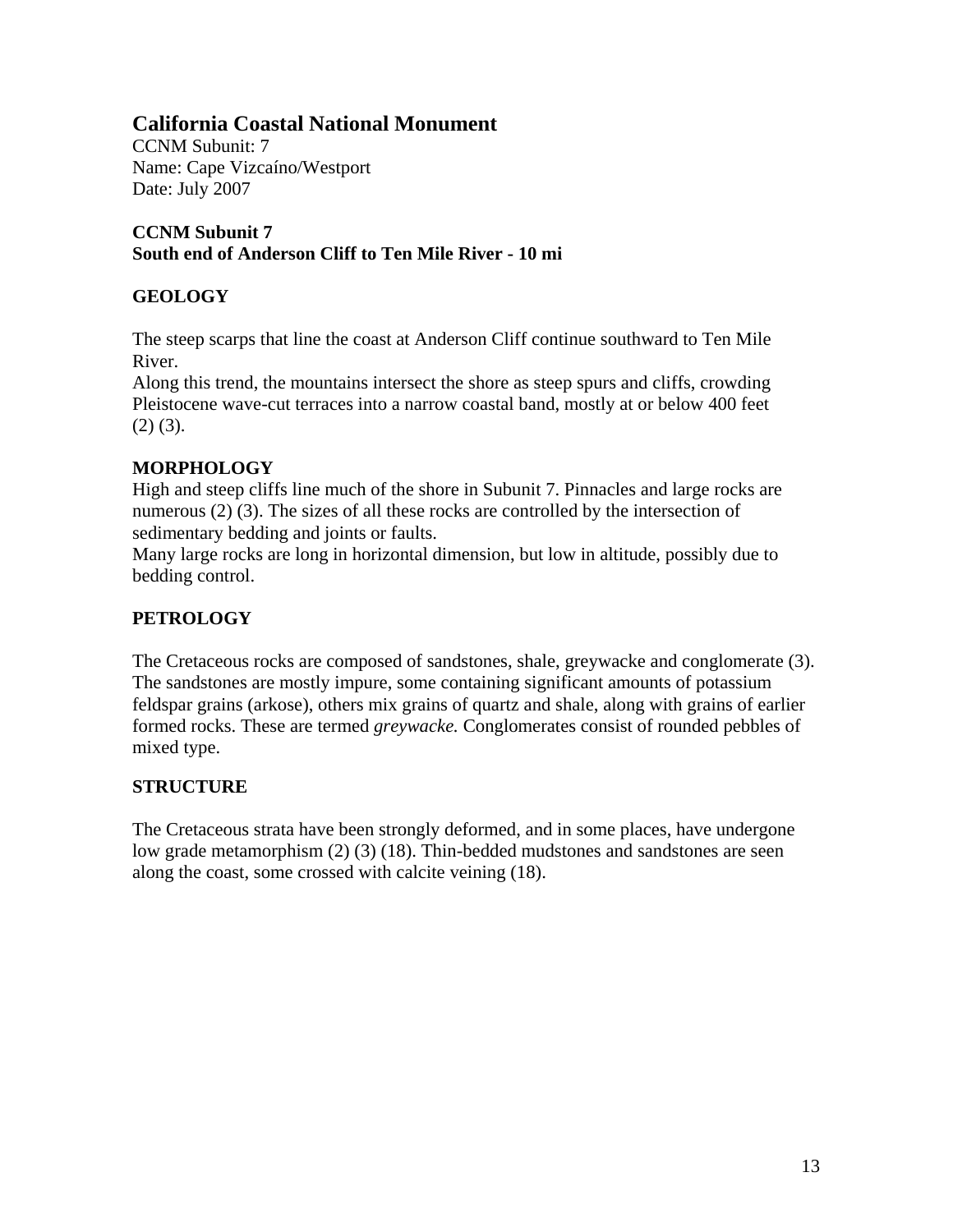CCNM Subunit: 8 Name: Fort Bragg/Mendicino Date: July 2007

**CCNM Subunit 8 Ten Mile River to Little River - 24 mi** 

## **GEOLOGY**

The coastal interval that comprises Subunit 8 between Ten Mile River and Little River includes a wide belt of Pleistocene marine terrace deposits that overlie the coastal Cretaceous rocks. The Pleistocene in this area extends up to 3 miles inland, as compared to a half mile farther south and north (3). All the terrace surfaces lie at 400 feet above sea level, or slightly higher.

#### **MORPHOLOGY**

The coast along Subunit 8 lacks the steep cliffs found farther to the north. Instead, broad marine terraces extend inland for up to four miles, each capped with Pleistocene marine sands (3). The Pleistocene units are thin and the Cretaceous continues to crop out at sea level. Consequently, the offshore is littered with rocks of the CCNM.

#### **PETROLOGY**

The Cretaceous rocks are composed of sandstones, shale, greywacke and conglomerate (3). The sandstones are mostly impure, some containing significant amounts of potassium feldspar grains (arkose), others mix grains of quartz and shale, along with grains of earlier formed rocks. These are termed *greywacke.* Conglomerates consist of rounded pebbles of mixed type.

## **STRUCTURE**

The Cretaceous strata have been strongly deformed, and in some places, have undergone low grade metamorphism (2) (3). Thin-bedded mudstones and sandstones occur along the coast, some crossed with calcite veining.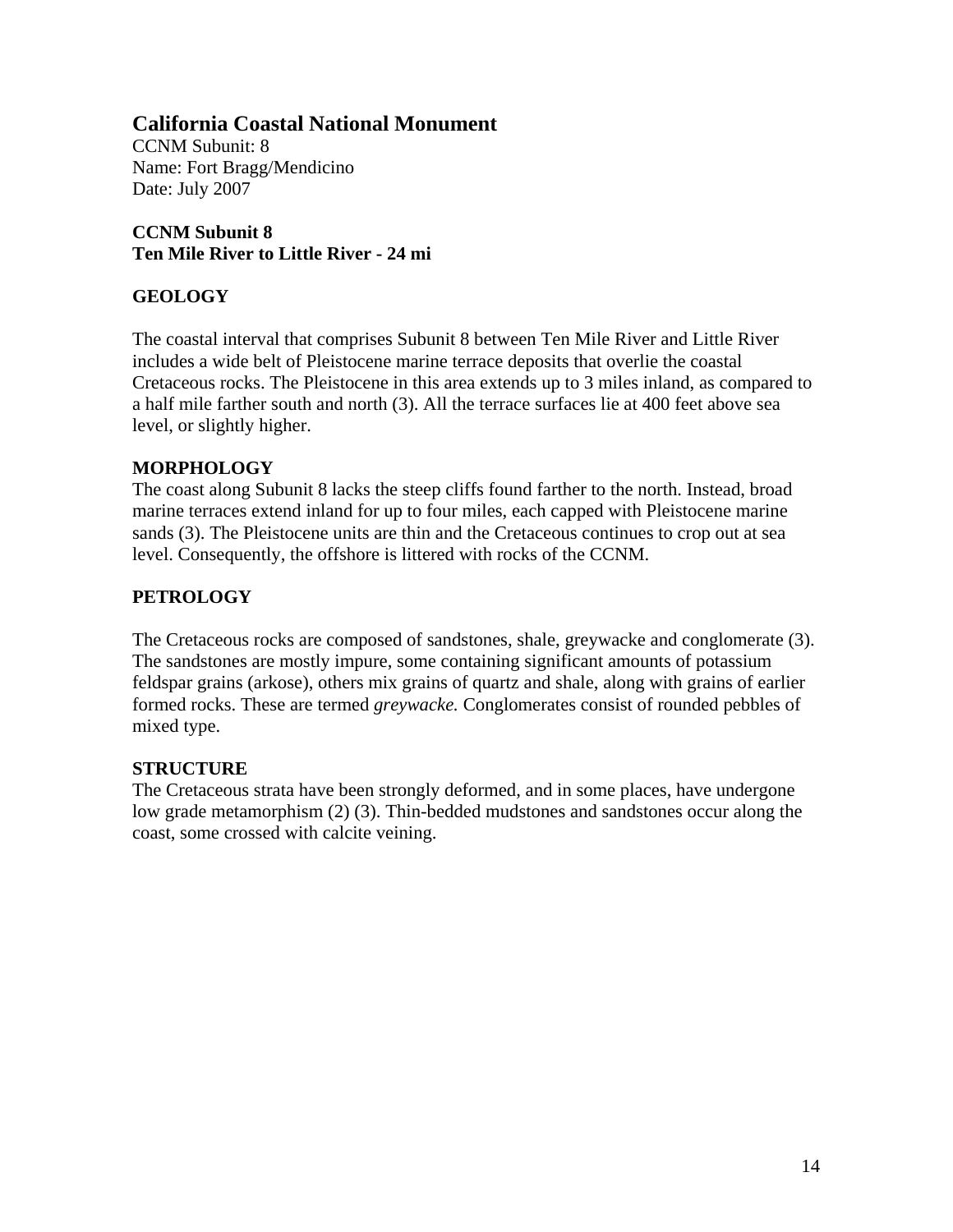CCNM Subunit: 9 Name: Jan Damme Navarro Head Date: July 2007

**CCNM Subunit 9 Little River to Navarro River - 7.5 mi** 

## **GEOLOGY**

North of the Navarro River, the broad belt mapped as undifferentiated Cretaceous rocks is shown as underlying a broad, flat terrace at 400 feet. A similar terrace at 400 feet at the Fraser Ranch on the Albion River is mapped as Cretaceous, but it too might be underlain by Pleistocene marine deposits (3).

#### **MORPHOLOGY**

Marine terraces of Pleistocene age are found over much of the California coastal region. Up to seven levels range in altitude from 10 feet to over 700 feet. Zone 9 terraces can be found at 200, 400 and 600 feet, according to the California Geologic Atlas, Ukiah Sheet (3). Cretaceous rocks crop out at sea level and produce numerous rocks, reefs and pinnacles in the near offshore area.

## **PETROLOGY**

The Cretaceous rocks are composed of sandstones, shale, greywacke and conglomerate (3). The sandstones are mostly impure, some containing significant amounts of potassium feldspar grains (arkose). Other beds mix grains of quartz and shale, along with grains of earlier formed rocks (3). These are termed *greywacke.* Conglomerates consist of rounded pebbles of mixed type.

## **STRUCTURE**

The Cretaceous strata have been strongly deformed, and in some places, have undergone low grade metamorphism (3). Thin-bedded mudstones and sandstones are seen along the coast, some crossed with calcite veining (3) (18).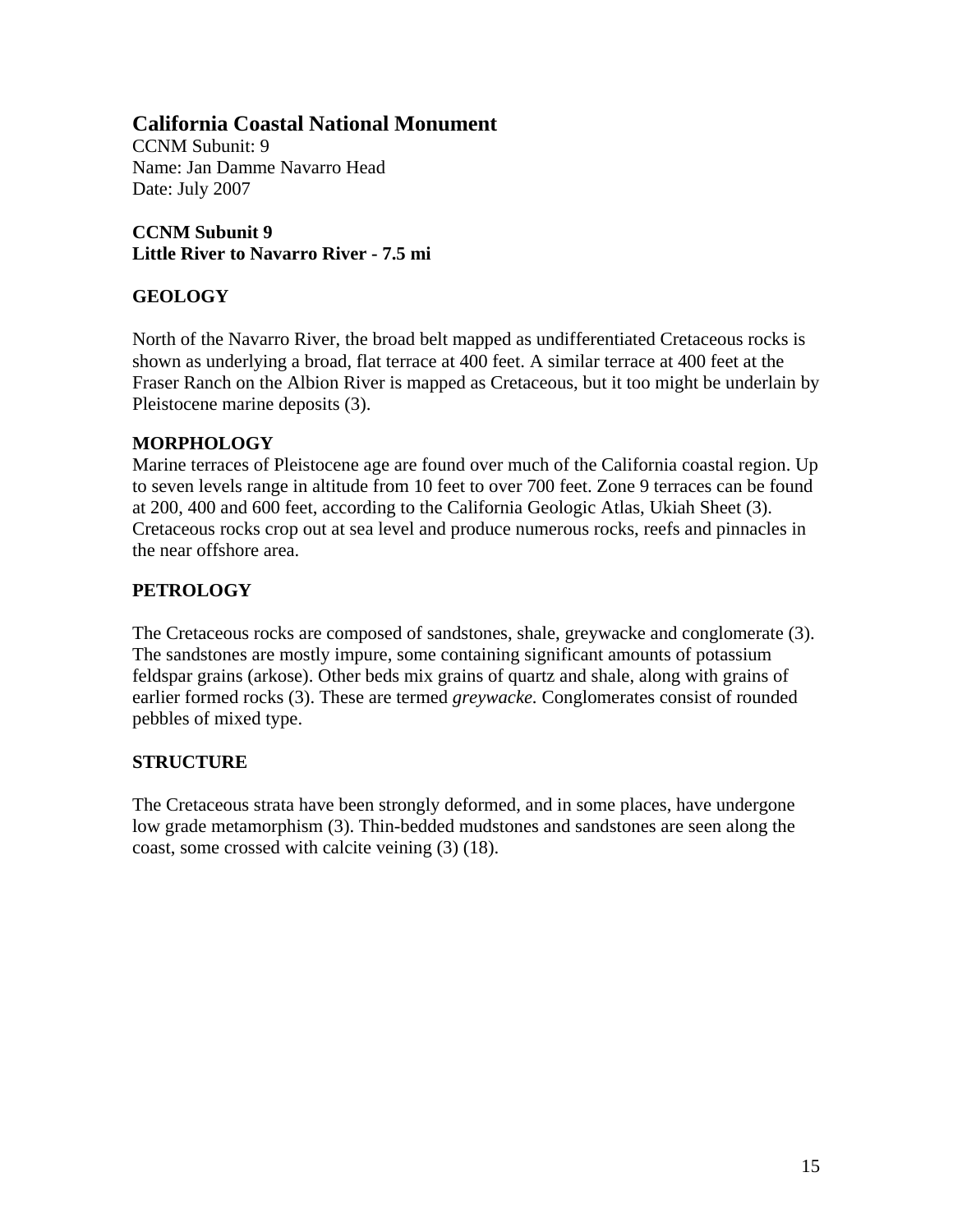CCNM Subunit: 10 Name: Elk Date: July 2007

**CCNM Subunit 10**  Navarro River south to Alder Creek at 39<sup>o</sup>N - 24 mi

## **GEOLOGY**

The coastal terrain of Subunit 10 is underlain by Cretaceous rocks (3). Scattered patches of Pleistocene marine deposits lie on one or more wave cut terraces at or below the 600 foot contour (3). One patch is mapped above 800 feet on a ridge crest between Greenwood and Elk Creek.

## **MORPHOLOGY**

Cretaceous strata make high cliffs along the shore with boulders and outliers offshore (3). Immediately back from the coast the Cretaceous outcrop belt forms rounded hills covered with forest. Exposures of the bedrock are rare and are found mostly in stream channels.

Offshore rocks, pinnacles and outliers form sharp, sometimes fin-shaped features at all scales. Examples are seen along the beaches at Elk and at Mendocino.

Sizes of rocks and pinnacles formed from Cretaceous strata appear to be controlled by bedding, joints and faults, which bound these strongly indurated sedimentary rocks. Low lying, long blocks might reflect control by horizontal shear planes seen in some coastal exposures.

## **PETROLOGY**

The Cretaceous rocks along the coast of Subunit 10 are composed of sandstone, shale, greywacke and conglomerate. The sandstones often contain significant feldspar grains (arkose) (3). When the content of shale and older rock fragments also increase, the sandstones grade into greywacke. Conglomerates contain coarse pebbles of varying composition, including quartz, sandstone, shale and chert. (3)

## **STRUCTURE**

Cretaceous rocks have been strongly deformed by folding and faulting. Steep dips are ubiquitous.(18)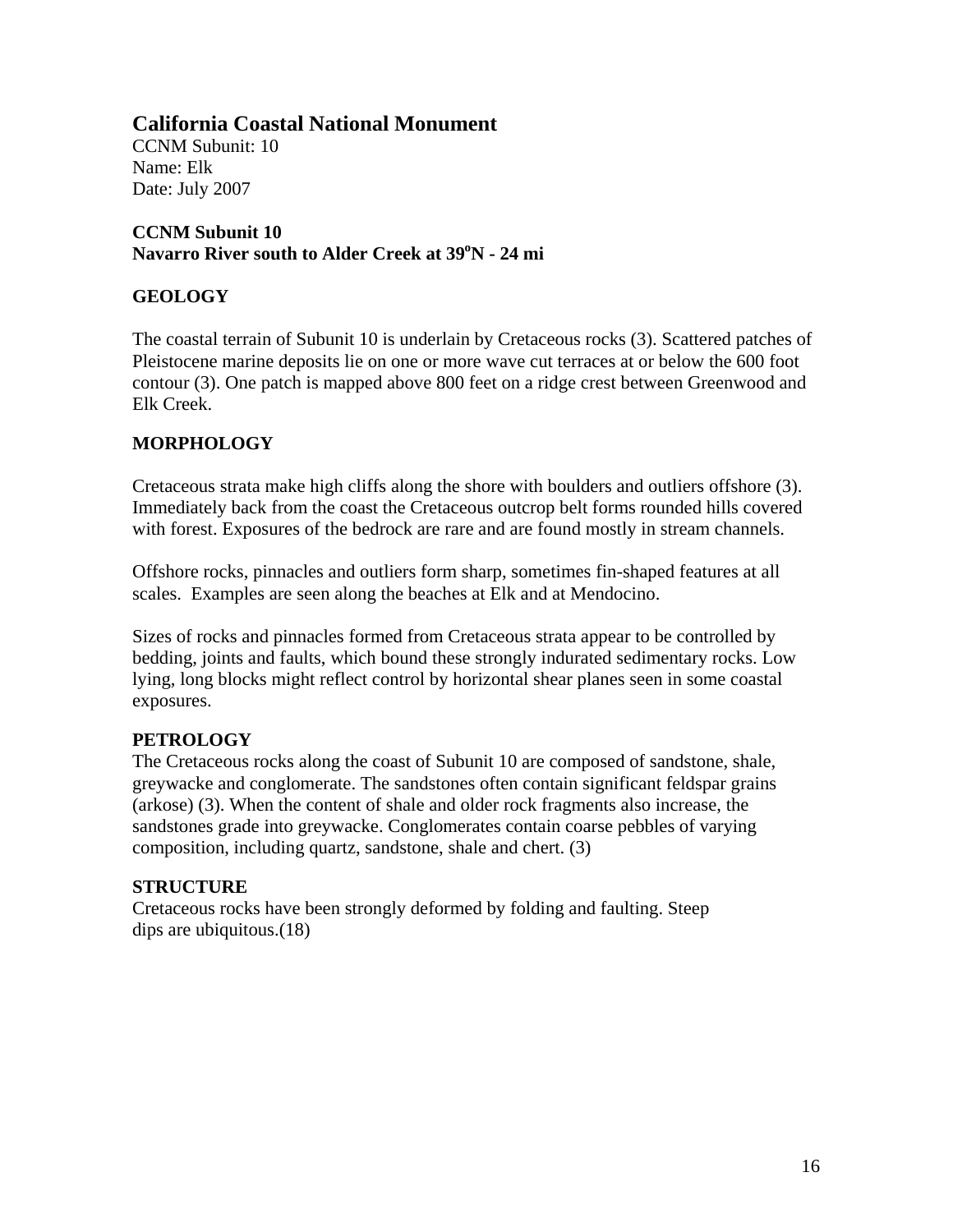CCNM Subunit: 11 Name: Point Arena Date: July 2007

**CCNM Subunit 11 Arena Cove to 39 degrees north - 8 mi** 

## **GEOLOGY**

At Point Arena, Miocene marine deposits dip gently seaward and are overlain by thin Quaternary terrace deposits. Dune sand overlies all other deposits on the north end of the point (4).

Point Arena is three miles west of where the San Andreas Fault passes northwestward into the Pacific Ocean (4). Rocks to the east of the fault belong to the North American Plate and those to the west, including Point Arena, belong to the Pacific Plate (13).

Lower Miocene strata are exposed in cliffs that line the coast from Point Arena southward. The rocks consist of light tan colored mudstones and shales. A notable feature that appears exclusive to the Miocene strata is their very high microscopic porosity, resulting in a rock of surprisingly low density (18).

## **MORPHOLOGY**

Erosion by waves follows well developed joint sets and has cut deep local embayments into the coast immediately south of Point Arena. Islands of an acre or two in area illustrate a process by which narrow embayments indent the coast and then detach headlands between bays by a process of cave and arch formation near the landward end of the embayments (18). Commonly, an arch eroded through the headland collapses, leaving the former headland detached from the mainland. This process is enhanced by the very low density of the rock.

The offshore islands are flat-topped parallel to flat or gently dipping bedding. Smaller rocks often are more equi-dimensional and are widely distributed over shallow bays (18).

Onshore, the Miocene strata underlie a wide terrace, also capped by Pleistocene sediments (4).

## **PETROLOGY**

Beds exposed at Point Arena consist of foraminiferal clay shales, some bituminous sandstone and cherty shales (4). All have a high percentage of microscopic porosity, causing the bulk rock to have a very low density (18).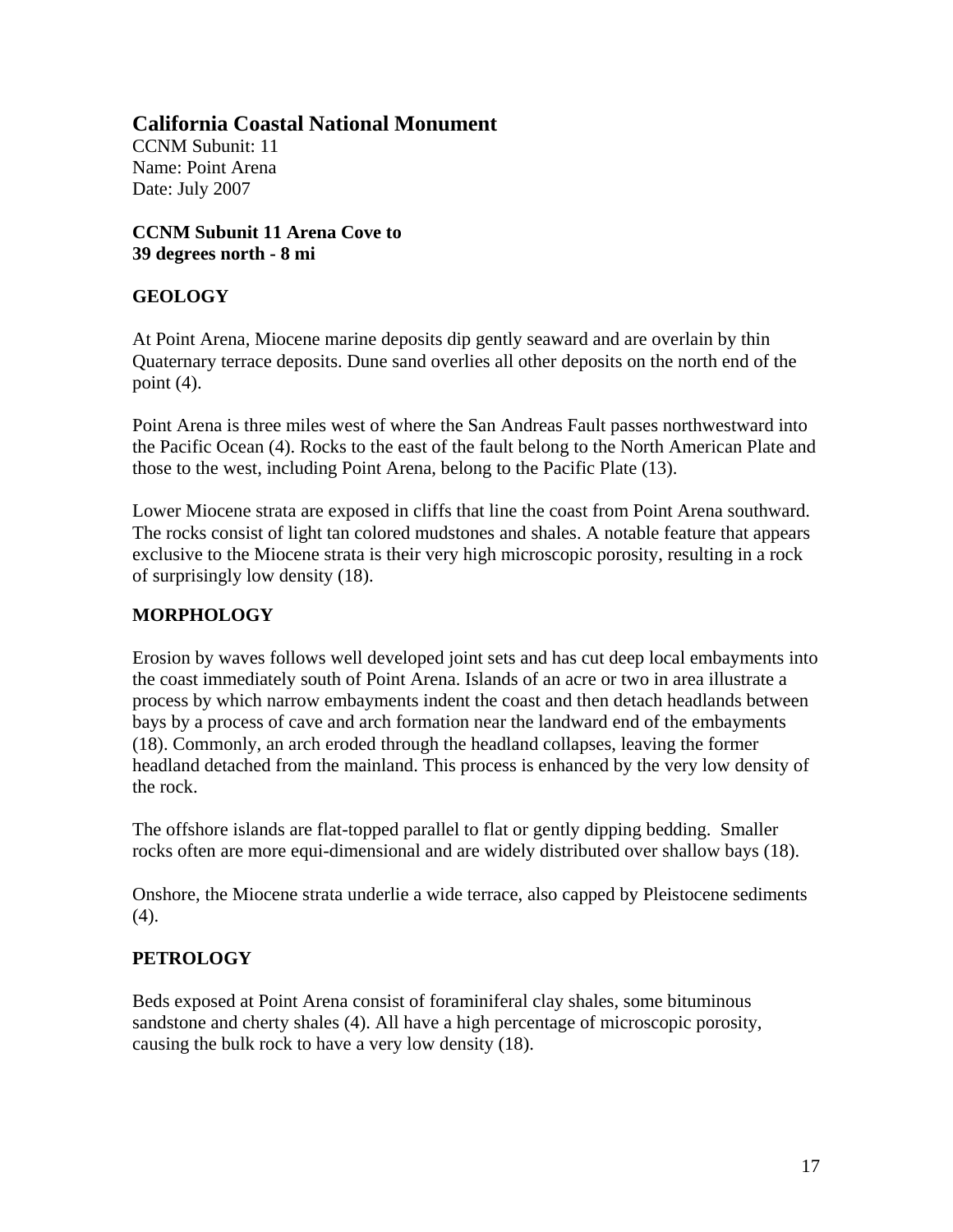In places, flame structures are found, indicating soft sediment deformation in which the weight of overlying beds pressurize water in the fine layers and mobilize them to move as fluids and intrude upward into stronger shales (18).

## **STRUCTURE**

The rocks in Subunit 11 lie west of the San Andreas Fault (SAF) on the Pacific Plate. Rocks east of the SAF line the coast north of Point Arena (4).

 The Miocene strata at Point Arena dip gently in some areas and are nearly vertical in others (18). Tight folding is indicated.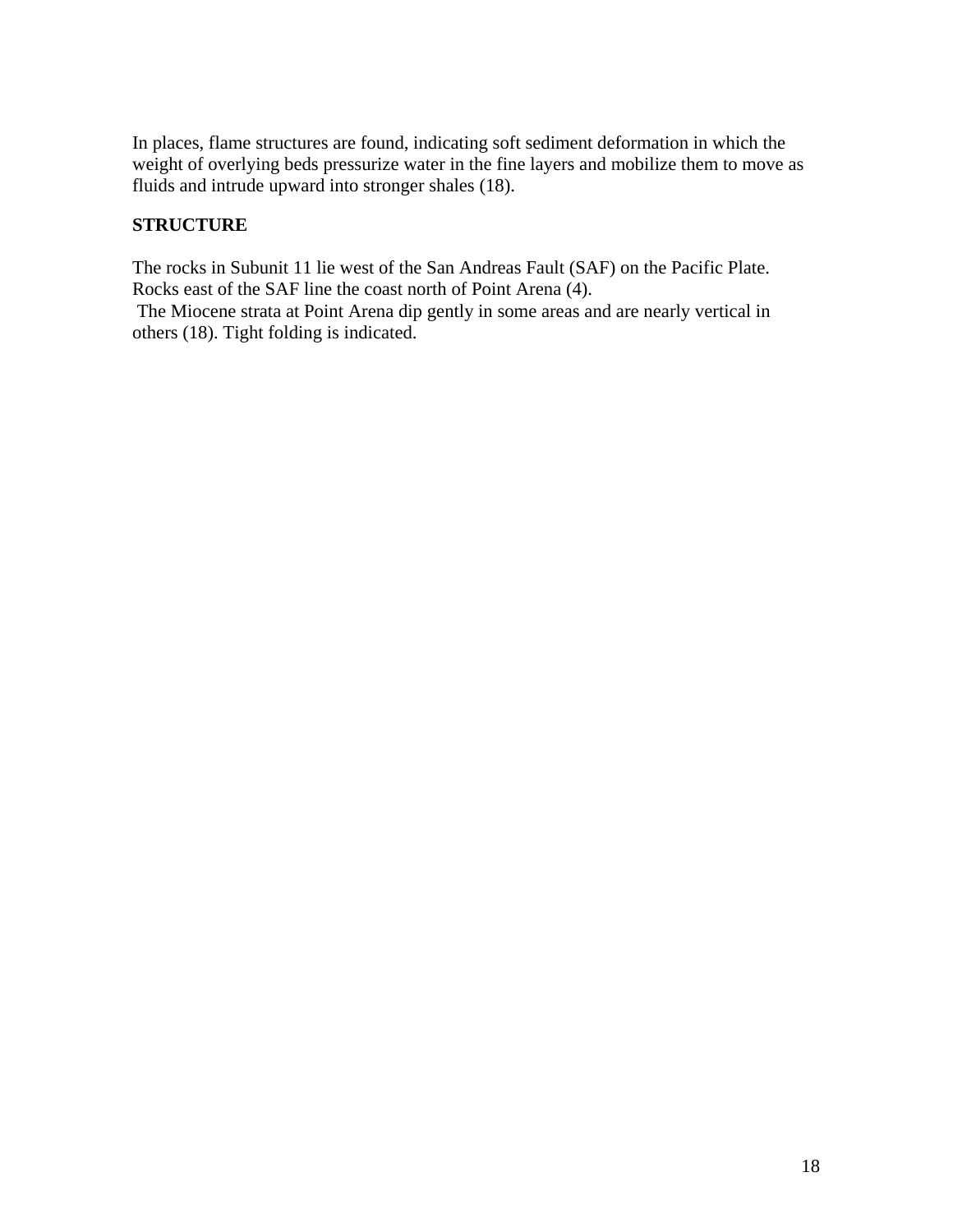CCNM Subunit: 12 Name: Saunders Reef/Gualala Date: July 2007

**CCNM Subunit 12 Arena Cove to Gualala Point - 16 mi** 

## **GEOLOGY**

Miocene and Cretaceous deposits are exposed along different segments of the coast between Arena Cove and Gualala Point. Pleistocene marine deposits overlie these units on wave cut terraces, which also are believed to be of Pleistocene age. Basalt intrusive rocks of probable Tertiary age are exposed at Iverson Point (4).

Miocene strata in Subunit 12 are similar to those exposed over much of the coast west of the San Andreas Fault. The rocks are light tan in color with very high microscopic porosity, making the rock very low in density (18). Bedding orientations vary from vertical to nearly flat within short distances, indicating tight folding. Rocks in the offshore shallows of the CCNM are relatively small north of Iverson Point. South of Iverson Point, Cretaceous rocks crop out at the shore and CCNM rocks become numerous and among the largest on the coast, as at Fish Rocks near Anchor Bay (18).

## **MORPHOLOGY**

The marine terrace is covered with a thin cap of Pleistocene marine sands.

Large islands and rocks tend to form in the offshore where the strata are flat or dip gently. Small rocks and sharp pinnacles occur in areas of steeply dipping strata due to the intersection of steep bedding with closely spaced joints in the rock that cut across the bedding.

## **PETROLOGY**

Miocene beds exposed at Arena Cove are similar to those seen at Point Arena, which consist of foraminiferal clay shales, some bituminous sandstone and cherty shales (4). All have a high percentage of microscopic porosity, causing the bulk rock to have a very low density (18).

## **STRUCTURE**

The rocks in Subunit 12 lie west of the San Andreas Fault on the Pacific Plate. Rocks east of the SAF line the coast north of Point Arena (4).

The Miocene strata at Point Arena dip gently in some areas and are nearly vertical in others (18). Tight folding is indicated.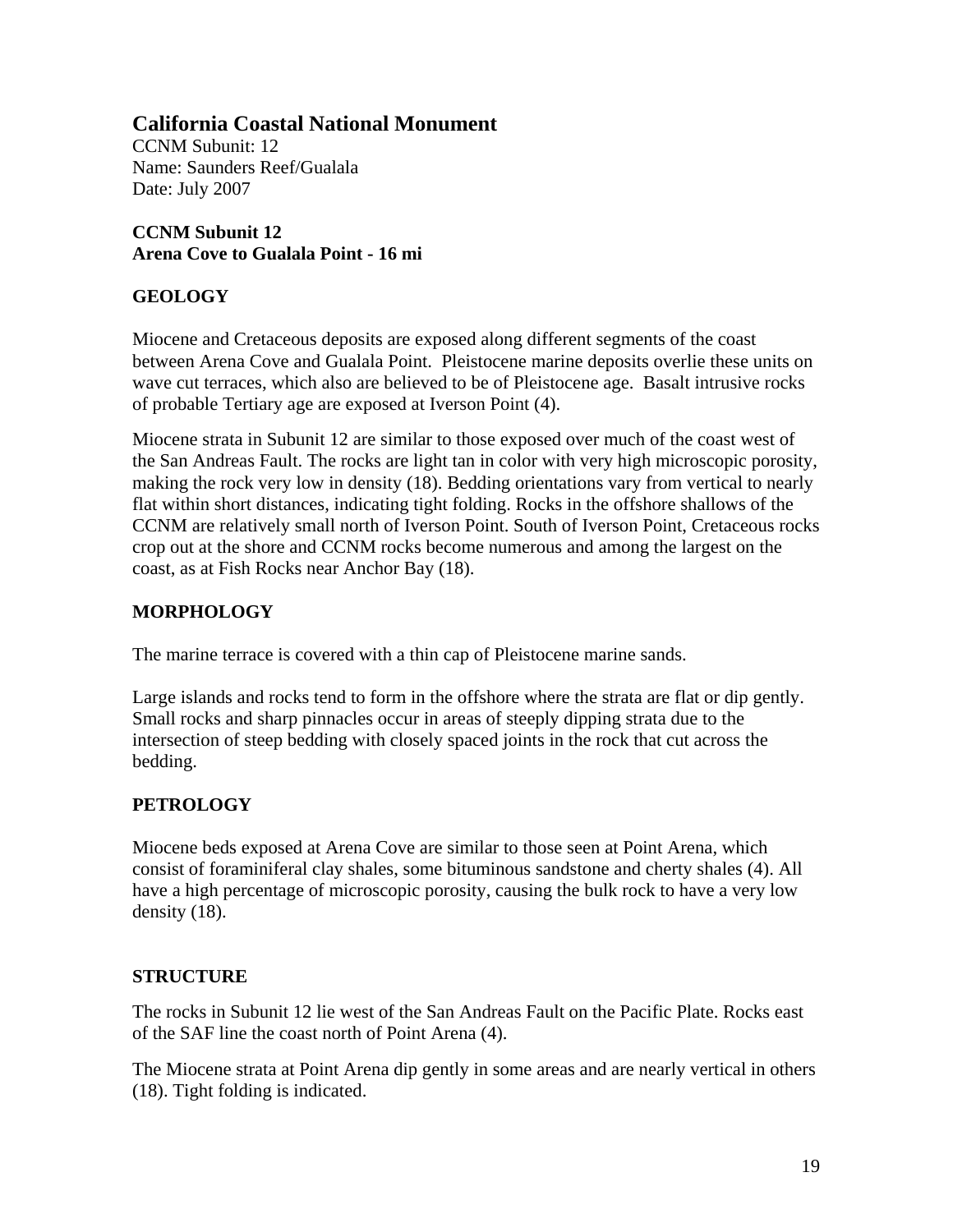CCNM Subunit: 13 Name: Sea Ranch / Ft. Ross Date: July 2007

**CCNM Subunit 13 Gualala Point to Fort Ross Reef —30 mi** 

## **GEOLOGY**

One mile south of the town of Gualala, at the Sea Ranch development, Paleocene strata intersect the coast and continue southward for a distance of approximately four miles.

South of Sea Ranch the coast is bordered by Cretaceous strata for a distance of about eight miles.

A three-quarter-mile segment of the coast north of Black Point exposes Tertiary basalt in a small fault slice (4). Numerous rocks and pinnacles of the CCNM line the region offshore. These presumably are composed of the various hard strata associated with the Cretaceous.

Paleocene and Eocene strata crop out along the coast for twenty miles to the south of Stewart's Point, ending one mile northwest of Fort Ross Reef (4). The remaining mile southeast of the termination of the Eocene outcrop consists of lower Miocene strata similar to that at Point Arena (4).

## **MORPHOLOGY**

At Sea Ranch, south of Gualala, Paleocene strata underlie a wide terrace that ends at the ocean in steep cliffs (4) (18). A number of large, flat CCNM rocks are found offshore. One of the largest is called Gualala Island and is mapped as Cretaceous (4).

Cretaceous outcrops away from the coast tend to be small, the hills being covered by forest or grassland. Sea cliffs provide the best exposures. The variation in sedimentary rock types within the Cretaceous has lead to a wide variation in the size, shape and number of CCNM rocks and pinnacles present in the offshore region.

The Paleocene and Eocene outcrop belts produce numerous CCNM rocks and pinnacles of significant size and number. At the Fort Ross Reef, the lower Miocene forms the reef to which the name refers. Similar low lying rocks are seen near and at the shore near Point Arena.

Pleistocene marine deposits cap the coastal terraces at altitudes up to 200 feet above sea level.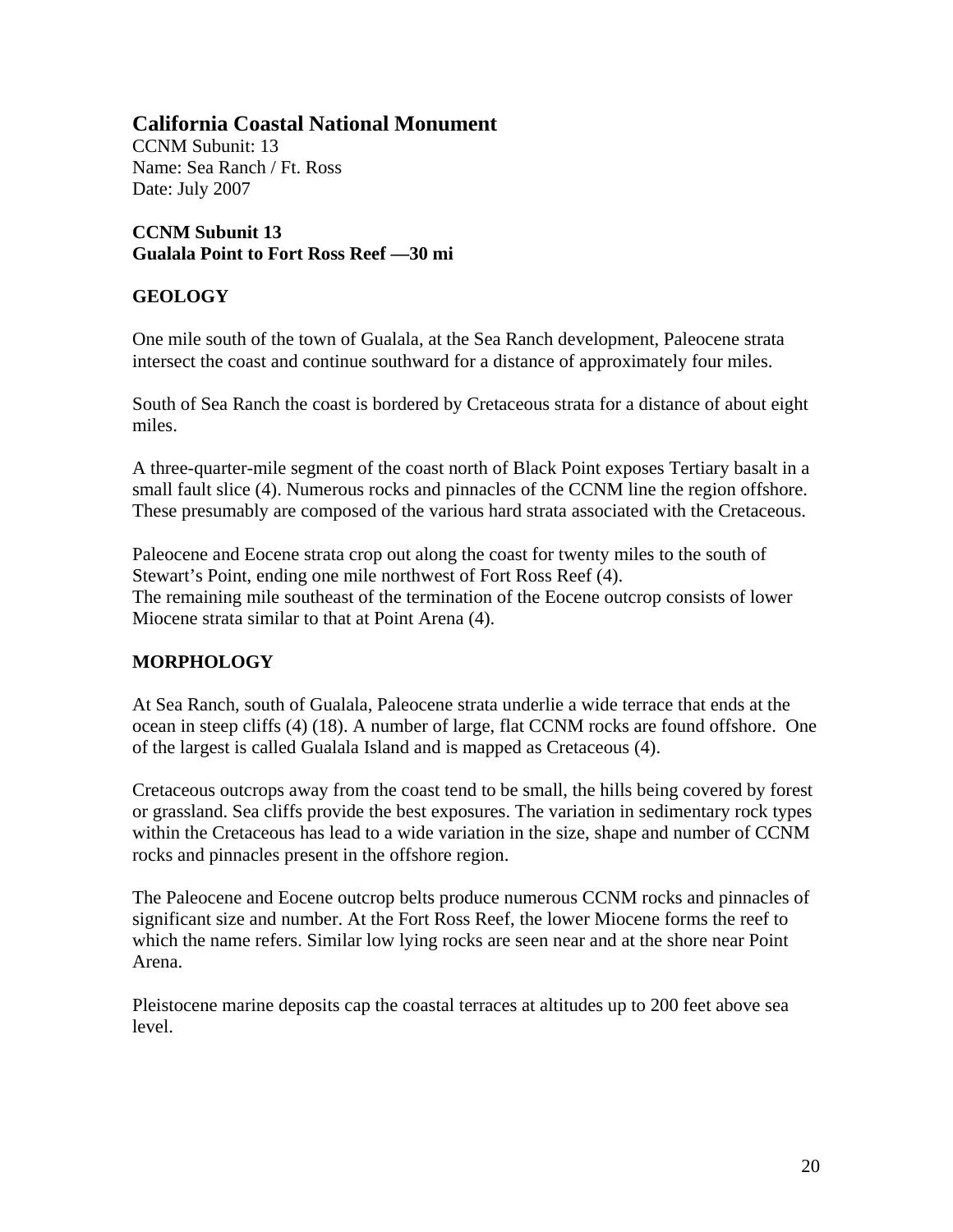## **PETROLOGY**

The Paleocene at Sea Ranch and northwest of Fort Ross Reef is composed of micaceous sandstone, grey foraminiferal shale and glauconite - bearing sandstones (4).

The Cretaceous rocks are composed of sandstones, shales, arkose, greywacke and coarse conglomerates.

The Cretaceous has been metamorphosed at low to medium grade (4)

Eocene strata consist of sandstone, sandy shale and clay shale (4).

#### **STRUCTURE**

Throughout Subunit 13, the coast lies entirely west of the San Andreas Fault. Cretaceous and Tertiary sediments form the coast of this western block (4)

The Cretaceous rocks have been strongly deformed by folding and faulting. Steep dips are common. Tertiary strata, likewise, have been strongly deformed, but without significant metamorphism (4) (18).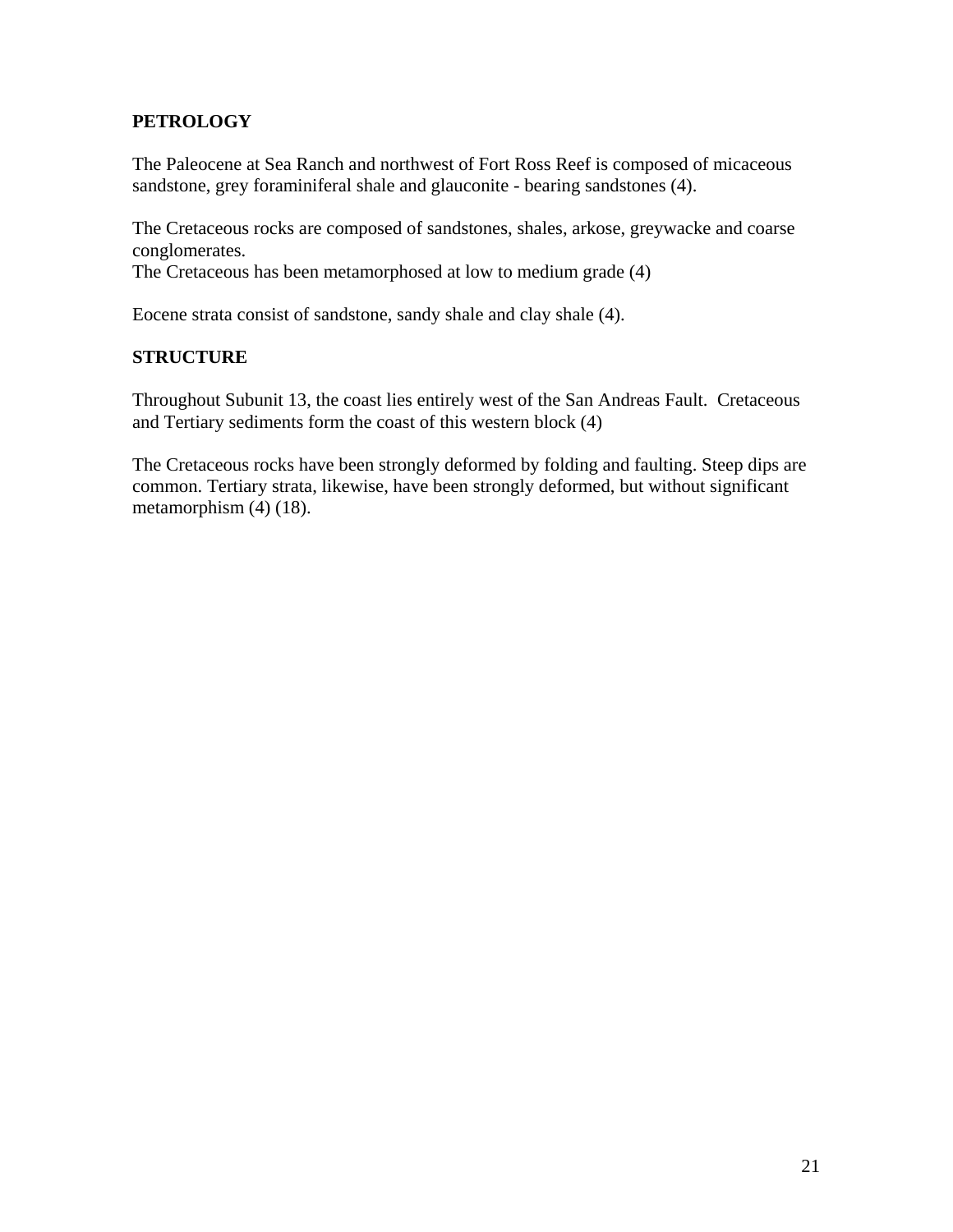CCNM Subunit: 14 Name: Sonoma Coast Date: July 2007

#### **Subunit 14 Fort Ross Reef to the Bodega Point Peninsula - 70 mi**

## **GEOLOGY**

The Franciscan Formation lines the coast north and south of the Russian River (4). The rocks lie in the same belt as the Franciscan exposed near the Golden Gate Bridge in southern Marin County (13)(14). These include sandstones, greywacke sandstones, limestones, volcanic rocks and a matrix of clay mudstone (13) (14) (15).

## **MORPHOLOGY**

The Russian River enters the Pacific Ocean near the center of a broad coastal embayment bounded by the Fort Ross Reef on the north and the Bodega Peninsula on the south (4). Unnamed on the USGS 1:250,000 sheets, we propose to call this feature Russian Bay.

## **PETROLOGY**

The Franciscan formation east of the San Andres Fault exposes strata that are somewhat different from that exposed west of the fault (13) (14) (15). West of the fault the Franciscan consists largely of metamorphosed basaltic lava flows (13). Metamorphism has produced greenstones rich in chlorite and epidote. Above the greenstones are banded cherts that alternate with black shales, both on the order of one inch thick, or less.

The sedimentary rock facies of the Franciscan is much more common to the east of the San Andreas, but does occur to the west of the fault as well. The sedimentary facies consists of greywacke, shale, and limestone blocks floating in a matrix of mudstone or shale. The blocks are discontinuous and are part of what is termed a *mélange* (13).

The Franciscan rocks of the coastal belt, including the coast ranges, have undergone low grade metamorphism of the glaucophane schist facies (13).

## **STRUCTURE**

Russian Bay lies 2.5 miles eastward of the San Andreas Fault, which passes offshore at Bodega Point, passes beneath Russian Bay and reappears on land near Fort Ross Reef.(4). The Franciscan formation lines the coast east of the San Andreas Fault.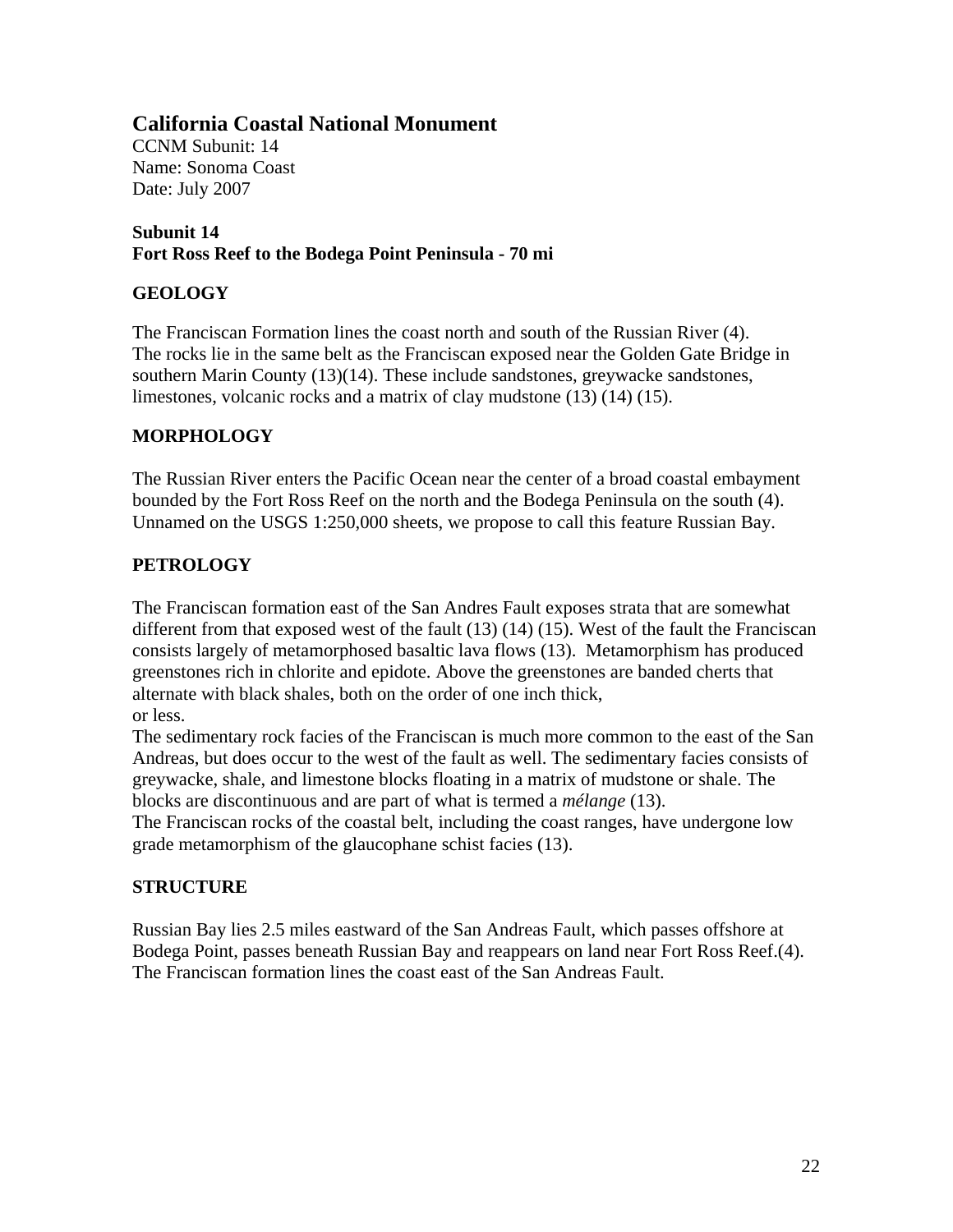CCNM Subunit: 15 Name: Bodega Head Date: July 2007

**CCNM Subunit 15 Bodega Point to Estero Americano - 5 mi** 

## **GEOLOGY**

Igneous tonalite and diorite underlie Bodega Ridge (4).

## **MORPHOLOGY**

Pleistocene marine deposits locally lie on top of the Bodega ridge. The ridge itself is tied to the mainland via a sand bar that forms the north boundary of Bodega harbor. On the mainland, Pleistocene marine deposits mantle the entire coastal area in Subunit 15 (4).

## **PETROLOGY**

Tonalite and diorite are feldspar-rich igneous rocks. Diorite contains plagioclase feldspar with biotite or amphibole or both, and small amounts of quartz. When the quartz exceeds 20 percent, the rock is called tonalite. The biotite and amphibole are black minerals which gives the rock a salt and pepper look against the white to grey feldspar. Small amounts of potassium feldspar also may be present.

## **STRUCTURE**

The igneous rocks of Bodega ridge lie between two faults that are part of the San Andreas Fault Zone.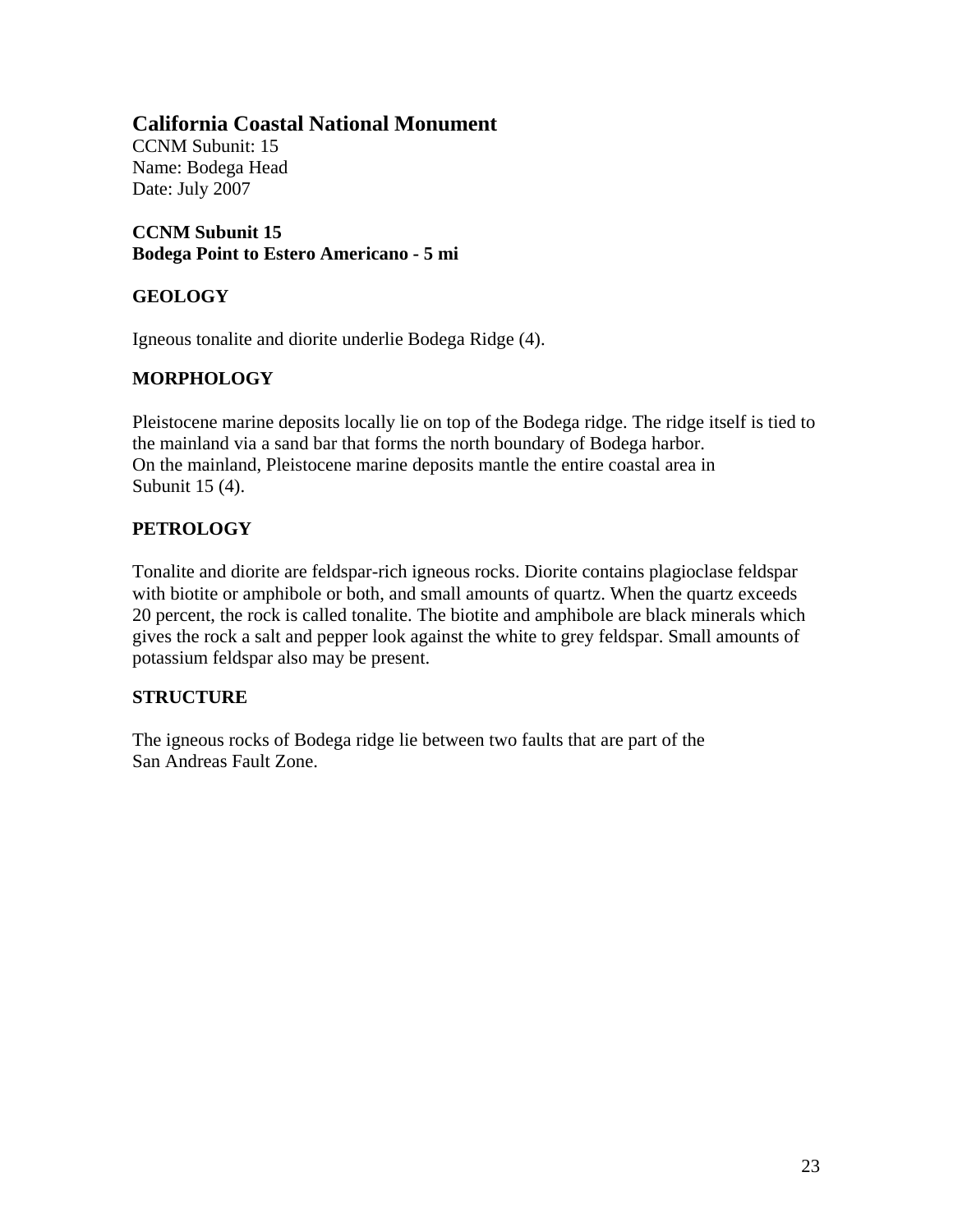CCNM Subunit: 16 Name: Point Reyes - GGNRA Date: July 2007

## **Subunit 16 Bodega Bay to Edgemar - 57.5 mi**

## **GEOLOGY**

A) Tomale Point and Verne's Ridge - 21 mi

Verne's Ridge forms the upland spine of dioritic and tonalitic rocks along the east side of Point Reyes. There, it abuts the west side of the San Andreas Fault Zone (4) (13). Both the ridge and its extension, Tomale Point, are part of the group of igneous and meta-igneous rocks that characterize the Salinas block of the Pacific Plate. These are mapped as "granitic rocks" on the California State Geologic Map (4).

Point Reyes lies 13 miles west of the Verne's Ridge and, like that ridge, consists of tonalitic and dioritic rocks. Miocene and Pliocene strata are found between Reyes Point and Verne's Ridge.

Along the north side of these rocks a long, southwest-trending beach faces northwest to the ocean (4).

B) Drake's Bay to Bolinas Bay - 14mi

Miocene marine deposits crop out behind the shore around Drakes Bay, but at the shore Holocene beaches cover the Miocene (4).

C) Bolinas Bay to the Golden Gate Bridge - 12.5 mi

Franciscan Formation extends from Bolinas Bay to the Golden Gate. Rocks and pinnacles crop out along the entire distance (1). At the north end of Bolinas Bay the San Andreas Fault passes offshore beneath the Gulf of the Farollones.

D) Golden Gate to Edgemar - 10mi

Various volcanic lithologies of the Franciscan Formation underlie the shore area with patches of Quaternary alluvium in shoreline valleys. Franciscan rocks are cut by the San Andreas Fault where it comes onland near Mussel Rock just north of the town of Edgemar. Starting about 1.5 miles north of Edgemar, the Franciscan volcanic rocks are overlain by Pleistocene marine deposits, which in turn are overlain by Pleistocene dune sands at San Francisco with inliers of exposed Franciscan volcanic rocks at Fort Mills and Seal Rock and by ultrabasic rocks at the south end of the Golden Gate Bridge. (5) (13) (14) (15) (16).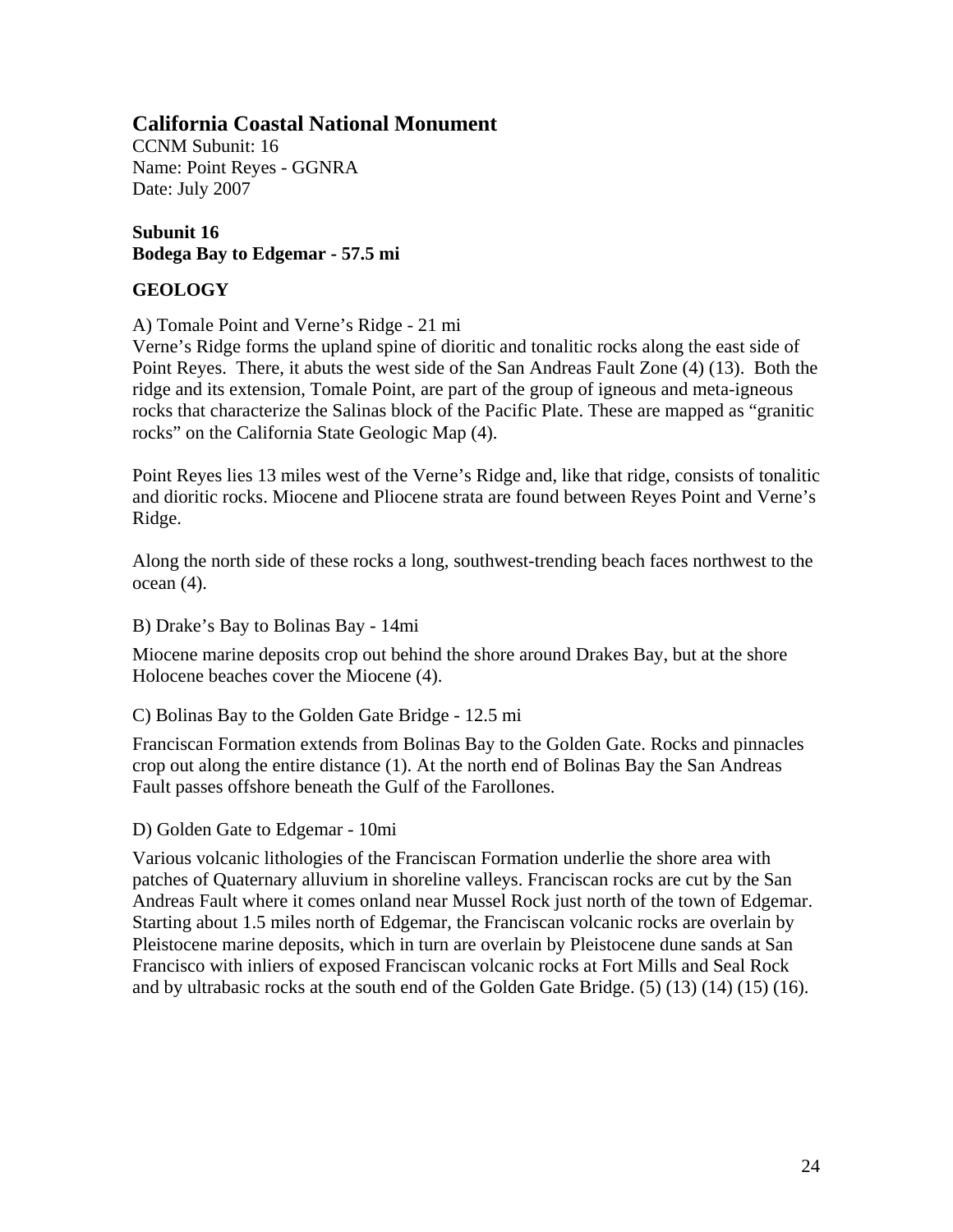## **MORPHOLOGY**

Exotic blocks in the Franciscan Formation are freed from the matrix of dark mudstones by erosion and form rocks and pinnacles of the GGNCA that vary in composition, shape and size.

## **PETROLOGY**

The Franciscan Formation includes greenstone, basalt, banded chert beds, and ultrabasic rocks in its lower part. Sandstones, greywacke sandstones, limestones, volcanic rocks as blocks in a matrix of clay mudstone predominate in the upper part (4).

The Franciscan formation east of the San Andres Fault exposes strata that are somewhat different from that exposed west of the fault (13) (14) (15). West of the fault the Franciscan consists largely of metamorphosed basaltic lava flows (13). Metamorphism has produced greenstones rich in chlorite and epidote. Above the greenstones are banded cherts that alternate with black shales, both on the order of one inch thick or less.

The sedimentary rock facies of the Franciscan is much more common to the east of the San Andreas, but does occur to the west as well. The sedimentary facies consists of greywacke, shale, and limestone blocks floating in a matrix of mudstone or shale. The blocks are discontinuous and are part of what is termed a *mélange* (13).

The Franciscan rocks of the coastal belt, including the coast ranges, have undergone low grade metamorphism of the glaucophane schist facies (13).

## **STRUCTURE**

Blocks from the Franciscan mélange control the irregular sizes and shapes of islands and rocks in the CCNM that were derived from the sedimentary facies of the Franciscan formation. Folding of greenstones and banded cherts in the lower Franciscan produce typical mounded forms in the larger topographic features developed from these materials.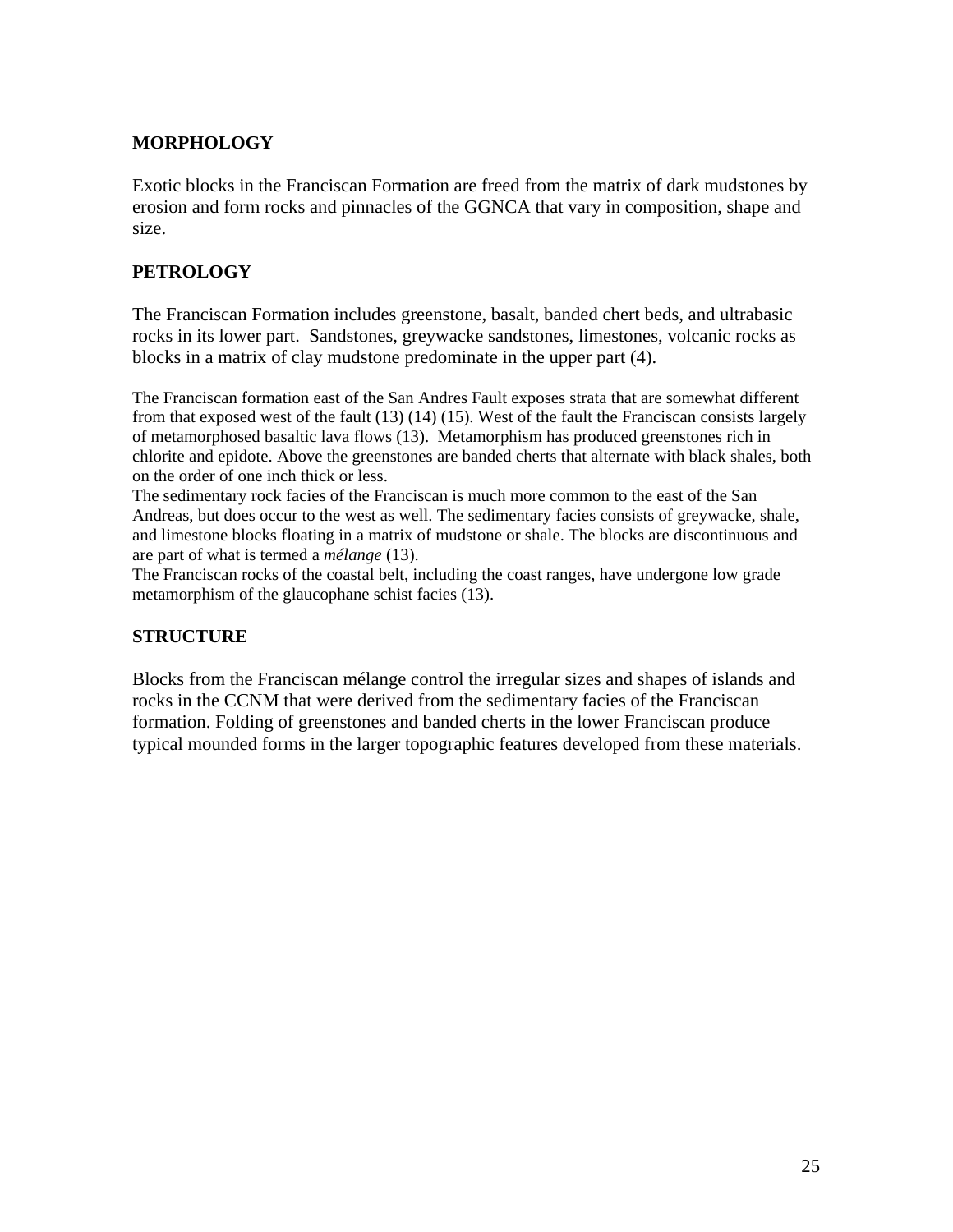CCNM Subunit: 17 Name: San Mateo/Santa Cruz Date: July 2007

#### **CCNM Subunit 17 Edgemar to Aptos - 61 mi**

#### **GEOLOGY**

A. Mussel Rocks - to Pillar Point -10 mi

Deformed and faulted Franciscan formation meta-sedimentary and volcanic rocks crop out at the shore west of the San Andreas Fault between Mussel Rocks and Rockaway Beach (5) in the town of Pacifica. Immediately south of Rockaway Beach a narrow zone of upper Cretaceous metamorphic rocks, intruded by associated granodiorite, is unconformably overlain by Paleocene sedimentary rocks. Ggranodiorite crops out at the shore between Devils Slide and Montara Point. South of Montara Point, a fault slice of Pliocene rocks extends south to Pillar Point (5).

B. Pillar Point to Año Nuevo Bay - 26 mi

Pleistocene terrace deposits line the coast along the shore south of Pillar Point as far as Martin's Beach, beyond which Paleocene strata appear.

Near Pescadero Point, Cretaceous rocks are exposed at the coast and continue past Pigeon Point as far as Franklin Point (5). The Cretaceous strata are well bedded with layers a foot to several feet in thickness. Dips are steep at Pigeon Point and elsewhere along the Cretaceous outcrop belt.

At Año Nuevo Point, Pleistocene marine terrace deposits overlie deformed Miocene strata (18). The same relationship is found three-quarters–of-a-mile offshore at Año Nuevo Island  $(5)$ .

#### C. Año Nuevo Bay to Aptos -25 mi

The shore between Año Nuevo Bay and the town of Aptos is formed on mid-to late Miocene and Pliocene marine strata overlain by Pleistocene marine terrace deposits (5). The rocks are fine-grained mudstones and shales of very low density. Erosion produces arches, sea stacks and low offshore islands.

## **MORPHOLOGY**

The shoreline between Mussel Rocks and Pillar Point south of the Golden Gate alternates between wide beaches and rugged, mountainous topography (5). Where mountain spurs reach the sea, the coast is bordered by steep cliffs, some as much as 800 feet high, as at Pedro Point and Devil's Slide.. Large offshore boulders are found near these features, but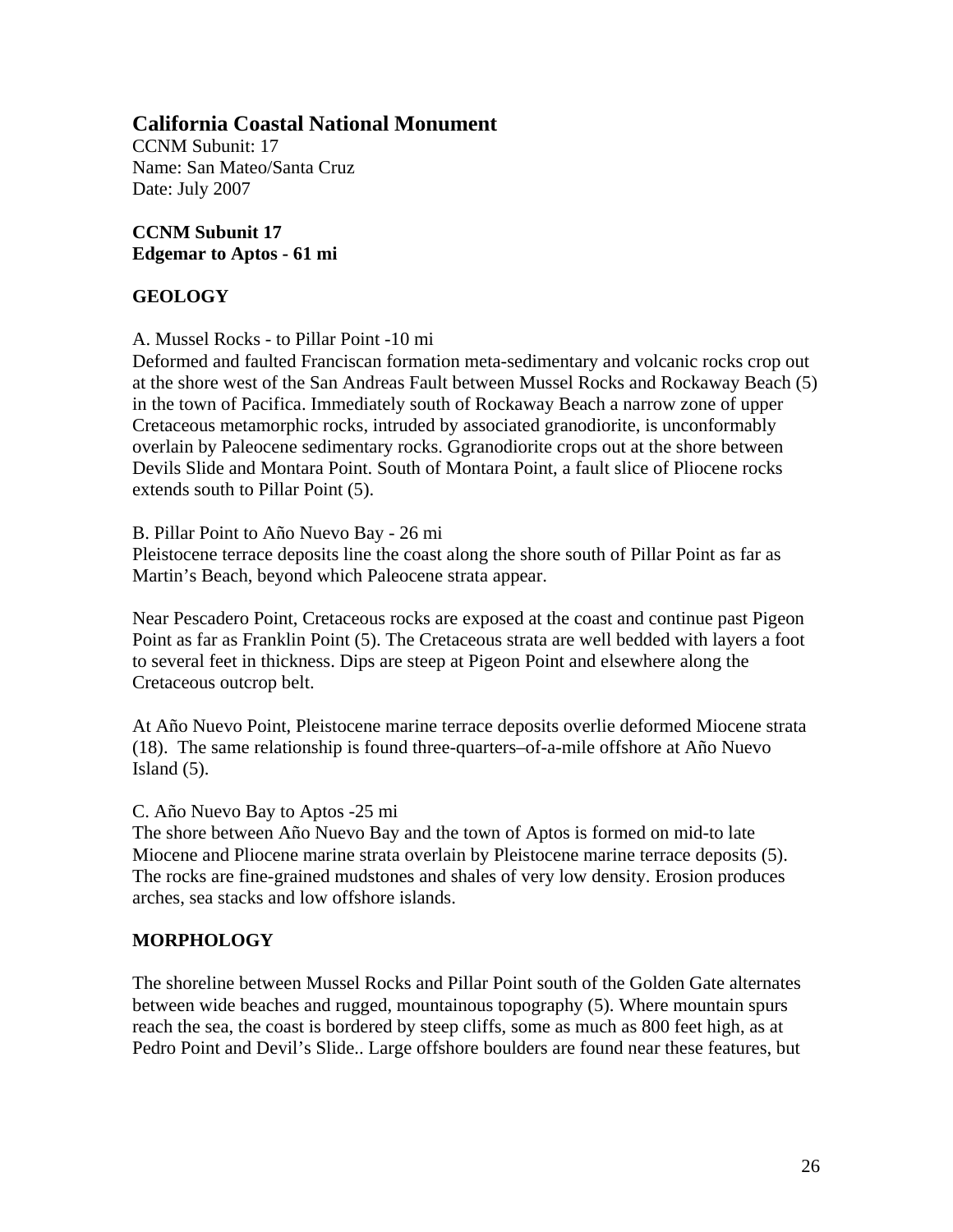elsewhere large CCNM rocks are few (5). Pleistocene marine deposits lie on marine terraces cut into the Upper Cretaceous (5) between Pillar Point and Martin's Beach. Along this stretch, CCNM rocks are few and associated with scattered localities where Paleocene strata emerge at the coast from beneath the Pleistocene terrace deposits (5).

South of Martin's Beach Paleocene rocks line the coast, but make only small CCNM rocks (5).

Large, commonly flat CCNM rocks derived from Cretaceous strata lie offshore from Cretaceous outcrop areas at Pigeon Point and Pescadero Beach. Flat form reflects the strongly bedded character of the Cretaceous rocks. Pleistocene marine deposits overlie the Cretaceous along a narrow marine terrace cut ten to thirty feet above sea level. Beaches at the base of cliffs, as at Pigeon Point are composed of gravel and boulders. Miocene strata erode to form deep inlets in the coast. Further erosion often completely separate some of the ridges between the inlets from the mainland, forming large, low profile islands close to shore.

Two to three miles inland, small to large exposures of granodiorite occur in stream bottoms 100 feet or more below the adjacent hilltops of Miocene and Pliocene strata (5) (6). This relationship suggests that a) the Miocene-Pliocene strata are on the order of a few hundred feet thick above the granodiorite, and b) granodiorite probably disconformably underlie the coastal sedimentary strata in the area.

## **PETROLOGY**

The sedimentary facies of the Franciscan formation consists of greywacke, shale, and limestone blocks floating in a matrix of mudstone or shale. The blocks are discontinuous and are part of what is termed a *mélange* (13). The Franciscan rocks of the coastal belt, including the coast ranges, have undergone low grade metamorphism of the glaucophane schist facies (13).

Granodiorite is an igneous rock, often strongly deformed where seen along the California coast that consists of plagioclase feldspar and pyroxenes or amphiboles. Cretaceous strata consist of interbedded sandstone, greywacke and conglomerate that have undergone low grade metamorphism.

Lower and middle Miocene mudstone and siltstone are very fine-grained, light in color and of very low density. The lightness of the rocks indicates a very high porosity. These rocks have undergone little or no metamorphism.

See description above.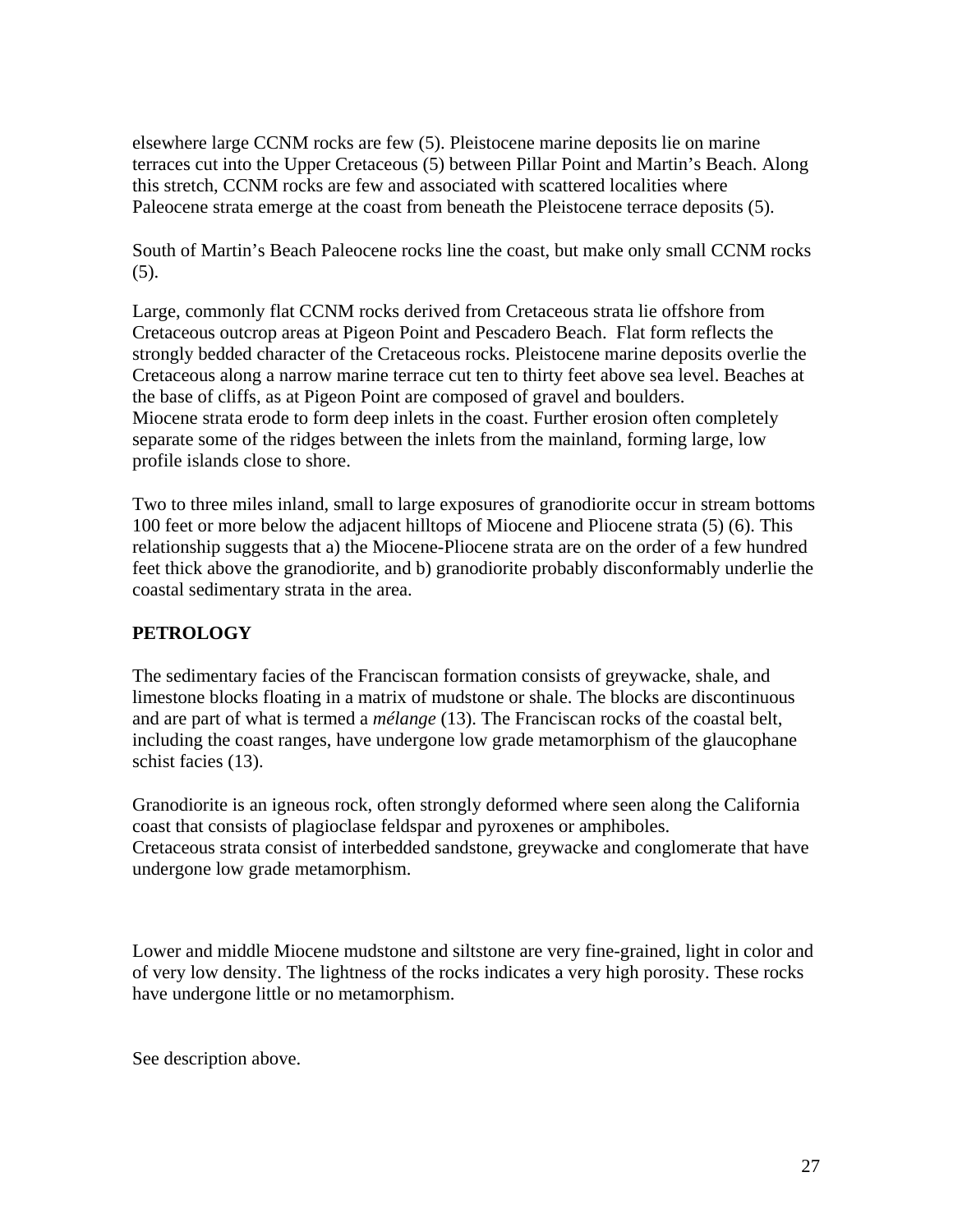## **STRUCTURE**

Complexly folded, faulted and metamorphosed strata occur west of the San Andres Fault. Rocks of Cretaceous age and older have been metamorphosed. Tertiary strata have been strongly folded in most areas, but not metamorphosed.

Cretaceous strata were deformed and metamorphosed prior to deposition of the overlying Tertiary rocks.

Miocene and younger rocks have been strongly folded. Dips of ninety degrees are common.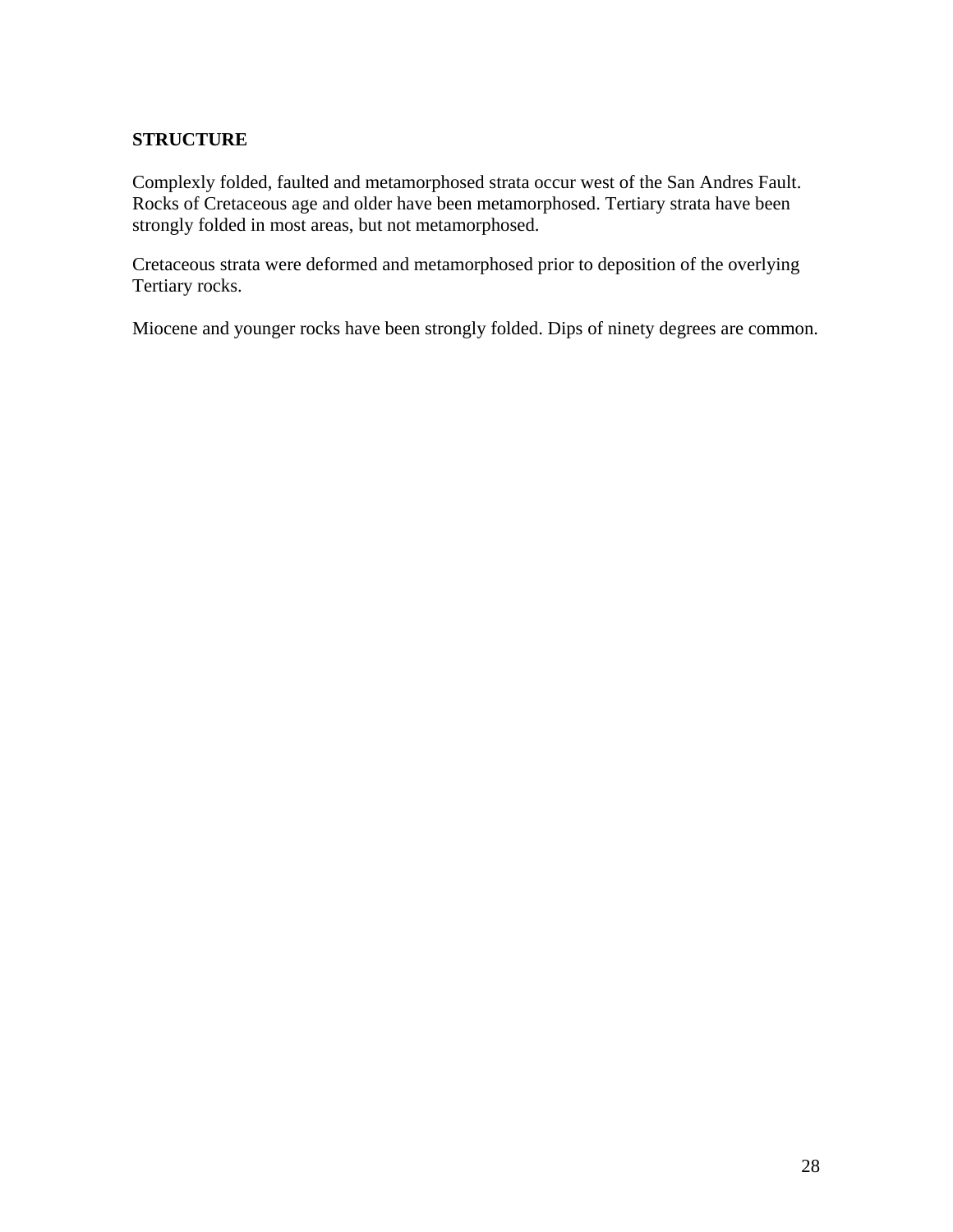CCNM Subunit: 18 Name: Monterey Bay East Date: July 2007

**CCNM Subunit: 18 NE side Monterey Peninsula to 5 miles west of Aptos - 32 mi** 

#### **GEOLOGY**

Inland from the shore, deposits of Quaternary age fill a structural depression. The deposits consist of terraces and alluvium in the Salinas River Valley to the southeast and in the Santa Clara Valley to the northwest.

#### **MORPHOLOGY**

Sandy beaches and dunes line the shore. No rocks or pinnacles are found in CCNM Subunit 18.

#### **PETROLOGY**

No rocks are found in CCNM Subunit 18. The Quaternary deposits consist of silt and fine sand in the Pleistocene terraces and medium and fine sand in the dunes.

## **STRUCTURE**

Mountain ranges that border the Salinas Valley both to the northwest and the southeast lose altitude as they approach Monterey Bay, passing below sea level within five miles of the shore (1). Similarly, mountains that border the Santa Clara Valley east of Santa Cruz descend toward the southwest and disappear beneath the Quaternary deposits associated with Monterey Bay  $(1)$   $(3)$   $(4)$ .

These features define a large structural depression that lies west of the San Andreas Fault and which has been filed with Quaternary age marine and non-marine deposits (1), suggesting that the depression is a relatively recent feature.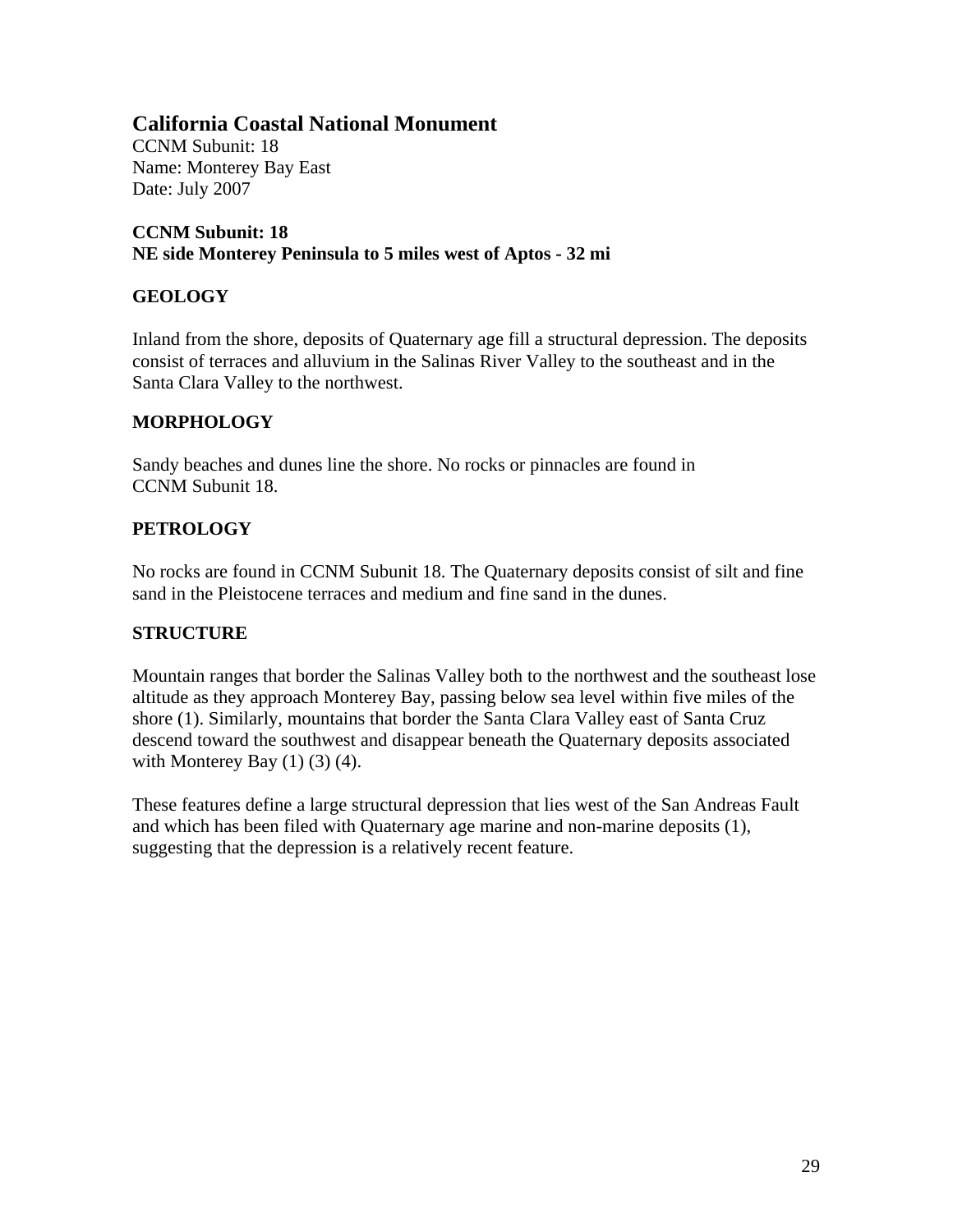CCNM Subunit: 19 Name: Monterey Peninsula Date: July 2007

## **CCNM Subunit 19 Monterey Peninsula - 6 mi**

## **GEOLOGY**

The Monterey Peninsula is underlain by granodiorite of pre-Cretaceous age (6). The granodiorite is disconformably overlain by lower Miocene strata composed of bedded mudstone and claystone. Quaternary terrace deposits and alluvium locally overlie the Miocene (6).

## **MORPHOLOGY**

Large sea stacks in the area have steep, joint-controlled seaward cliffs and result from a combination of chemical weathering and undercutting of cliffs by wave action. The result is collapse of the upper part of the rock face into the surf where they form loose, disarticulated blocks that are being abraded by the waves.

Miocene strata form an east-trending ridge that reaches 1000 feet in altitude. At least five wave-cut marine terraces of Pleistocene age have been identified. The City of Monterey rises in large steps from sea level to over 700 feet across these terraces (13).

## **PETROLOGY**

The Monterey Peninsula along the shore and in accessible sea stacks is underlain by a porphyritic granodiorite (6).

Large rectangular crystals of plagioclase feldspar (19) up to three inches long developed late in the history of the rock. The term porphyry, or porphyritic, is often used to describe this texture and refers to the large size of the crystals as compared to the groundmass minerals.

Overall, the rock is equigranular and shows only a weak foliation (planar structure) due to a weak alignment of quartz and feldspar grains (18). Reddish iron-stains discolor the rock in many places.

Late dikes cut the granodiorite (18).

## **STRUCTURE**

The minerals forming the granodiorite have been broken and fractured (18). On the Monterey Peninsula this deformation has destroyed the usual interlocking texture of igneous rocks. The plagioclase feldspar porphyries do not appear to share the deformational history of the groundmass, indicating that they were formed late in the deformational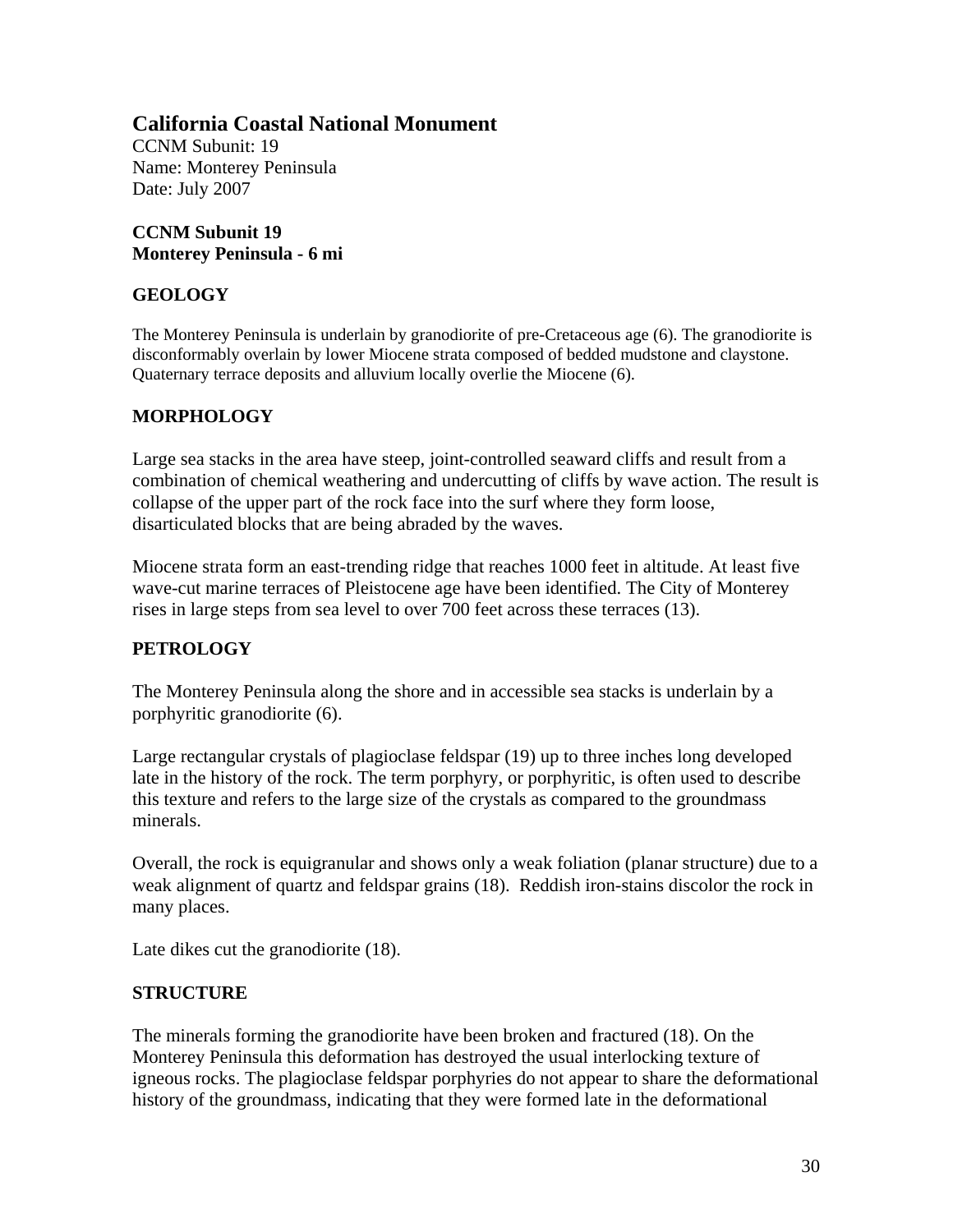process after it had largely ceased (18).

On the scale of a few tens of feet, the granodiorite rock is cut by a well-developed joint system that dips seaward at 30-40 degrees (18). These joints intersect a second, more or less vertical, set of joints. Another set of joints is more or less flat or dips gently (18 ). These likely are sheeting joints formed by expansion of the rock parallel to the land surface as erosion removed the overlying load. Together, the joints sets break the rocks into large and small blocks, depending on the spacing of the joints. The joint spacing will have had a strong influence on the erosion of the rocks by waves and controls the sizes of sea stacks and the loose boulders that dot the shallow coastal waters.

Late dikes (joints intruded by late magma or aqueous solutions) up to several inches thick have a mineralogy similar to the granodiorite, but are much coarser in texture and seem to contain a larger percentage of quartz than the surrounding rock (4) (18). These dip at various angles, crossing one another.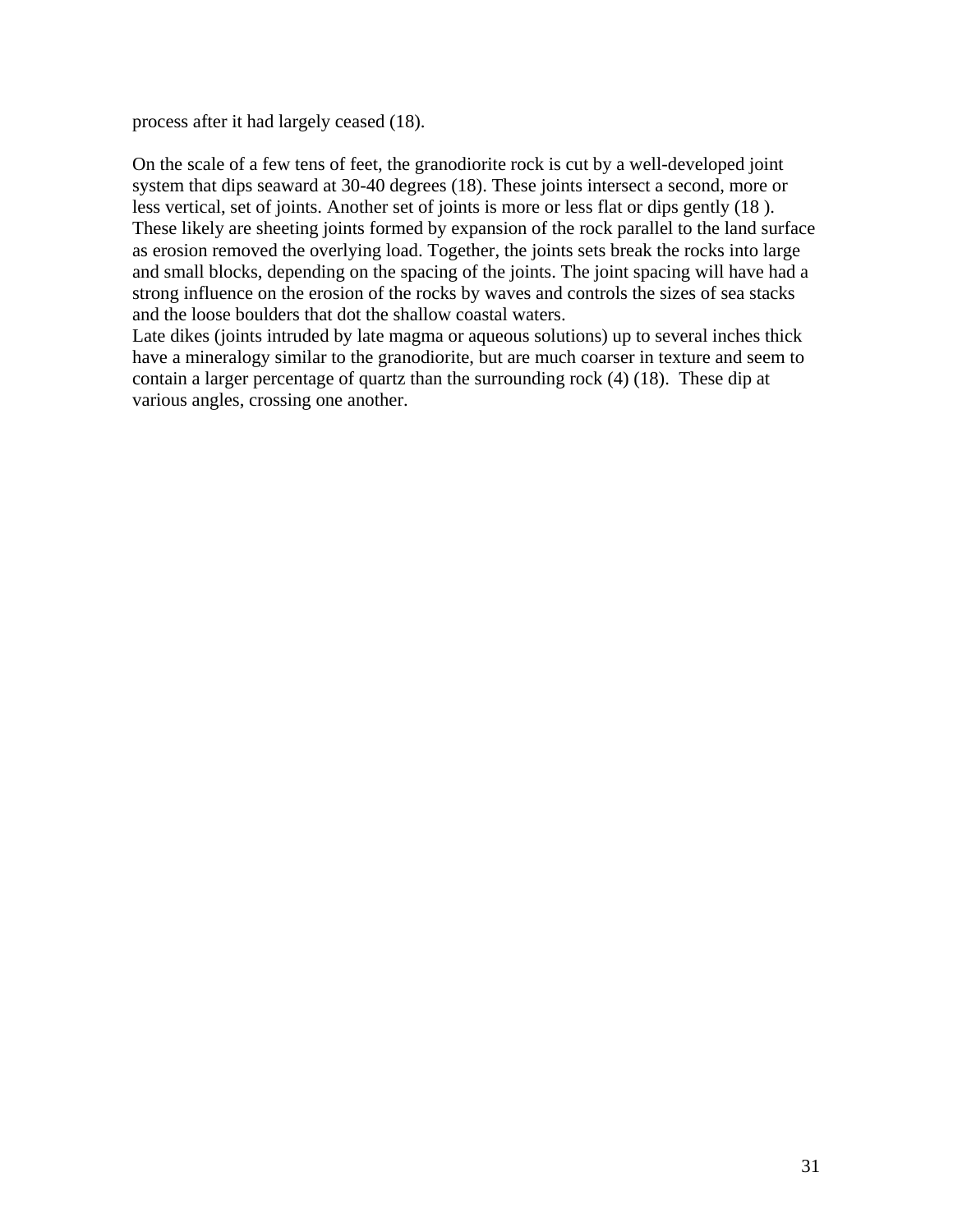CCNM Subunit: 20 Name: Big Sur Date: July 2007

**CCNM Subunit 20 Carmel Highlands to Ragged Point - 62 mi** 

## **GEOLOGY**

A. Carmel Highlands to Kaslar Point - 5 mi Coastal marine terrace deposits of Quaternary age are underlain by granodiorite (6).

B. Kaslar Point to Point Sur - 6 mi

The Palo Colorado Fault cuts the coast at Kaslar Point and brings pre-Cretaceous metamorphic rocks into contact with the granodiorite of coastal segment A (6). To the south, marine sediments of Quaternary age overlie metamorphic rocks of various ages that lie within several thin fault slices north of Point Sur (6).

C Big Sur to 11 miles south -11mi

Franciscan metamorphic and sedimentary rocks crop out at the shore in the southern half of this zone where they make rocks in the CCNM (6). They are overlain by Quaternary marine terrace deposits in the northern half and no CCNM rocks are found.

D. 11 miles south of Big Sur to Slate's Hot Spring -10 mi

Pre-Cretaceous metamorphic rocks that are intruded or in-folded with granodiorite line the coast in the north half of this section (6). Upper Cretaceous meta-sedimentary rocks line the southern half. (Go to page 2)

Neither the granodiorite, nor the upper Cretaceous strata develop large CCNM rocks.

E. Slate's Hot Springs to Ragged Point - 30 mi.

Franciscan formation in fault contact with pre-Cretaceous metamorphic rocks borders the coast.

The Franciscan consists of sandstone, shale and schist, all intruded by serpentinite dikes and plugs. One serpentinite intrusion crops out at the coast and it is accessible on the north side of Cape San Martin (6).

## **MORPHOLOGY**

The Franciscan formation includes greenstone, basalt, banded chert beds, and ultrabasic rocks in its lower part. Sandstones, greywacke sandstones, limestones, volcanic rocks as blocks in a matrix of clay mudstone predominate in the upper part (6).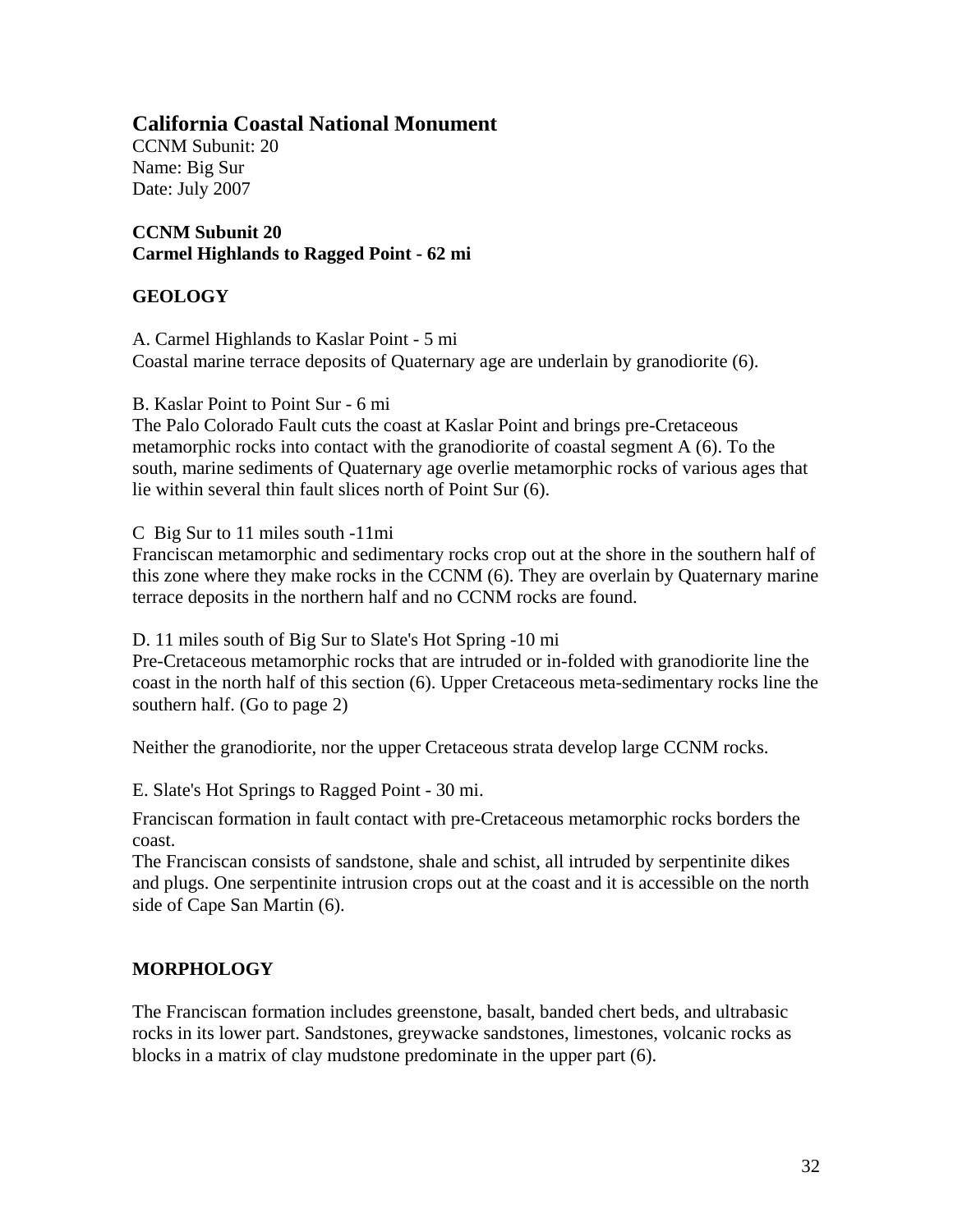CCNM rocks and boulders line the coast in front of steep cliffs which make much of the shore inaccessible. Large blocks seen from the highway possibly are exotic blocks eroded from the Franciscan formation.

Beach sands at Ragged Point and elsewhere are characteristically black, probably due to an abundance of dark green minerals from the greenstones at the base of the Franciscan.

#### **PETROLOGY**

Granodiorite is a rock of the granite family that consists of quartz and plagioclase feldspar with smaller amounts of potassium feldspar. Small black grains of pyroxene are scattered throughout

The Franciscan formation, of Jurassic through Cretaceous age, contains sandstones, shales and metamorphic rocks in structurally complex relationships (6).

The Franciscan formation includes greenstone, basalt, banded chert beds, and ultrabasic rocks in its lower part. Sandstones, greywacke sandstones, limestones, volcanic rocks as blocks in a matrix of clay mudstone predominate in the upper part (6).

#### **STRUCTURE**

Complex folding and faulting is characteristic of the rocks west of the San Andreas Fault. Intersections of joints, faults and bedding control the sizes of boulders and other erosion products of wave erosion.

Numerous fault slices juxtapose different rock types from different formations. CCNM rocks are varied and numerous, but sources of specific rocks are obscure.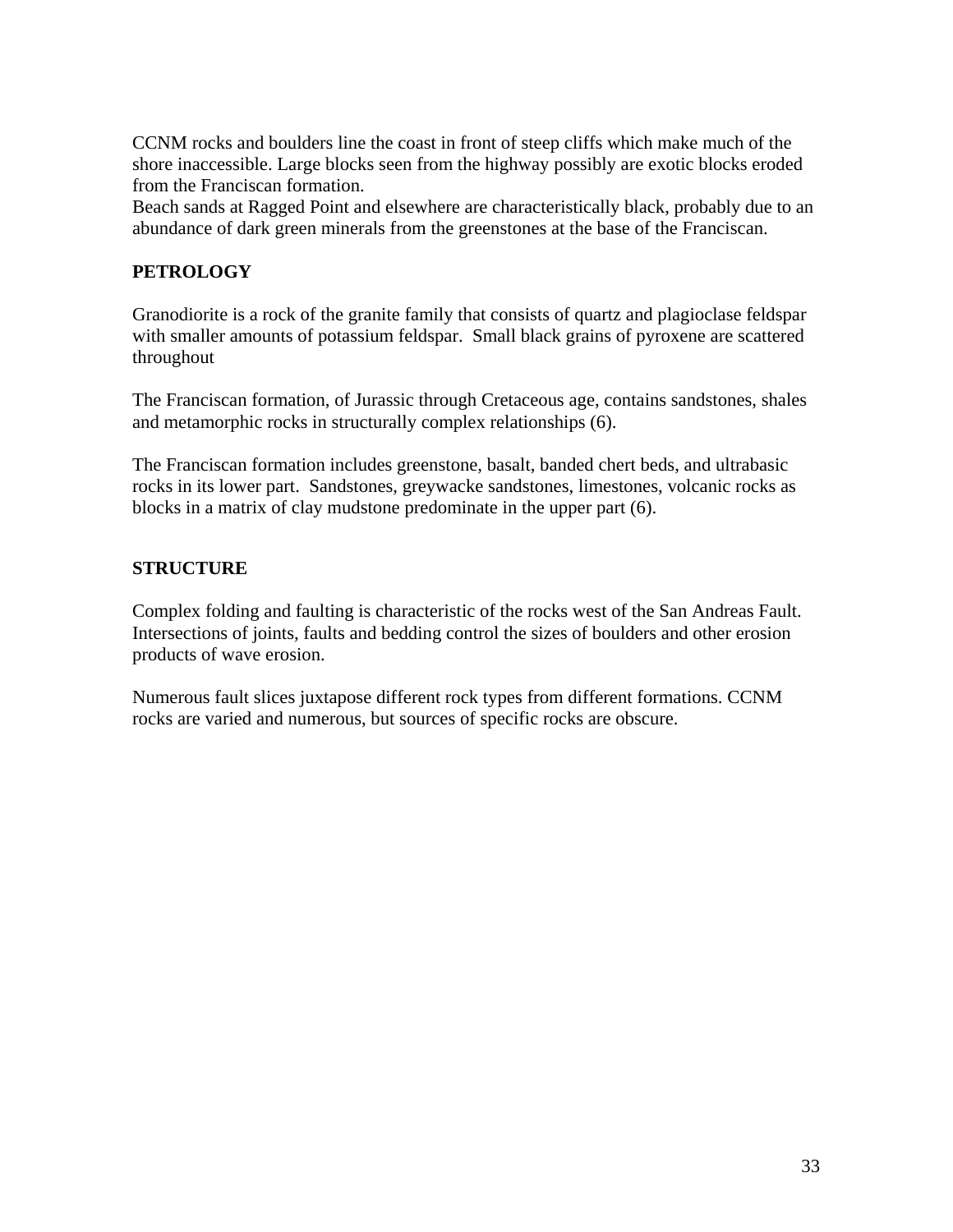CCNM Subunit: 21 Name: San Luis Obispo North Date: July 2007

## **CCNM Subunit 21 Ragged Point to Morro Bay – 43 mi**

## **GEOLOGY**

Ragged Point to San Simeon Point - 12 mi

A. CCNM stacks and rocks, composed mostly of Franciscan formation rocks, line the offshore (7). The Franciscan formation in this area is locally intruded by ultrabasic rocks, now altered to serpentinite, or is cut by fault blocks that carry ultrabasic rocks. The Franciscan is in places overlain unconformably by marine deposits of Cretaceous age, pyroclastic rocks of Mesozoic age or Quaternary Pleistocene marine terrace sediments (7).

B. San Simeon to north Morro Bay - 31 mi

At San Simeon, Pleistocene marine sediments overlie the Franciscan, but at San Simeon State Beach, five miles to the south, upper Cretaceous marine deposits appear between the Pleistocene terrace deposits and the Franciscan *mélange.* Franciscan rocks form the shore as far south as the north end of the beach at Morro Bay (7).

## **MORPHOLOGY**

The Pleistocene deposits, perhaps 20 feet in thickness, occupy terraces cut into the Franciscan by waves at sea level, but which now are at altitudes that range from 200 to 600 feet, based on contours on the geologic map (7). Terrace deposits found at these various altitudes are either of different Pleistocene ages or possibly have been faulted to their present positions.

## **PETROLOGY**

Ultrabasic rocks are altered slices of the Earth's upper mantle. Before intrusion, the ultrabasic rocks consist mainly of olivine, an iron-and magnesium-rich silicate rock. When these rocks are intruded into the crust, they encounter water and progressively are altered to form more and more hydrous minerals, such as serpentine, talc and chlorite.

Despite the soft character of the minerals in ultrabasic rocks, the rock itself is surprisingly strong and often makes large, dome-shaped blocks and islands in the CCNM.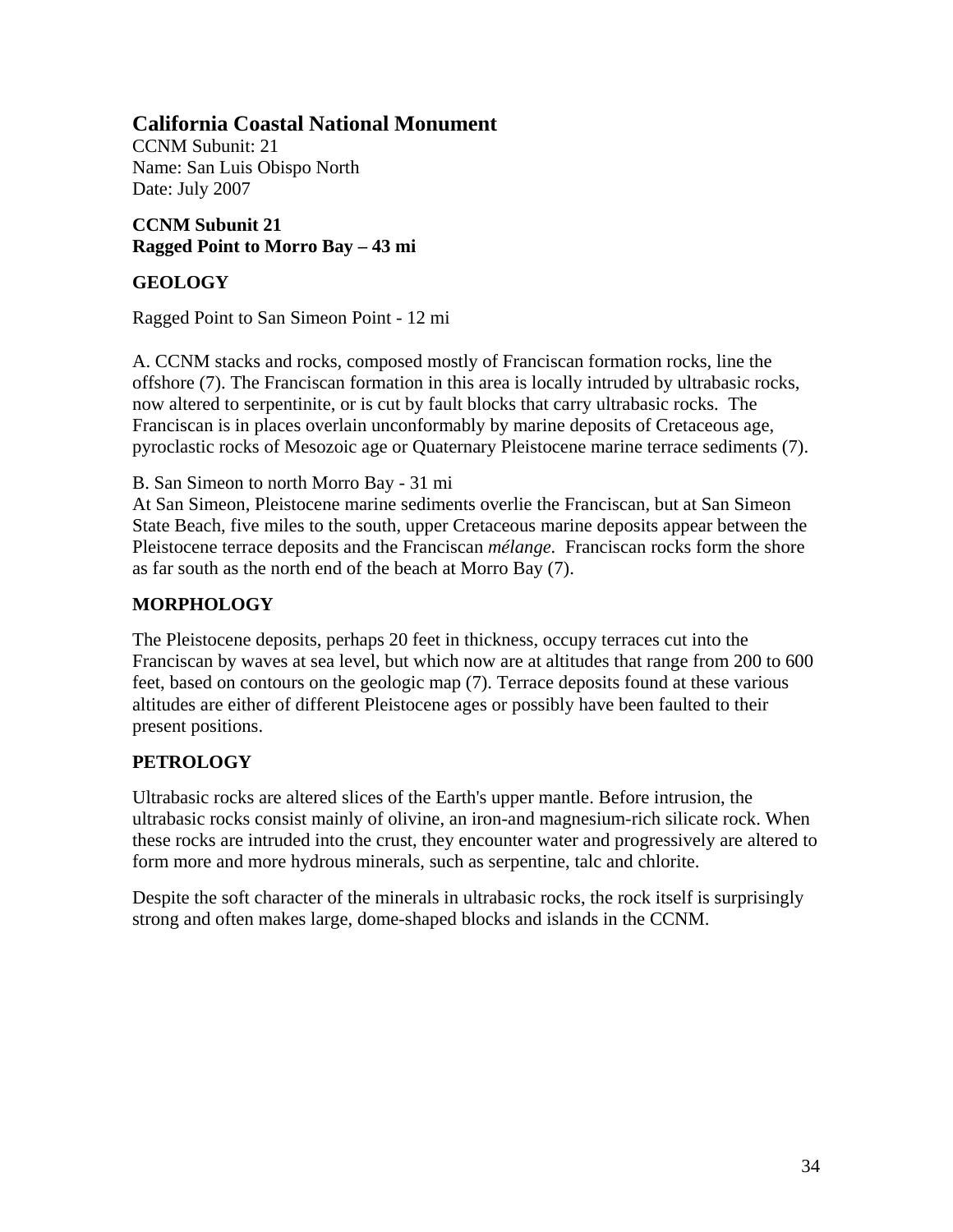#### **STRUCTURE**

The Franciscan is a *mélange*, meaning that it is a mixture of exotic blocks of sandstone, limestone, glaucophane schist facies metamorphic rocks and serpentinite, some as much as a mile in diameter (13). These blocks slid into the basin during deposition of fine sediments and cherts in which the blocks were buried. Present erosion of the Franciscan has locally exhumed exotic blocks by removing the softer sediments that surround them. Where the Franciscan underlies near-shore areas, the exhumed blocks can form off-shore pinnacles and islands.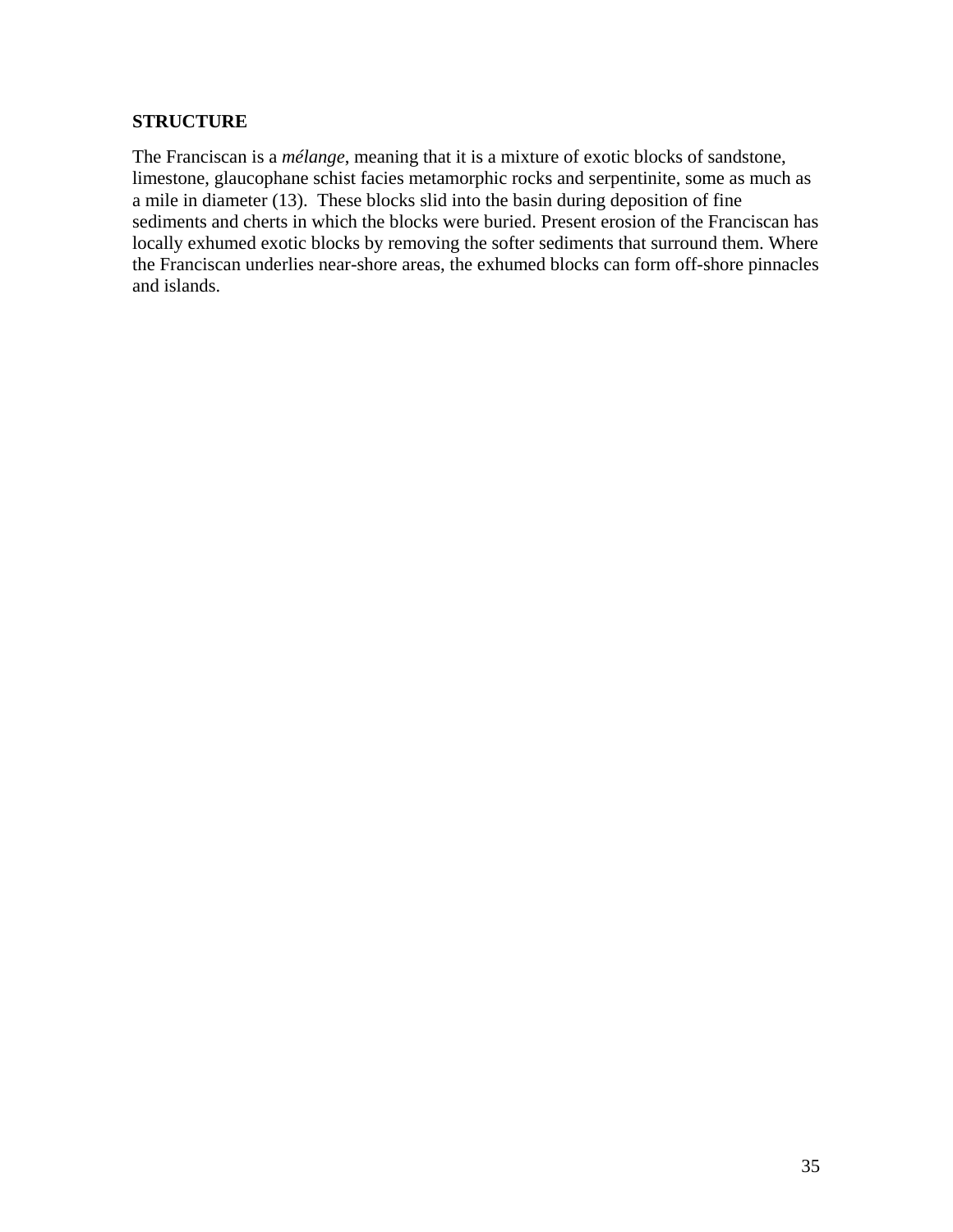CCNM Subunit: 22 Name: San Luis Obispo South Date: July 2007

**CCNM Subunit 22 Morro Bay to Pismo Beach – 34 mi** 

## **GEOLOGY**

Morro Bay - 10 mi

Morro Rock is a 581 foot-high sea stack located just seaward of the beach barrier bar at the mouth of Morro Bay and attached to the mainland by artificial fill. It is part of the Morro Rock State Reserve. Morro Rock is a more or less circular intrusive plug of Tertiary age; that is part of a 20 mile long, almost straight line of 14 intrusive plugs (on the geologic map) of varying sizes (7).

B. South Morrow Bay to Pismo Beach - 24 mi

Middle Miocene marine deposits appear at the coast south of Morro Bay at Point Buchon. At Point San Luis to the southeast, Franciscan formation is exposed. It is overlain by lower Miocene followed by Miocene pyroclastic deposits, which in turn are overlain by the middle Miocene seen at Point Buchon (7). These relations could indicate that Franciscan rocks lie offshore, where rocks are abundant as far as the shell beach parking of the City of Pismo Beach.

## **MORPHOLOGY**

Morro Bay faces the much larger Estero Bay. A 10-mile long Holocene sand bar and dune field closes the estuary of the narrow, northwest trending San Luis Valley from the open ocean to form Morro Bay. Pleistocene marine deposits are found at altitudes of 100 feet along the valley walls (7).

Where Pleistocene deposits line the shore the consolidated bedrock is buried and rocks and pinnacles are absent in the offshore area.

Franciscan formation rocks exposed onshore will usually support a wide variety of sizes and types of offshore rocks, mostly exhumed exotic blocks from the Franciscan mélange or greenstones and cherts from the basal beds.

## **PETROLOGY**

A quartz porphyry is an igneous rock that either extruded onto the land as a lava flow or got stuck part way up and hardened at a shallow depth. Slow cooling let the crystals of quartz and feldspar grow large, but the last bit of melt hardened somewhat faster as the rock cooled, making a matrix of the same minerals but much, much smaller.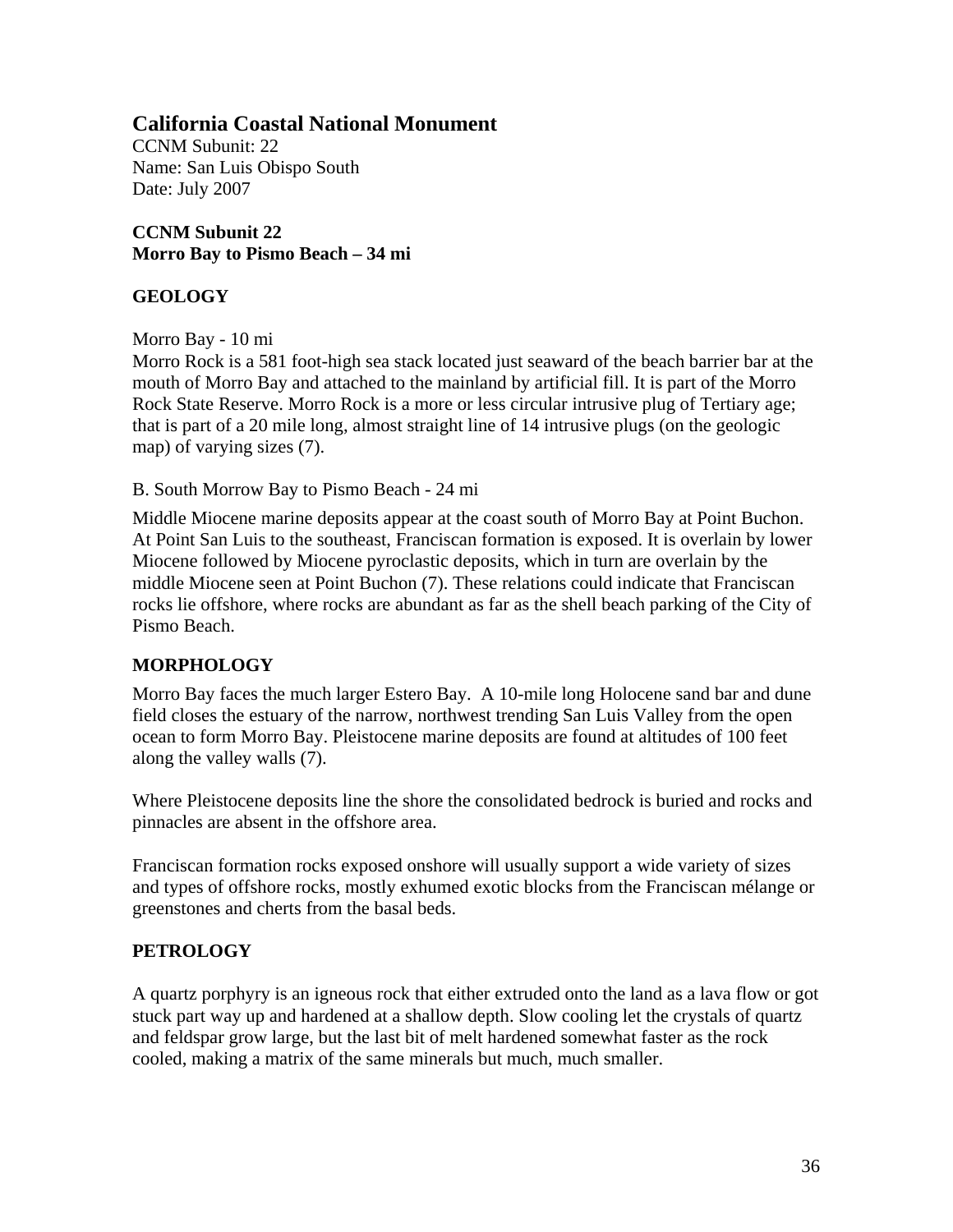## **STRUCTURE**

A line of intrusive plugs over twenty miles long, along an almost straight line, strongly suggests that intrusion has taken place along a pre-existing fault. This idea is strengthened by the San Luis Obispo Sheet of the California State Geologic Map which shows a steep fault directly on line with the plugs (7).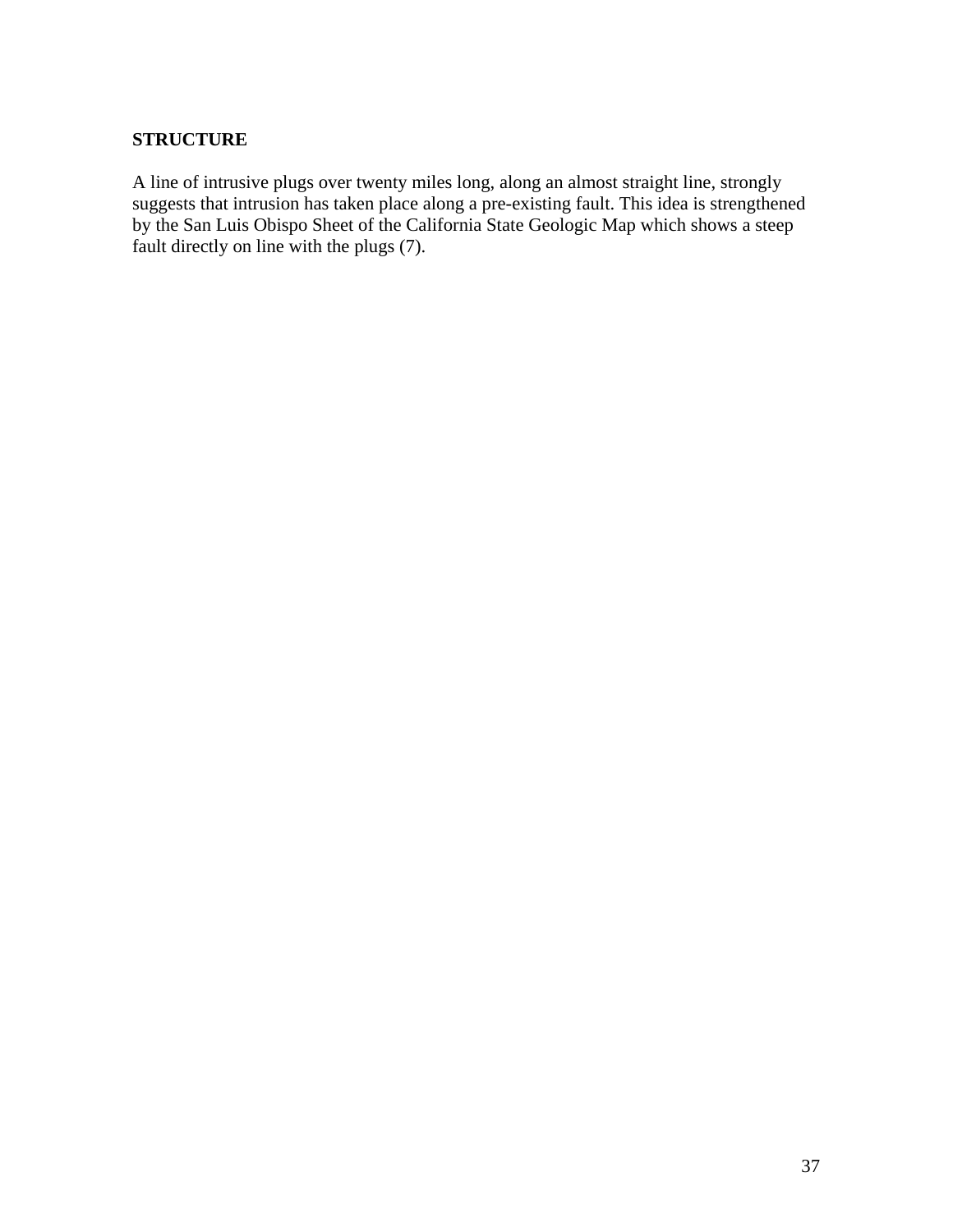CCNM Subunit: 23 Name: Pismo-Guadalupe Dunes Date: July 2007

**CCNM Subunit 23 Pismo Beach to Mussel Rock - 17.5 mi** 

## **GEOLOGY**

Pleistocene dunes and alluvium line the coasr. No CCNM rock features.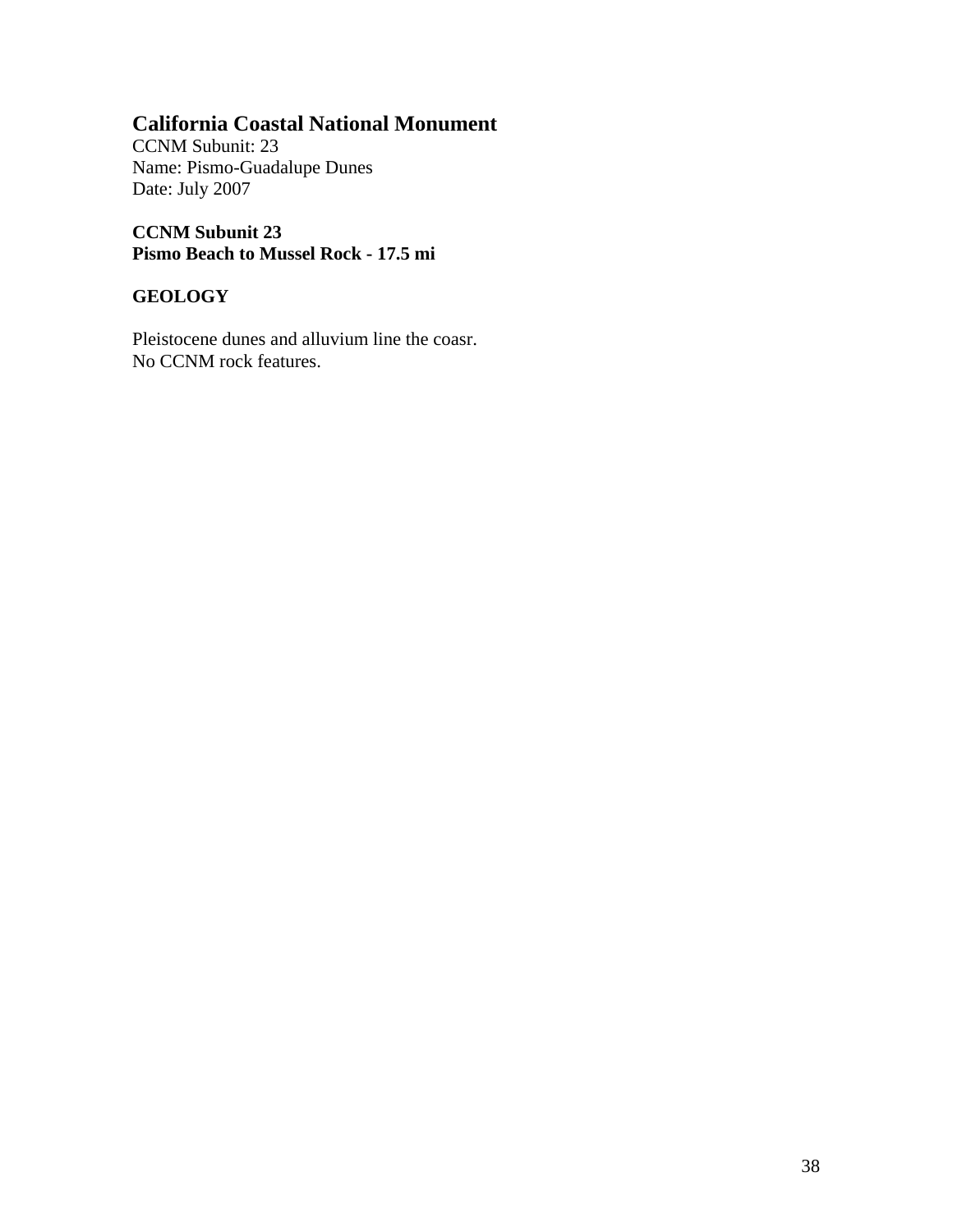CCNM Subunit: 24 Name: Vandenberg Point - Point Conception Date: July 2007

## **CCNM Subunit 24 Mussel Rock to Point Conception - 44 mi**

## **GEOLOGY**

A. Mussel Rock to 4 miles east of Point Sal - 6 mi

At Mussel Rock the sea is bordered by middle Miocene strata overlain to the east by Pleistocene dune sands. CCNM rocks appear offshore at Mussel Point and continue southward and eastward along the coast for 4 miles beyond Point Sal. Several geologic formations and ages intersect the coast, including Oligocene, Jurassic to Cretaceous Franciscan formation volcanic rocks and ultrabasic rocks, all of which produce boulders and pinnacles in the offshore. Four miles east of Point Sal the coast turns abruptly to the south, Pleistocene sands appear and the CCNM rocks end (8).

B. Four miles east of Point Sal to Point Conception - 38 mi

Pleistocene dunes and alluvium in the Santa Ynez River valley overlie middle and upper Miocene marine deposits. Exposures of middle Miocene strata line the coast for 6 miles north of the mouth of the Santa Ynez River where they are associated with pinnacles and supratidal outcrops of the CCNM offshore (8). Three-and-one-half miles south of the Ynez River mouth, Miocene rocks reappear from beneath Pleistocene dunes and crop out continuously along the shore to well beyond Point Conception. Low-lying CCNM rocks and exposed reefs are present in abundance in areas where middle Miocene forms the shore, but become less abundant in the area of Point Conception, where upper Miocene strata are exposed (8).

## **MORPHOLOGY**

Dune sands east of the coast rise to at least 500 feet above sea level (8).

The Miocene and other Tertiary outcrop belts along the coast host wave-cut terraces of Pleistocene age that often are covered by marine deposits of the same age (1).

Soft upper Miocene rocks erode to sand and small rocks and do not form large pinnacles or other rocks of the CCNM.

## **PETROLOGY**

Lower and middle Miocene mudstone and siltstone are very fine-grained, light in color and of very low density. The lightness of the rocks indicates a very high porosity (18).

Upper Miocene strata contain friable, thick bedded sandstone, soft, fissile diatomite, and shale. All may erode to make large low boulders or stacks and pinnacles.

Franciscan rocks contain exotic blocks of sandstone, greywacke, greenstone and ultrabasic rocks (13) that contribute to the offshore rocks to the CCNM.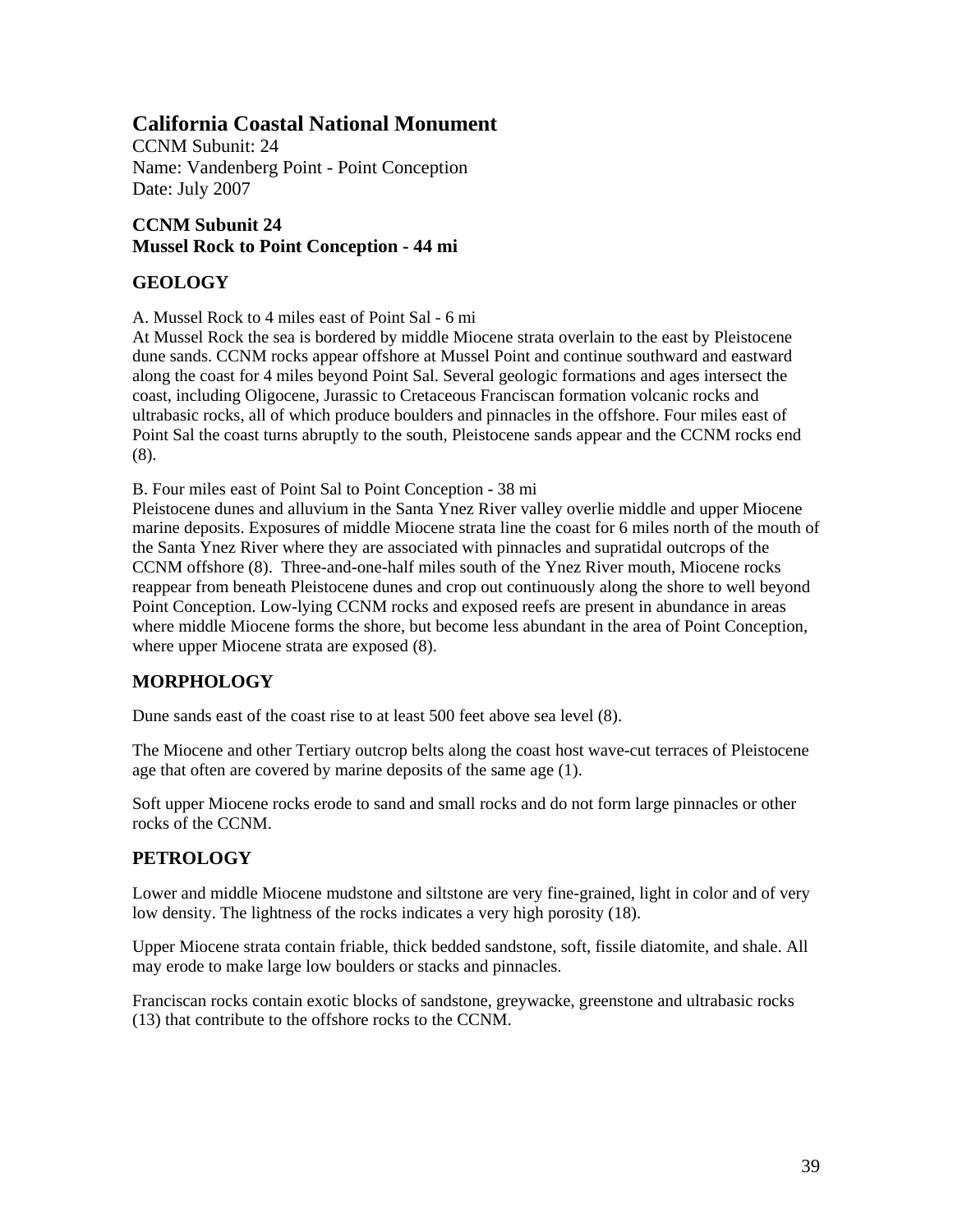#### **STRUCTURE**

Folds and faulted folds with an eastward trend lie inland from the east-west coast at Point Conception (8). A more or less complete stratigraphic section of Tertiary rocks lie between the Santa Ynez Fault and the coast to its south. Strata appear continuous from the upper Cretaceous through the Eocene, Oligocene and Miocene (8). Unconformities probably are present, but no faults are mapped on the Santa Maria Sheet of the California State Geologic Map (8).

The east-west trend reflects the Transverse Ranges of southern California.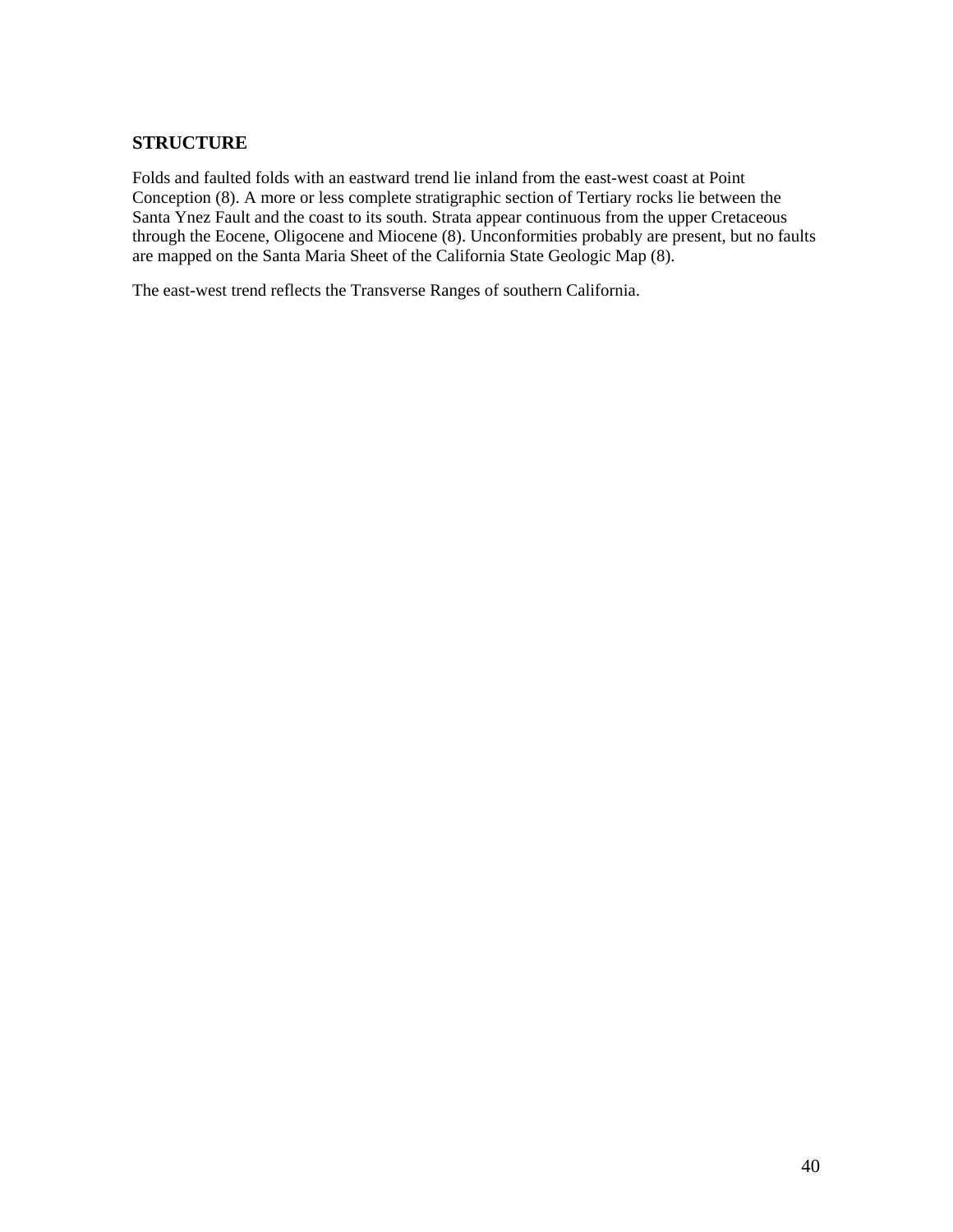CCNM Subunit: 25 Name: Santa Barbara – Ventura Date: July 2007

## **CCNM Subunit 25 Point Conception to Point Mugu - 87 mi**

## **GEOLOGY**

A. Point Conception to Santa Barbara - 43 mi

Miocene strata with narrow terraces carrying Pleistocene marine deposits line the coast. Scattered intervals of small CCNM rocks correspond to sea level exposure of lower and middle Miocene (8).

B. Santa Barbara to Loon Point - 6 mi Quaternary deposits at sea level. No exposed CCNM rocks (9).

C. Loon Point to Rincon Point - 6 mi

At Loon Point, the coast trends southwesterly. Quaternary deposits continue to line the coast to Rincon Point. No CCNM rocks are exposed (9), with the exception of shallow reef at Carpentaria (9)

D. Rincon Point to Pierpont Bay - 13 mi

At Rincon Point, middle Miocene, upper Miocene and upper Pliocene strata form the coast as far south as Dulah Quaternary marine terrace deposits cover the Tertiary to Pierpont Bay and CCNM rocks are no longer visible (9).

E. Pierpont Bay to Point Mugu - 19 mi Quaternary alluvium of the Santa Clara River Valley is exposed at the shore line for 19 miles to Point Mugu. No CCNM rocks are exposed (9).

## **MORPHOLOGY**

Miocene and other Tertiary outcrop belts along the coast host wave-cut terraces of Pleistocene age that often are covered by marine deposits of the same age (8).

## **PETROLOGY**

Lower and middle Miocene mudstone and siltstone are very fine-grained, light in color and of very low density (8). The lightness of the rocks indicates a very high porosity.

Upper Miocene strata contain friable, thick bedded sandstone, soft, fissile diatomite, and shale (9). All are soft rocks that do not erode to make large boulders or pinnacles.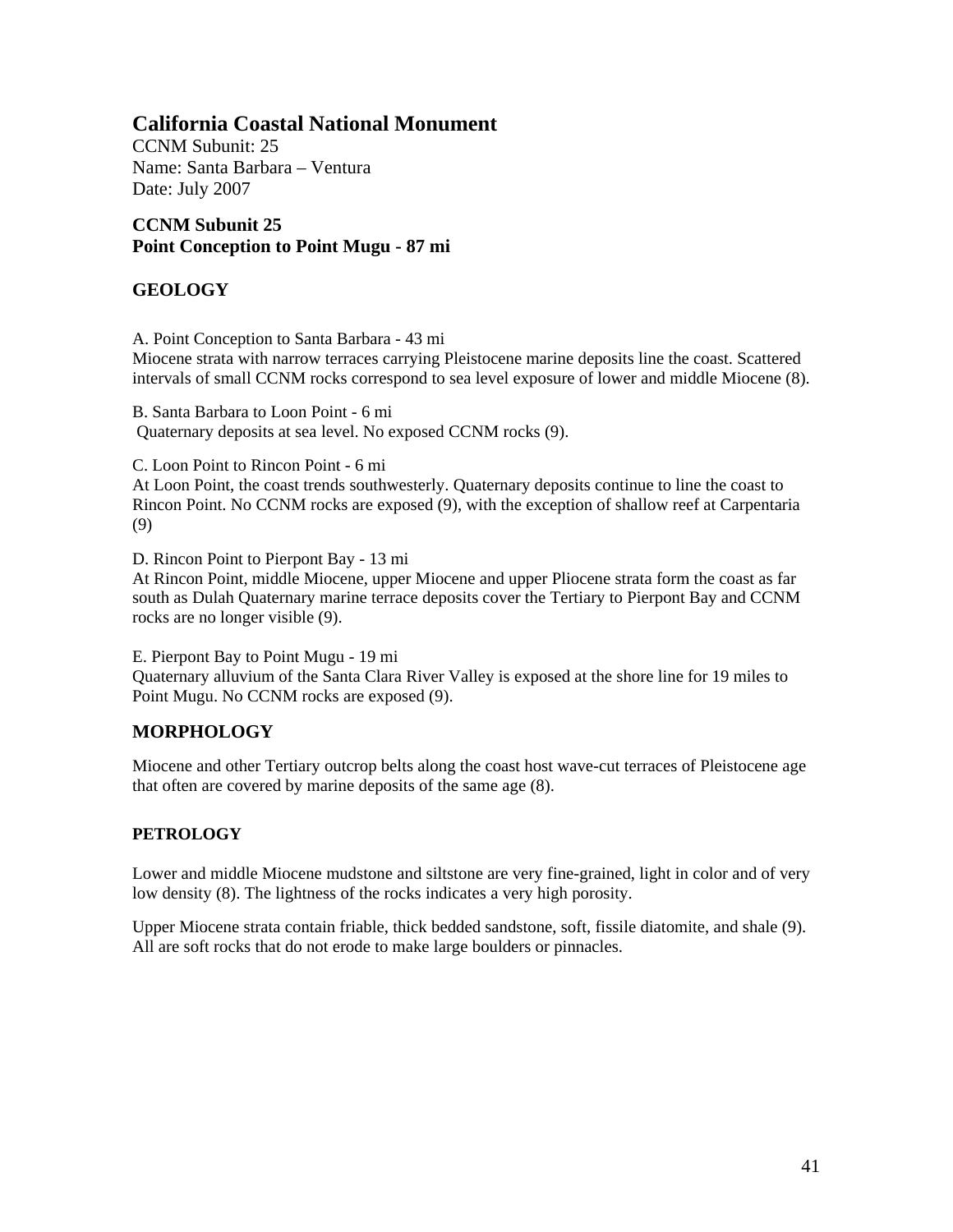#### **STRUCTURE**

Folds and faulted folds with an eastward trend lie inland from the east-west coast at Point Conception. A more or less complete stratigraphic section of Tertiary rocks lie between the Santa Ynez Fault and the coast to the south. Strata appear continuous from the upper Cretaceous through the Eocene, Oligocene and Miocene. Unconformities probably are present, but no faults are mapped on the Santa Maria Sheet of the California State Geologic Map (8). East-west trending of structures dips southward and is part of the Transverse Ranges (8).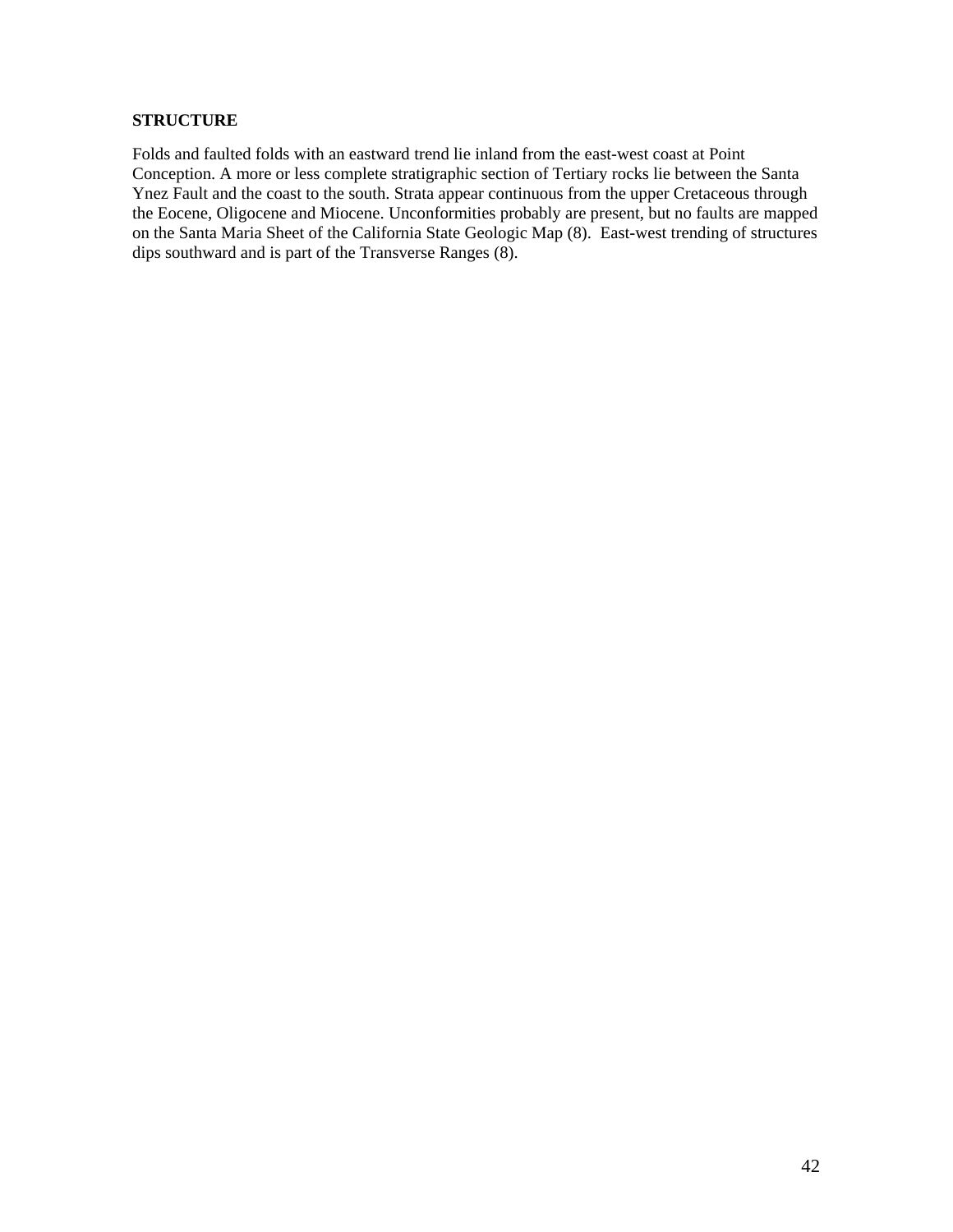CCNM Subunit: 26 Name: Malibu Date: July 2007

**CCNM Subunit 26 Point Mugu to Santa Monica - 54 mi** 

## **GEOLOGY**

The coast between Point Mugu and Santa Monica is lined with complexly normal faulted and thrust faulted middle Miocene strata cut by Tertiary intrusive rocks and interbedded with Miocene volcanic rocks, including andesite, basalt and dacite (9). Scattered small and low CCNM rocks lie close to shore, especially where middle Miocene strata line the coast, with the exception of at Dune Point, about in the middle of the subunit. This point juts westward about  $\frac{3}{4}$  of a mile from the mainland and is underlain by Mesozoic volcanic rock and connected to the mainland by middle Miocene strata (9). Scattered, small CCNM rocks and a few larger ones, such as Big Rock, lie east of the point along the shore of the mainland as far a Santa Monica.

## **MORPHOLOGY**

The Santa Monica lowland is underlain by Pleistocene sedimentary deposits and no CCNM rocks are found offshore (9).

## **PETROLOGY**

Lower and middle Miocene mudstone and siltstone are very fine-grained, light in color and of very low density. The lightness of the rocks indicates a very high porosity.

Miocene volcanic rocks consist of flows and pyroclastic rocks of varying composition, ranging from andesite to basalt (9).

## **STRUCTURE**

Miocene strata have been folded and faulted, but have not been metamorphosed.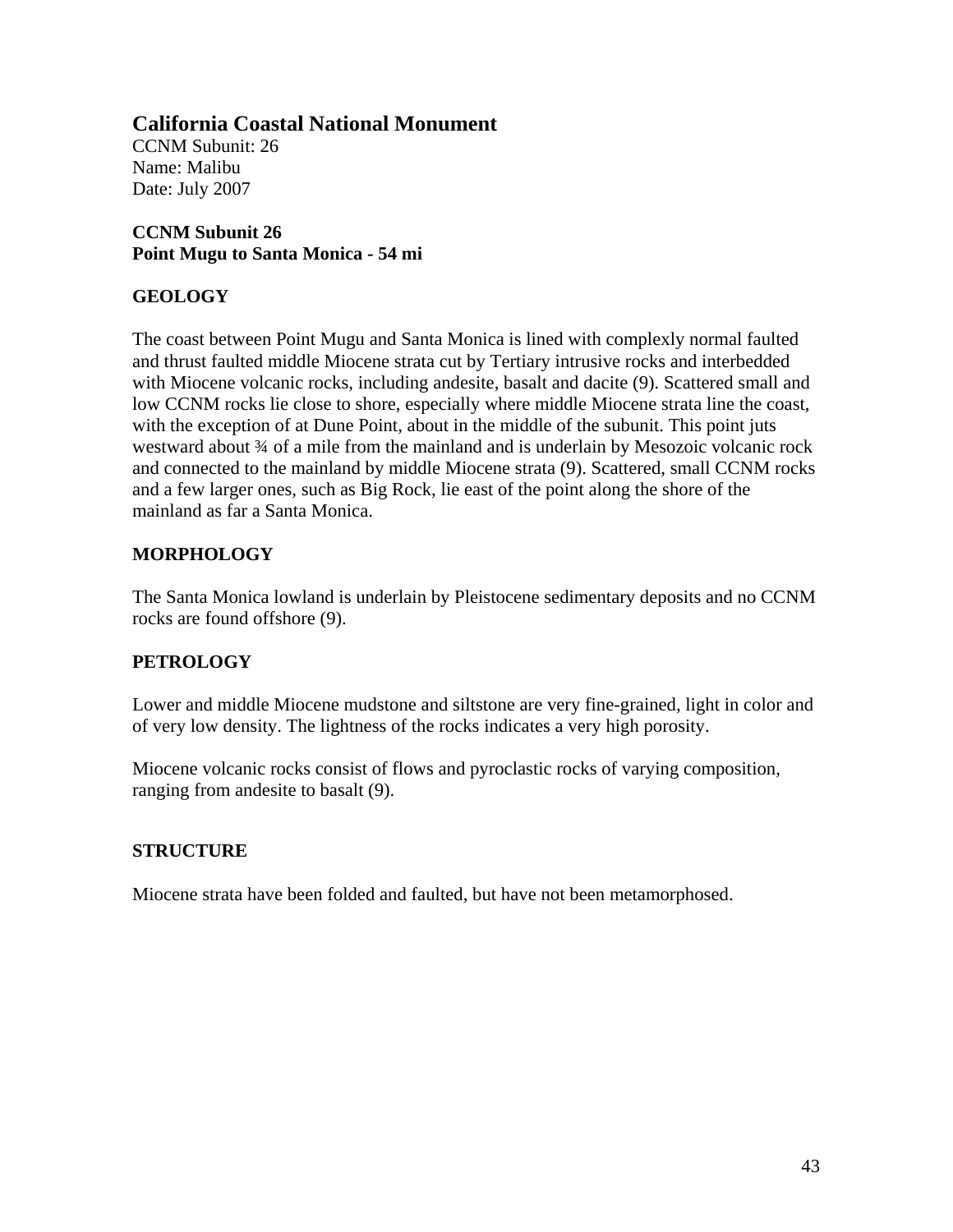CCNM Subunit: 27 Name: Los Angeles South Bay Date: July 2007

**CCNM Subunit 27 Santa Monica to Redondo Beach - 22 mi** 

## **GEOLOGY**

Quaternary dunes and alluvium line the coast. No CCNM rocks (9) (10).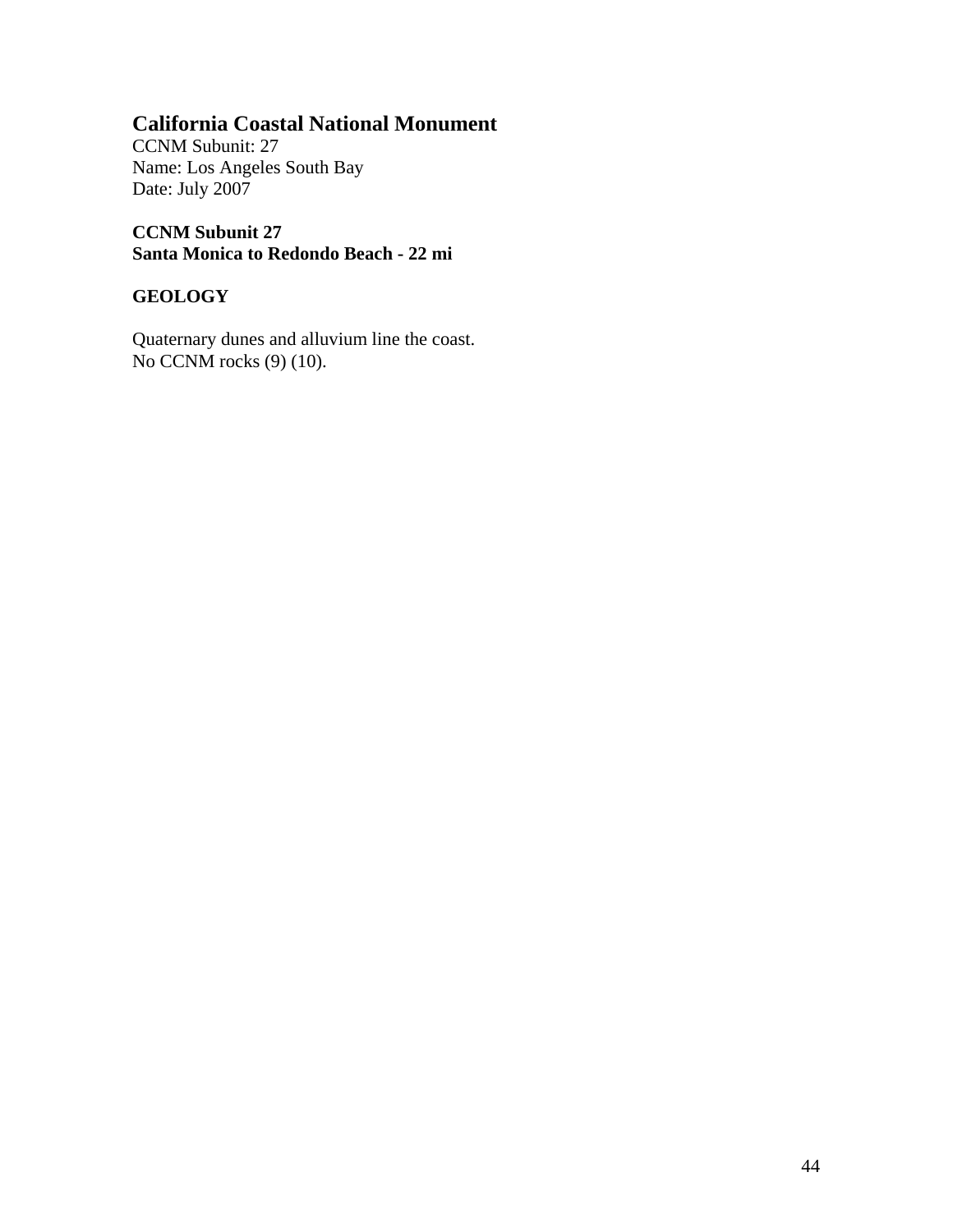CCNM Subunit: 28 Name: Palos Verdes Peninsula Date: July 2007

## **CCNM Subunit 28 Redondo Beach to Point Fermin - 16 mi**

## **GEOLOGY**

The Palos Verdes Peninsula is an outlier (once an island) of Miocene marine sedimentary rocks that lie some 24 miles west of the nearest pre-Pleistocene rocks. A wide area of recent alluvium and Quaternary terrace deposits separate the peninsula and its Miocene marine deposits from the nearest inland outcrops. CCNM rocks surround San Pedro on three sides (10).

## **MORPHOLOGY**

The Palos Verdes Peninsula rises to nearly 1000 feet above the surrounding Pleistocene alluvial and terrace deposits.

Low, flat topped rocks and exposed reefs, probably controlled by bedding, occur as CCNM rocks in the offshore area around the peninsula.

## **PETROLOGY**

Lower and middle Miocene mudstone and siltstone are very fine-grained, light in color and of very low density. The lightness of the rocks indicates a very high porosity.

Tertiary hypabyssal intrusive rocks of porphyry are indicated on the California State Geologic Map (10).

## **STRUCTURE**

The Miocene strata have been folded and intruded (10).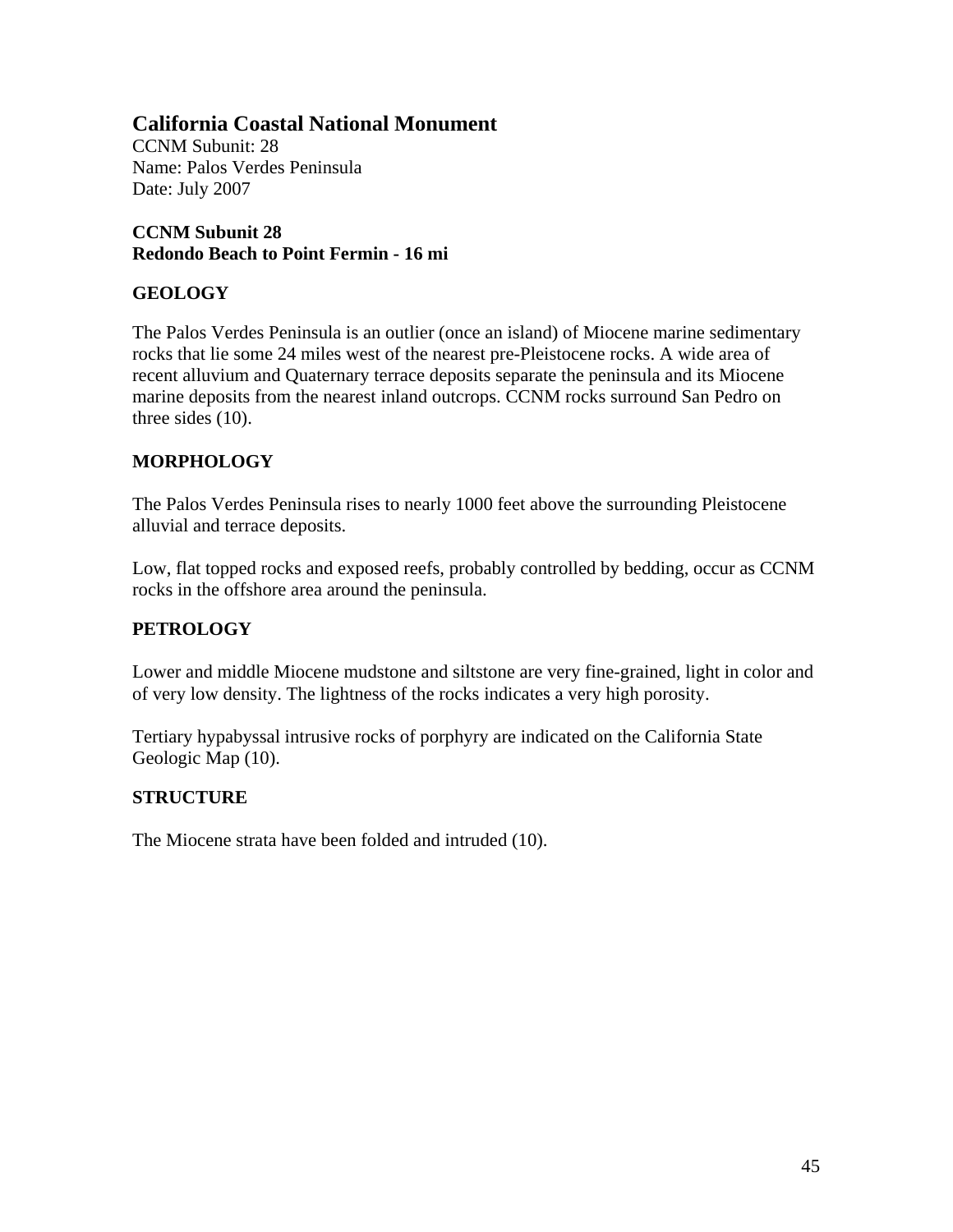CCNM Subunit: 29 Name: Long Beach - Newport Date: July 2007

**CCNM Subunit 29 Point Fermin to Balboa - 28 mi** 

## **GEOLOGY**

Quaternary terrace deposits and alluvium line the coast. No CCNM rocks  $(11)$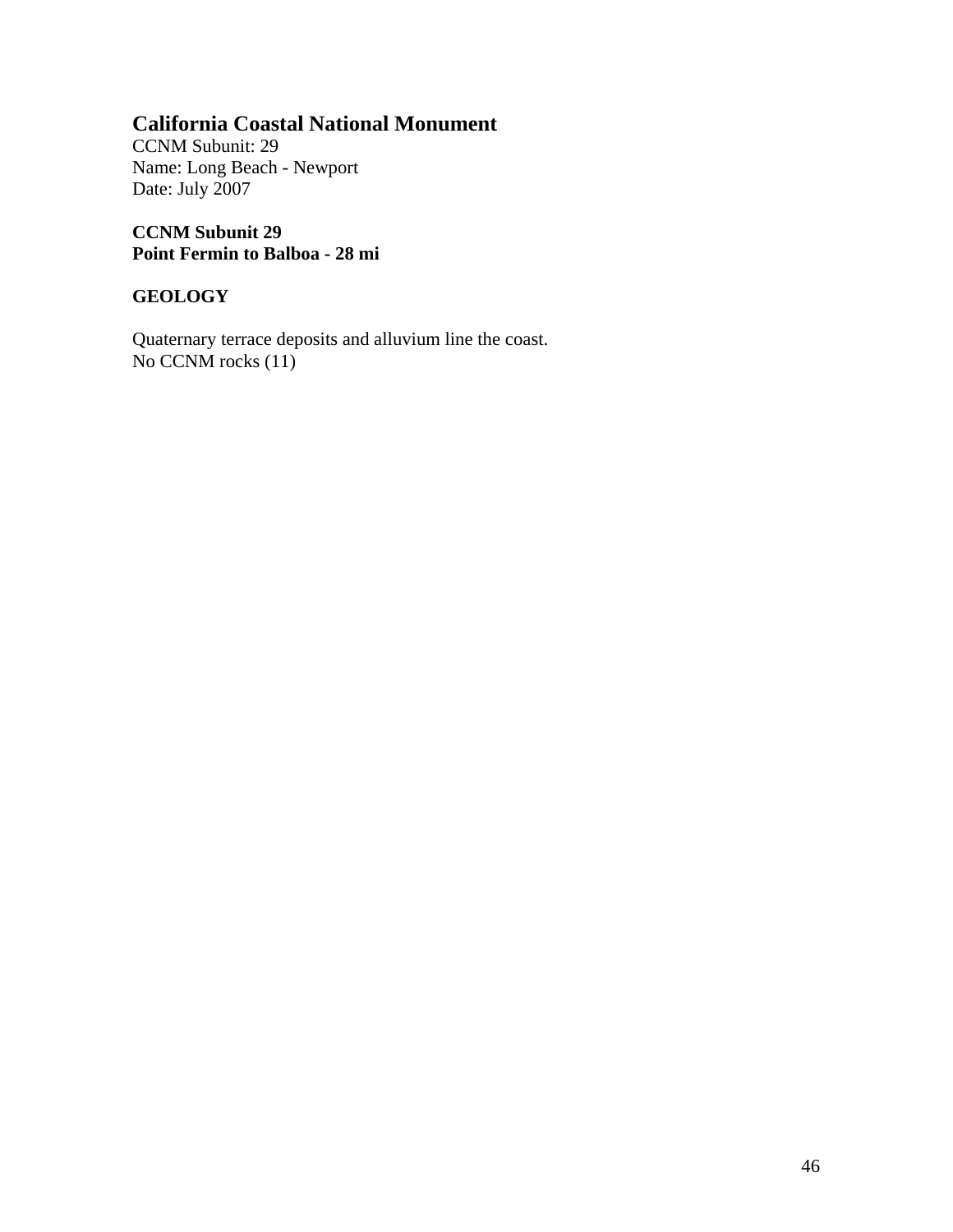CCNM Subunits: 30 - 31 Name: Laguna Beach - San Diego Date: July 2007

**CCNM Subunits 30 - 31 Balboa to Rocky Point - 22 mi** 

## **GEOLOGY**

Miocene strata capped by Pleistocene marine deposits line the coast. Scattered CCNM rocks lie offshore as far south as San Clemente. They are largely absent farther south to Rocky Point (11) (12).

## **MORPHOLOGY**

A smooth, curving coastline is lined with narrow exposure of pre-Quaternary strata (11)  $(12)$ .

Pleistocene terrace deposits intermittently cover at least five marine terraces over a wide area south of the Los Angeles basin from San Clemente to the Mexican border (11) (12).

## **PETROLOGY**

Lower and middle Miocene mudstone and siltstone are very fine-grained, light in color and of very low density. The lightness of the rocks indicates a very high porosity (18).

Upper Miocene strata contain friable, thick bedded sandstone, soft, fissile diatomite, and shale. All may erode to make large low boulders or stacks and pinnacles.

## **STRUCTURE**

Miocene and underlying Eocene dip gently seaward. At least five marine terraces have been eroded into these strata (11) (12).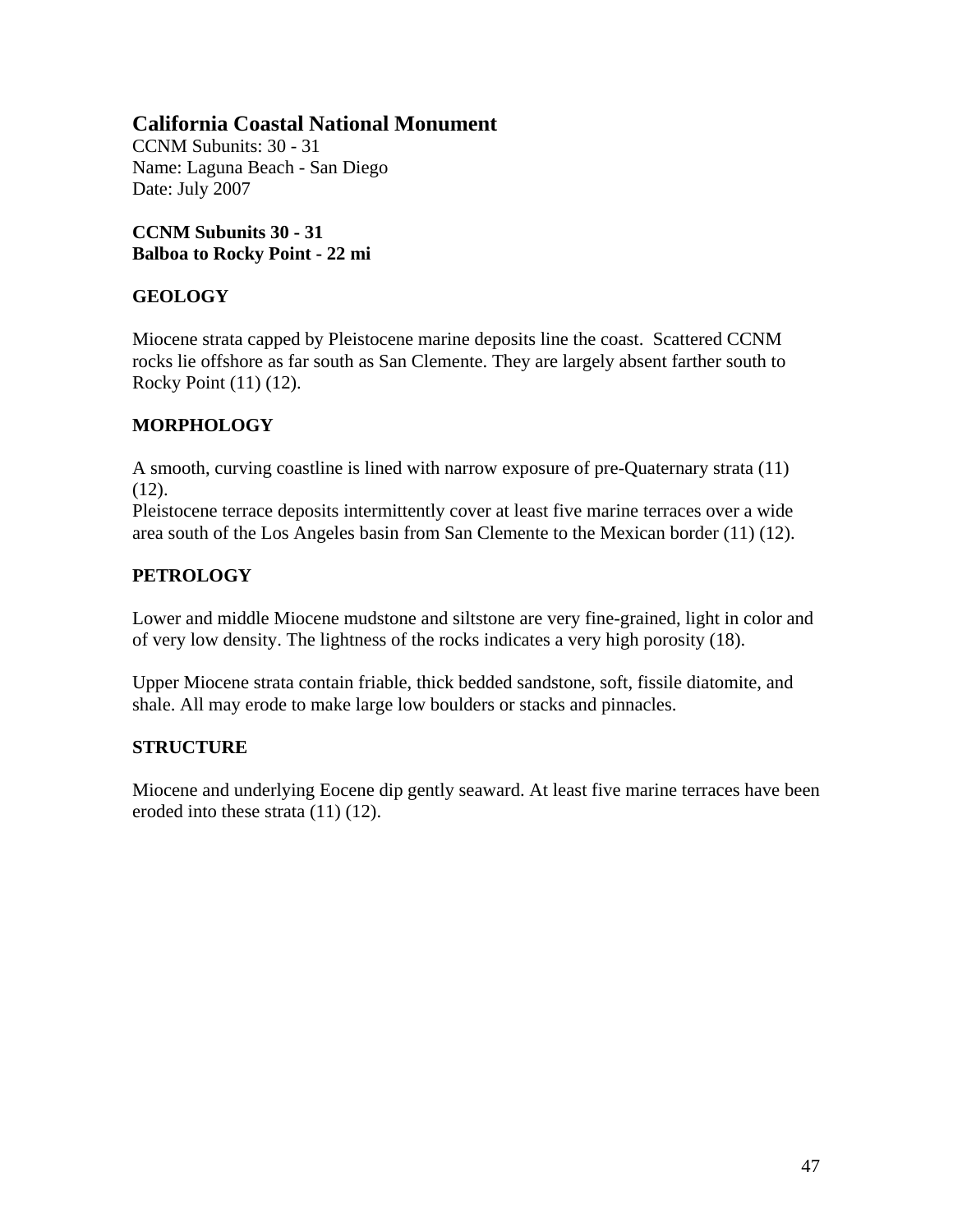CCNM Subunit: 32 Name: La Jolla – Pt. Loma Date: July 2007

**CCNM Subunit 32 Rocky Point to Coronado - 22 mi** 

## **GEOLOGY**

Upper Cretaceous and Eocene strata on the La Jolla Peninsula are capped by Pleistocene marine terrace deposits. Various small CCNM rocks are supported by the Cretaceous outcrop area (12). Eocene strata onshore dip gently seaward and line the coast (12).

#### **MORPHOLOGY**

Marine terraces have been cut into the La Jolla Peninsula and are capped by Pleistocene marine deposits (12).

The Cretaceous strata erode to form joint and bedding bounded blocks of moderate to large size.

#### **PETROLOGY**

Cretaceous strata consist of interbedded sandstone, greywacke and conglomerate that, in many areas have undergone low grade metamorphism (12).

#### **STRUCTURE**

The La Jolla Peninsula has been up-faulted, bringing Cretaceous and lowest Eocene strata to the surface.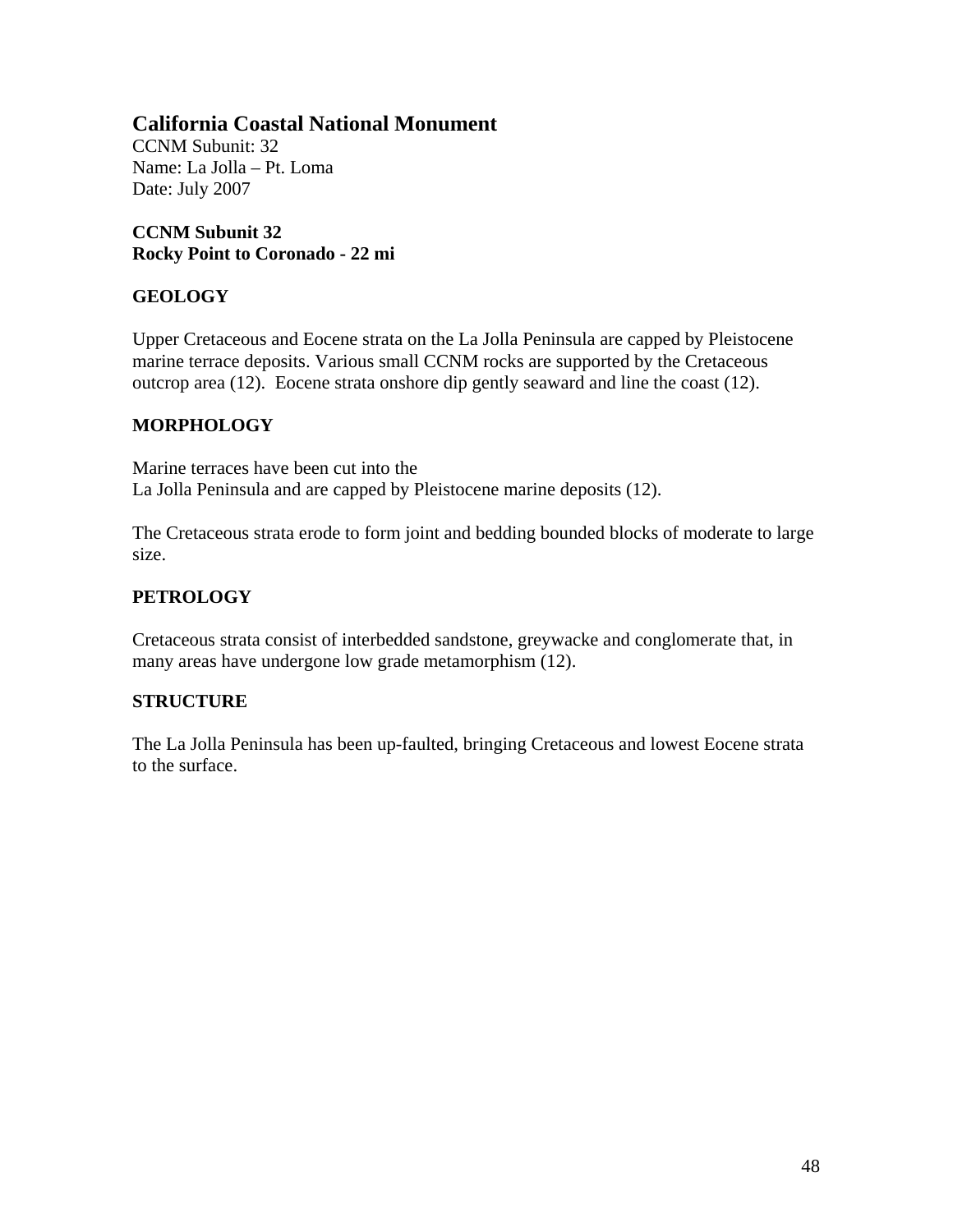CCNM Subunit: 33 Name: San Diego South Date: July 2007

**CCNM Subunit 33 Coronado to San Ysidro and Mexican border - 18 mi** 

#### **GEOLOGY**

San Diego Peninsula is composed of Quaternary beach and dune sands (12). No CCNM blocks are present.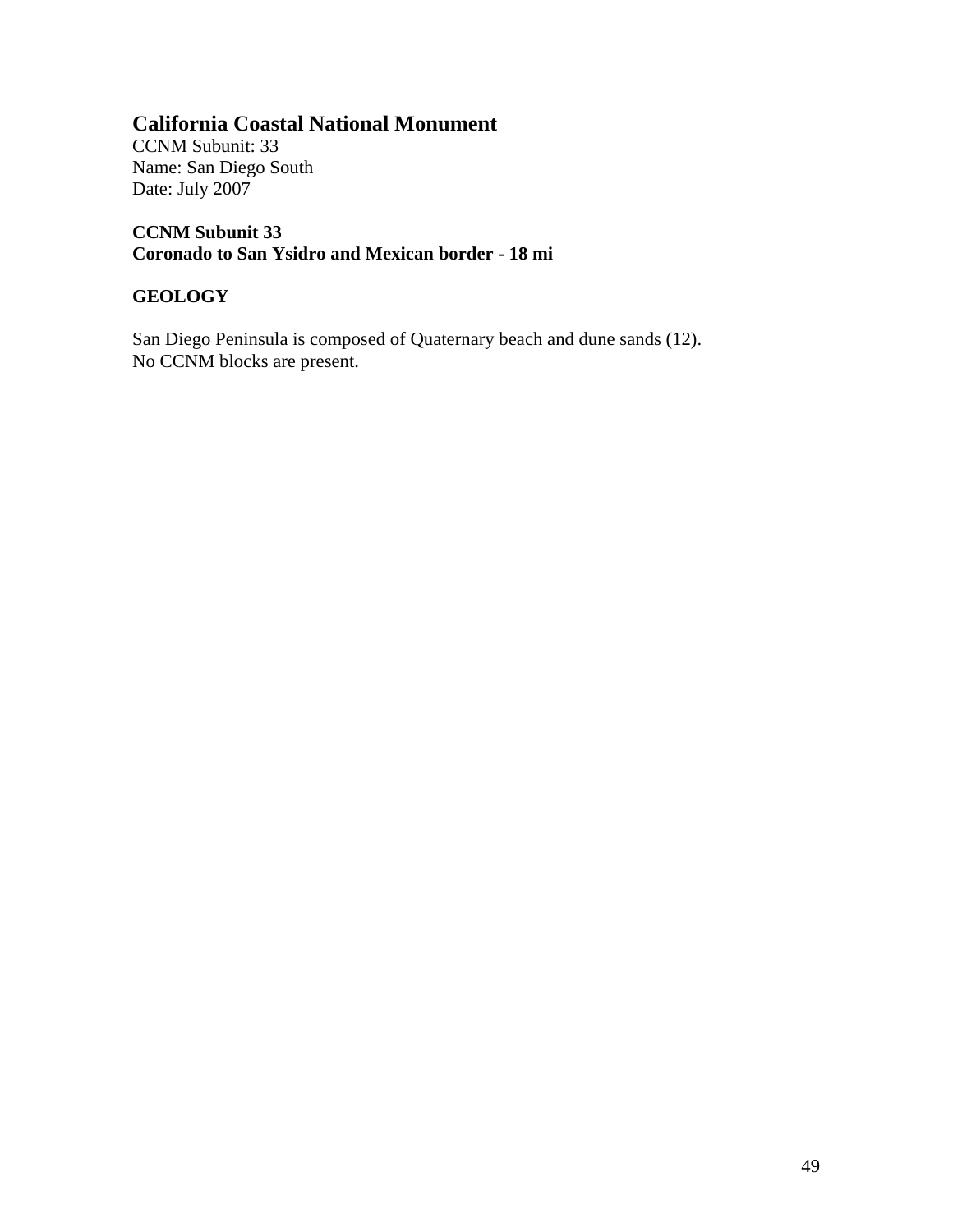#### **REFERENCES CITED**

- (1) Geol. Atlas of California, Weed Sheet, 1:250,000.
- 2) Geologic Atlas of California, Redding Sheet, 1:250,000
- (3) Geologic Atlas of California, Ukiah Sheet, 1:250,000
- (4) Geologic Atlas of California, Santa Rosa Sheet, 1:250,000
- (5) Geologic Atlas of California, San Francisco Sheet, 1:250,000
- (6) Geologic Atlas of California, Santa Cruz Sheet, 1:250,000
- (7) Geologic Atlas of California, San Luis Obispo Sheet, 1:250,000
- (8) Geologic Atlas of California, Santa Maria Sheet, 1:250,000
- (9) Geologic Atlas of California, Los Angeles Sheet, 1:250,000
- (10) Geologic Atlas of California, Long Beach Sheet, 1:250,000
- (11) Geologic Atlas of California, Santa Ana Sheet, 1:250,000
- (12) Geologic Atlas of California, San Diego El Centro Sheet, 1:250,000
- (13) Kleist, John R., 1981, The Franciscan Complex of Northern California, in, Kleist, J. R., ed., The Franciscan Complex and the San Andreas Fault from the Golden Gate to Point Reyes California: Guidebook, Pacific Section AAPG, V. 51, pp. 1-8.
- (14) Rice, Salem J., 1981, Stops 1, 2 and 3, in, Kleist, J. R., ed., The Franciscan Complex and the San Andreas Fault from the Golden Gate to Point Reyes California: Guidebook, Pacific Section AAPG, V. 51, pp. 9 -16.
- (15) Hall, N. Timothy, 1981, The San Andreas Fault in Marin, County, California, in, Kleist, J. R., ed., The Franciscan Complex and the San Andreas Fault from the Golden Gate to Point Reyes California: Guidebook, Pacific Section AAPG, V. 51, pp.  $17 - 20$ .
- (16) Hall, N. Timothy, 1981, Stops 4, 5, 6 and 7, in, Kleist, J. R., ed., The Franciscan Complex and the San Andreas Fault from the Golden Gate to Point Reyes California: Guidebook, Pacific Section AAPG, V. 51, pp. 23 – 28.